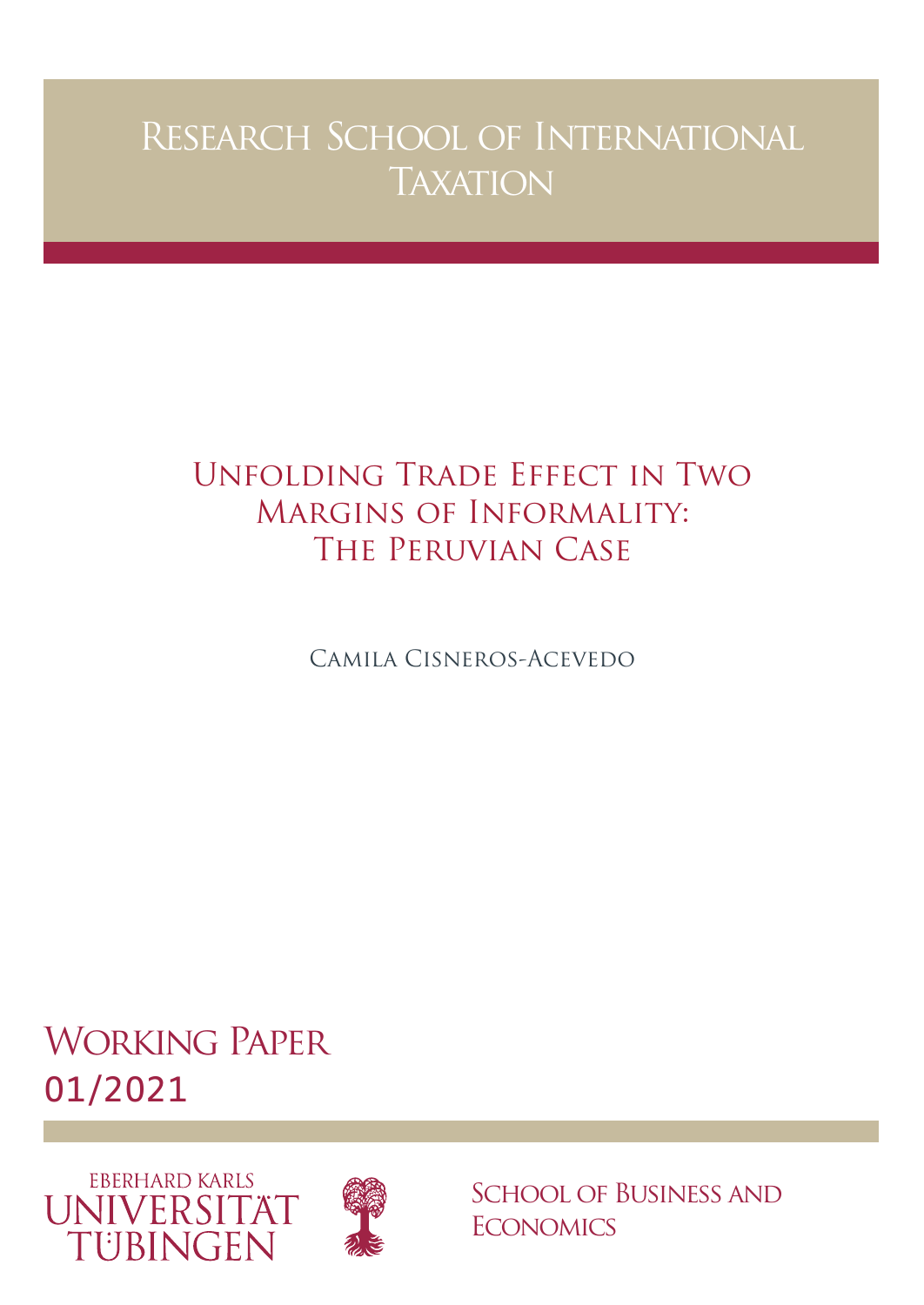# Unfolding Trade Effect in Two Margins of Informality. The Peruvian Case\*

Camila Cisneros-Acevedo

April 2021

#### Abstract

This paper studies the effect of an increase in import competition on informality along two margins. I consider the extensive margin, where workers are hired by unregistered employers and the intensive margin, where even though jobs are carried out in registered firms, employees are off the books. Peru's relentless informal employment and its unprecedented trade-driven growth provides an ideal case study. Using a rich household survey, I find that exposure to trade impacts on informality through two competing and contrasting mechanisms. On the one hand, extensive-informal employment declines as unregistered employers shrink or exit due to their low productivity. On the other hand, intensive-informal employment rises as registered employers reduce costs by hiring informal workers. Furthermore, results suggest that the intensive margin drives the overall effect. Hence, I find that trade liberalisation increases informality.

JEL Classification: F16, F14, J46 Keywords: Trade liberalisation, Labour informality, Peru

<sup>\*</sup>I am grateful to Alejandro Riaño and Facundo Albornoz for their invaluable guidance. I thank seminar participants at CSAE PhD conference (Oxford), The Shadow Economy, Tax Evasion and Informal Labour conference (Warsaw), 16th GEP Postgraduate Conference (Nottingham), Informality and Development, conference in honour of Elinor Ostrom (Indiana) and 15th ETSG conference (Helsinki). All errors are mine.

Department of Economics, University of Tübingen and Research School of International Taxation (RSIT); E-mail: camila.cisneros-acevedo@uni-tuebingen.de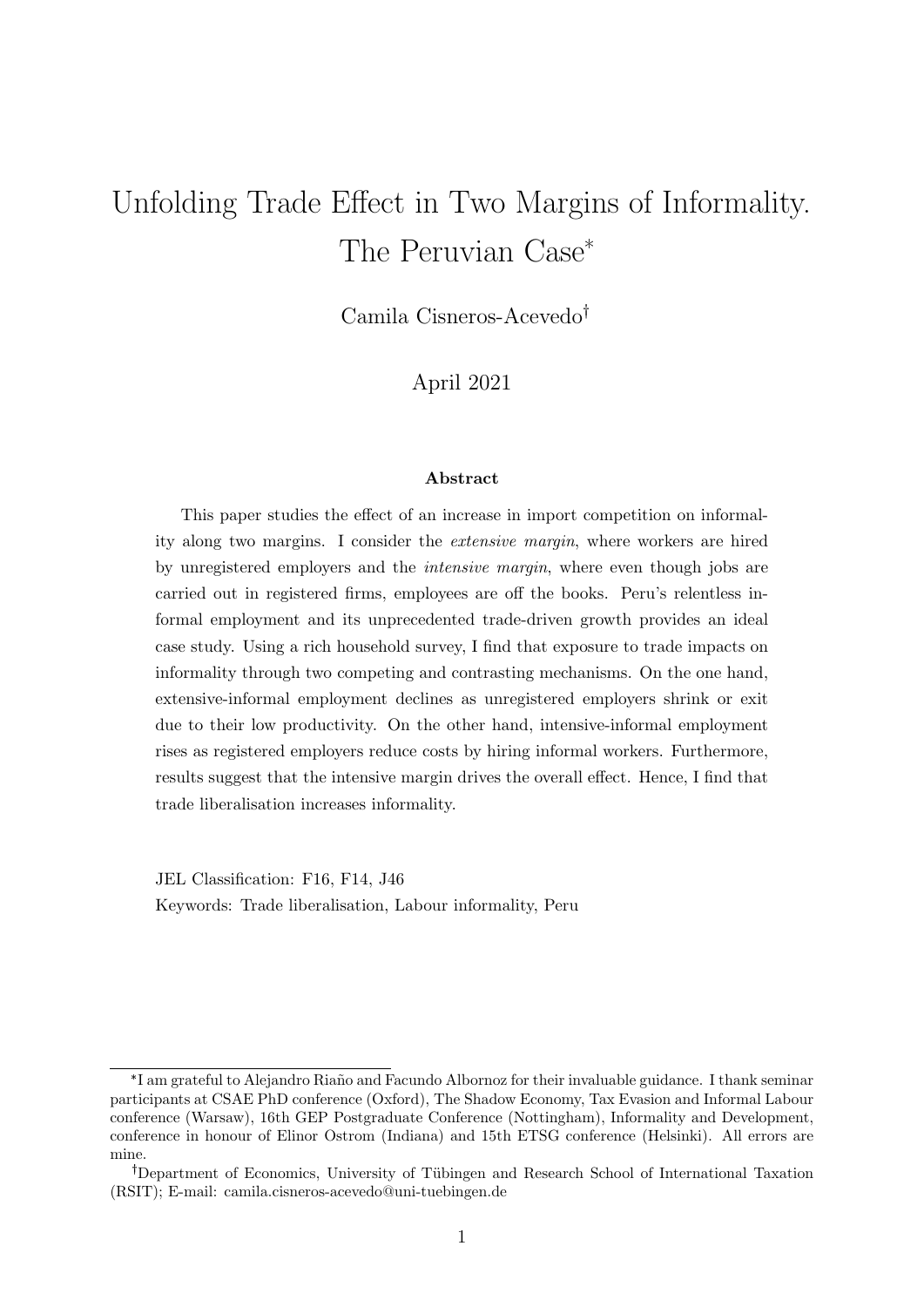### 1 Introduction

The International Labour Organization (ILO) defines informality as the sum of employment in unregistered firms and the portion of employment in registered firms that does not comply with labour legislation.<sup>1,2</sup> In this way, ILO acknowledges the existence of two types of informal workers. Surprisingly this distinction has been mostly overlooked in the literature. In this paper, I study the effect of trade liberalisation on informal labour by distinguishing two crucial margins of informality. Following [Ulyssea](#page-38-0) [\(2018\)](#page-38-0), the extensive margin refers to workers hired by firms that are not legally registered with the tax collection agency; and the intensive margin refers to workers employed "off the books" in registered firms.

The growing literature addressing the effect of trade liberalisation on informality has treated informality as a binary decision to comply or not with taxes and regulations [\(Goldberg and Pavcnik, 2003, 2007;](#page-37-0) [Menezes-Filho and Muendler, 2011;](#page-38-0) [Bosch et al.,](#page-36-0) [2012;](#page-36-0) [Paz, 2014;](#page-38-0) [Dix-Carneiro and Kovak, 2015, 2017;](#page-36-0) [Pavcnik, 2017;](#page-38-0) [Dix-Carneiro et al.,](#page-36-0) [2018;](#page-36-0) [Ulyssea and Ponczek, 2018;](#page-39-0) [McCaig and Pavcnik, 2015, 2018;](#page-37-0) [Cruces et al., 2018;](#page-36-0) [Ulyssea, 2020\)](#page-38-0).<sup>3</sup> Papers looking at firm-informality focus on the extensive margin of informality and those looking at worker-informality combine both margins. I build on this literature and take a novel approach as I disentangle these two margins of informality when studying a reduction in tariffs. In doing so, I can study in isolation two different economic mechanisms.

I show that putting together these margins under the tag of "informal labour" obscures the nature of the effect that trade has on informality. A reduction in tariffs affects each margin of informality through two different channels. On the one hand, a reduction in tariffs forces the least productive firms to exit the market. Since unregistered employers are less productive than registered ones [\(Perry et al., 2007;](#page-38-0) [Maloney, 2004;](#page-37-0) [Ulyssea, 2018;](#page-38-0) Díaz, 2014), informal firms that hire only these type of workers are not efficient enough to survive and are forced to exit or shrink. In this way, trade liberalisation reduces extensiveinformal employment in the economy. On the other hand, as a tariff reduction intensifies import competitions, firms may look for ways to cut costs. Since informal workers are "cheaper" than formal workers, because of taxes associated with formality, a reduction in

<sup>1</sup>As [Kanbur](#page-37-0) [\(2009\)](#page-37-0) points out, informality can be described as a "conceptual incoherence" since the literature has not reached consensus regarding its definition. Loosely, informal labour refers to jobs that do not comply with taxation nor the regulations that ensure protection to workers such as paid holidays, parental leave and retirement.

<sup>2</sup>The informal sector accounts for over 50 per cent in Latin America, over 58 per cent in Asia and 76 per cent of total employment in Africa [\(ILO, 2018;](#page-37-0) [WB, 2018\)](#page-39-0).

 ${}^{3}$ In the past, the relationship between informality and trade seemed weak. [Bosch et al.](#page-36-0) [\(2012\)](#page-36-0) establish that trade liberalisation explains to a very small extent, the increase in the size of the informal sector in Brazilian metropolitan labour markets. [Goldberg and Pavcnik](#page-37-0) [\(2003\)](#page-37-0) study the effect that an increase in foreign competition has on Brazil and Colombia. They conclude that trade policy is of second order of relevance in the effect on informal employment.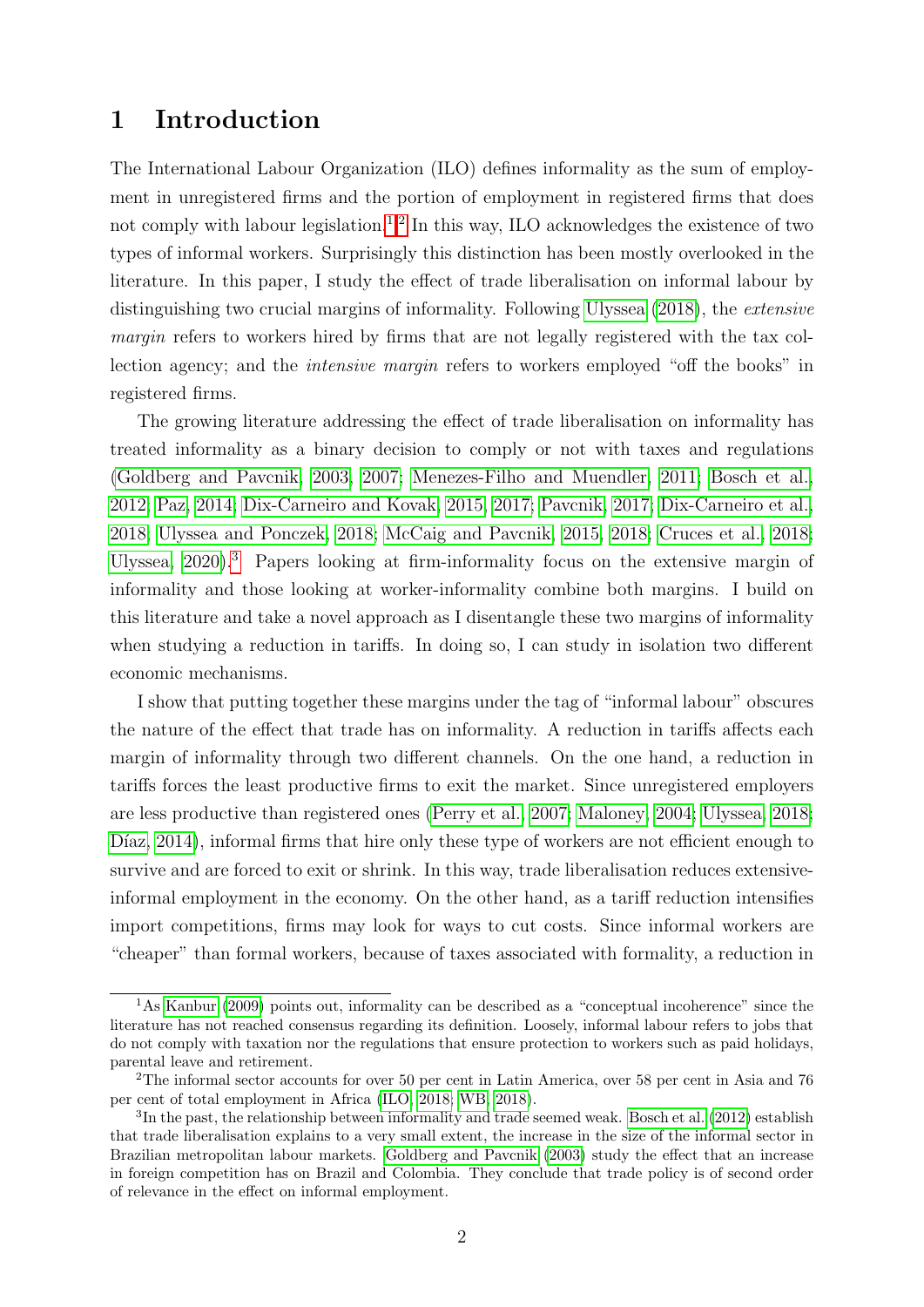tariffs could translate into an increase in the fraction of informal workers as an adjustment mechanism to remain competitive. I argue that before the tariffs cut, firms restrain themselves from hiring informal workers, despite being cheaper, because hiring them comes with a risk of, for example, paying a fine in case of getting caught. This risk is worth taking only after import competition increased as the alternative could be bankruptcy. In this way, intensive-informal employment escalates with trade liberalisation.

Shedding light on the mechanisms at play on the effect that trade liberalisation has on informal labour has important policy implications. If a tariff cut reduces on its own the extensive margin of informality, policies that aim to lessen informal employment in unregistered firms are not required. However, if the intensive margin increases when tariffs drop, it would be wise to enforce policies that focus on preventing formal firms from hiring informal workers. In recent decades, the reduction of informality has been one of the core goals for policy-makers, especially, in developing countries. Due to lack of resources, countries cannot always implement policies that attack informal labour from different angles. This paper provides guidelines on a more efficient allocation of resources. For instance, in the context of trade liberalisation, inspection enhancement of labour law compliance among registered firms would be a more appropriate policy than reducing the administrative costs associated with formalisation.

Using a very rich household survey on the Peruvian manufacturing sector that identifies worker informality, I am able to distinguish the intensive and the extensive margins of informality. Because the dataset is not a firm survey, I can only speculate as to what drives firms decisions. However, I can examine the outcome of these decisions on employment. Furthermore, since the household survey is representative of the Peruvian population, I observe employment in all types of firms, including firms operating under the radar.

Peru provides a very suitable context to study the effect of trade liberalisation on informality. Approximately 70 per cent of total employment in manufacturing was informal in 2014, the highest in the region. At the same time, Peru exhibited a practically unprecedented annual growth rate of  $6$  per cent for more than a decade.<sup>4</sup> Furthermore, Peru was also the most open country in Latin America in 2014 when its average applied tariff was less than 5 per cent while the norm in the region was 15 per cent.

I examine firms' labour outcomes and study the effect on informal employment in both margins when tariffs go down. The empirical strategy is twofold. First, I study the effect at the individual level on the probability to be hired as an informal employee in each margin. Second, I examine how employment composition shifts at the industry level when tariffs drop. Results are robust to these two different approaches.

I find that when tariffs drop, both the probability to hire informally in the extensive margin and the fraction of workers hired as extensive-informal employees at the indus-

<sup>4</sup>Peru's growth only slowed down in the crisis period of 2008-2009 ranking second for growth in Latin America from 2002 to 2013.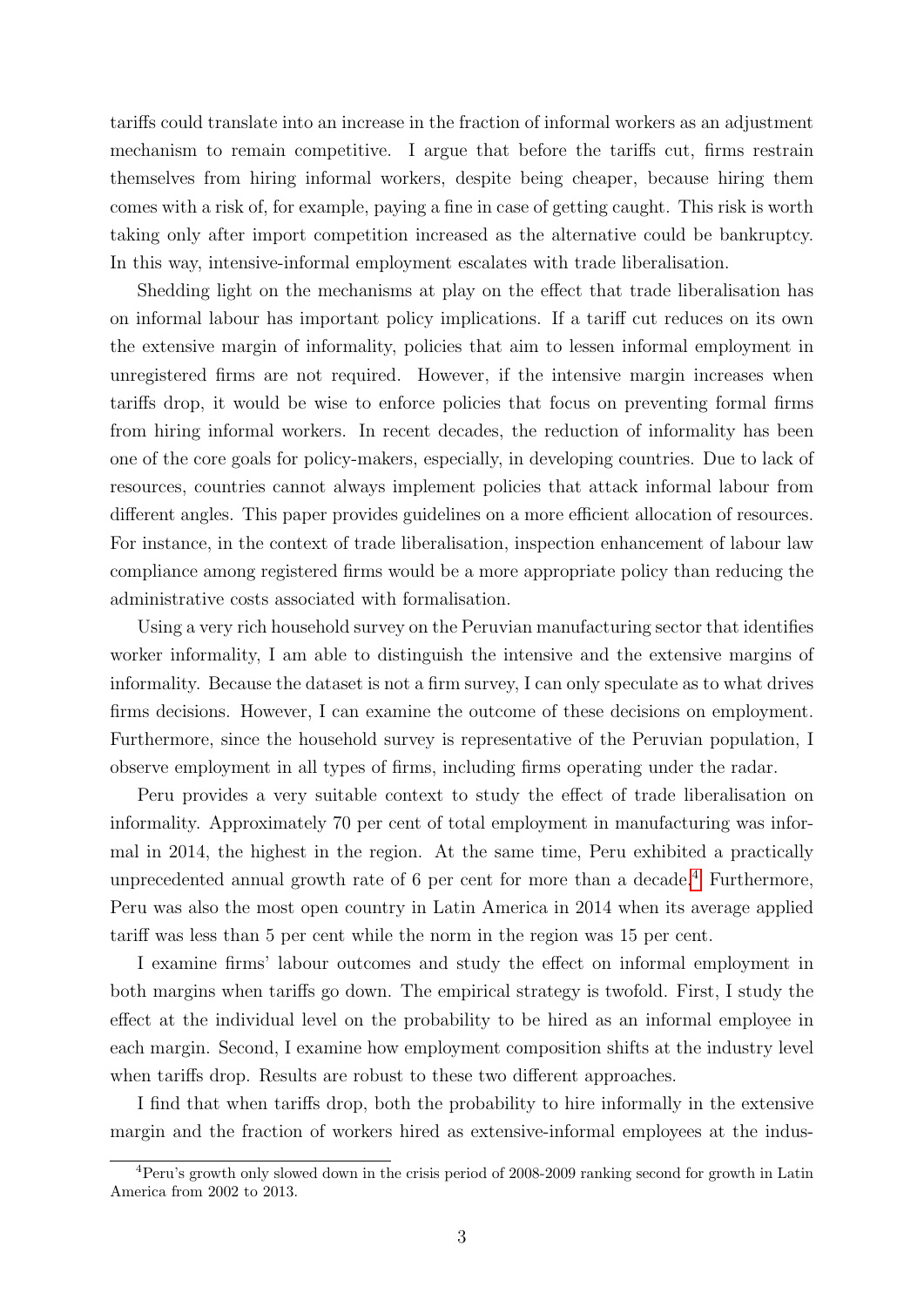try level decrease. Conversely, as competition tightens, the probability to be employed in the intensive margin of informality, rather than as formal employees, increases in industries where employers, on average, have less than 50 employees. Similarly, in those same industries, the share of intensive-informal employment on total employment within registered firms increases.<sup>5</sup> Crucially, results suggest that the intensive margin of informality drives the effect of trade liberalisation on informal labour. Namely, the impact on informal labour employed by registered employers is stronger than the effect on labour employed by unregistered employers. Hence, informality as a whole increases with trade liberalisation.

This paper relates to a vast literature on informality. There are three different views on informality and this paper encompasses all of them [\(La Porta and Shleifer, 2008, 2014\)](#page-37-0). Some authors consider informal firms as a consequence of burdensome regulations that prevents productive firms to formalise [\(De Soto, 1989, 2000\)](#page-36-0). Others, believe that informal firms are parasites that choose to remain informal to avoid paying taxes [\(Farrell, 2004;](#page-36-0) [Levy, 2008\)](#page-37-0). Conversely, many believe that informal workers and firms are inherently inefficient and could not operate in the formal sector [\(Rauch, 1991;](#page-38-0) [Maloney, 2004;](#page-37-0) [Amaral](#page-36-0) [and Quintin, 2006;](#page-36-0) [Perry et al., 2007;](#page-38-0) [De Paula and Scheinkman, 2011\)](#page-36-0). Since I consider the intensive and the extensive margin of informality, I contribute to all of these views. They are not competing frameworks. They are echoing the presence of firm heterogeneity when deciding what taxes to pay and which regulations to obey [\(Ulyssea, 2018\)](#page-38-0).

Hence, this paper's most significant contribution is the distinction between the intensive and the extensive margin when looking at the effect of trade on informality. While this distinction is not new, I am the first one to consider these two margins in an open economy framework.<sup>6</sup>

This paper also relates to recent work on trade and local labour markets [\(Dix-Carneiro](#page-36-0) [and Kovak, 2015, 2017; Dix-Carneiro et al., 2018;](#page-36-0) [Ulyssea and Ponczek, 2018\)](#page-39-0). They show that informality acts like a buffer that absorbs displaced workers from trade liberalisation. When studying the Peruvian manufacturing sector, a local labour market approach is not suitable because the economic activity is highly concentrated.<sup>7</sup> Thus, I contribute to the body of literature that takes an industry-level approach [\(Acosta and Montes-Rojas, 2014;](#page-36-0) [Cruces et al., 2018;](#page-36-0) [Paz, 2014\)](#page-38-0).

<sup>&</sup>lt;sup>5</sup>There are no systematic differences in changes in tariffs cut across employer size. See the discussion in Section [4.1.](#page-20-0)

<sup>6</sup>[Ulyssea](#page-38-0) [\(2018\)](#page-38-0) uses an estimated model to conduct counter-factual analysis of a reduction in the payroll tax, an increase in law enforcement on hiring off the books, and a change in entry cost for formal and informal firms. He finds that there are winners and losers in all policies and that a reduction on informality does not necessarily mean higher GDP, TFP or welfare. [Samaniego de la Parra](#page-38-0) [\(2016\)](#page-38-0) studies empirically an increase in the inspections in the Mexican market. She finds that spouses of informal workers change their labour market participation decision and reservation wage after an inspection.

 $7$ Nuñez [\(2014\)](#page-38-0) documents that 55 per cent of manufacturing firms are in the capital of Peru, Lima. Moreover, he also highlights that most firms that are not in Lima, are located in one of three regions: Arequipa, La Libertad and Junin.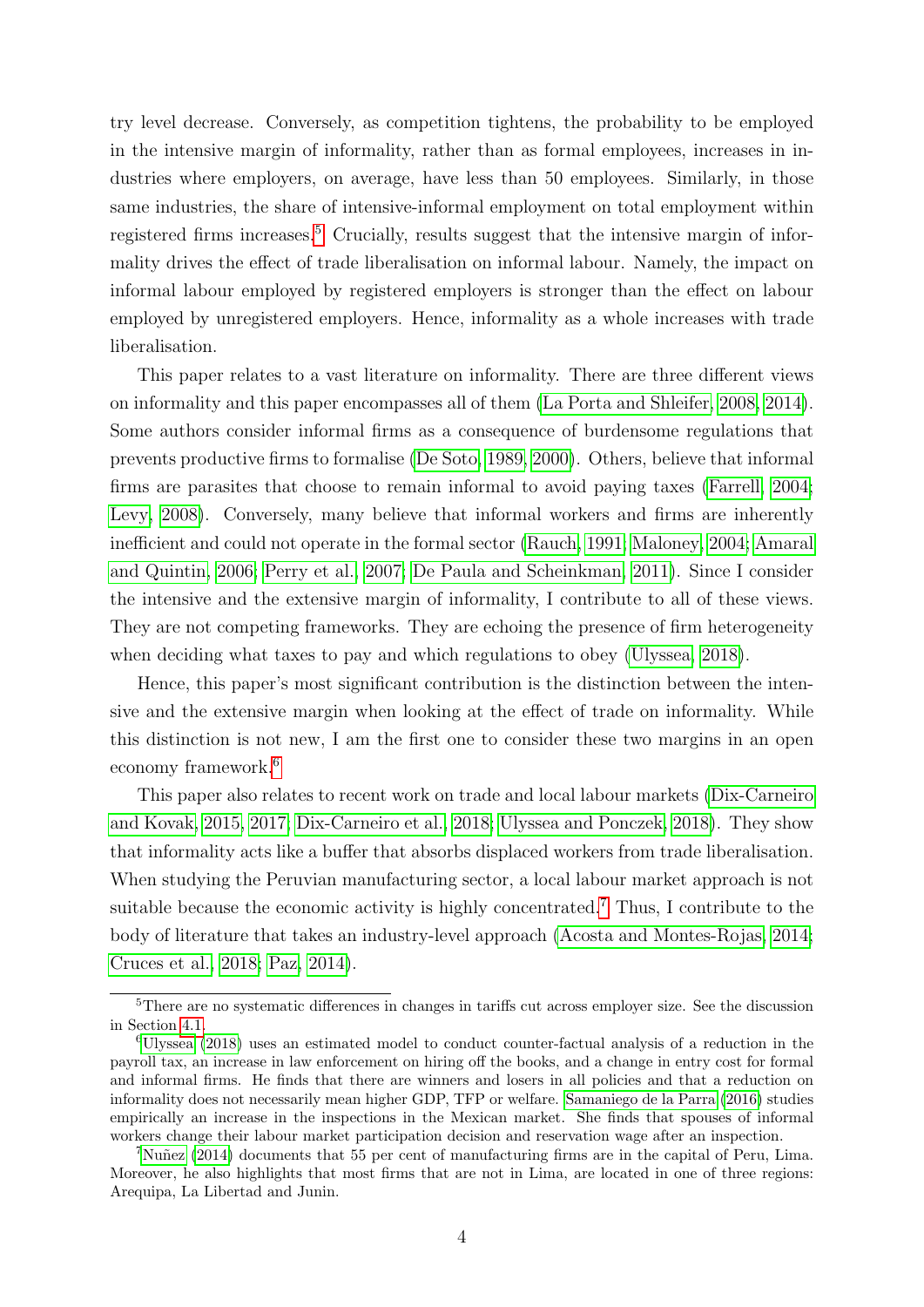<span id="page-5-0"></span>The paper is organised as follows: Section 2 describes the dataset and the definitions used throughout the paper. Section [3](#page-8-0) characterizes the Peruvian economy focusing on the manufacturing sector. It discusses its liberalisation process, some relevant labour policy changes, and addresses potential concerns regarding the endogeneity of trade policy. Section [4](#page-20-0) discusses the estimation strategy and presents the empirical results. Section [5](#page-32-0) reviews robustness checks. Section [6](#page-33-0) concludes.

### 2 Data and Definitions

The empirical analysis in this paper uses two main data sources. The data on informality comes from the Peruvian National Household Survey (ENAHO) provided by the Peruvian National Institute of Statistics and Informatics (INEI) and the information on tariffs comes from the World Trade Organization's Tariff Analysis Online (WTO's TAO) Database. I also construct input tariffs using the 2007 input-output Peruvian table provided by the INEI.

The ENAHO is a continuous survey which began in May 2003. However, since the questions I use to classify workers' informality status are only present from 2007, the analysis started in 2007. Also, the question I use to identify the intensive margin of informality changes in 2015. Hence, the period of analysis is 2007-2014 to minimize differences in definitions of informal worker. The survey is representative of the Peruvian population. It comprises information regarding all households and its occupants surveyed in all 24 Peruvian regions.<sup>8</sup> In this paper, I am only interested in the population that is employed.<sup>9</sup> Hence, I mainly use data from the section regarding the independent worker (ENAHO.04) and labour and income (ENAHO.500), which contain information on individuals who are at least fourteen years old.

All individuals in the dataset are classified as either intensive-informal, extensiveinformal or formal employees. To do so, I follow the methodology proposed by the INEI and the International Labour Organization's agency for the Formalization in Latin America and the Caribbean (FORLAC). First, I distinguish the extensive margin of informality. When workers declare that their employer does not keep books in a way that agrees with the Peruvian Tax Collection Agency (SUNAT), the employer is classified as an "informal employer".<sup>10</sup> In case the worker is self-employed, it is considered to have a registered employer if it is registered as a legal person or as a legal entity (with Tax Identity Number: RUC, RUS, RER).<sup>11</sup> Otherwise, it is considered to have an unregistered employer and is

<sup>8</sup>Peru's first-level administrative subdivisions of Peru are called "departamentos", these are the regions I use as a geographic indicator.

<sup>9</sup>The unemployment rate in Peru during the period of study dropped from 4.8 in 2007 to 3.7 in 2014 [\(INEI, 2018\)](#page-37-0).

 $10$ SUNAT requires all firms to keep books using either an online platform or with a specific software.  $11\text{RUC}$  comes from its acronym in Spanish *registro unico del contribuyente*, it uniquely registers all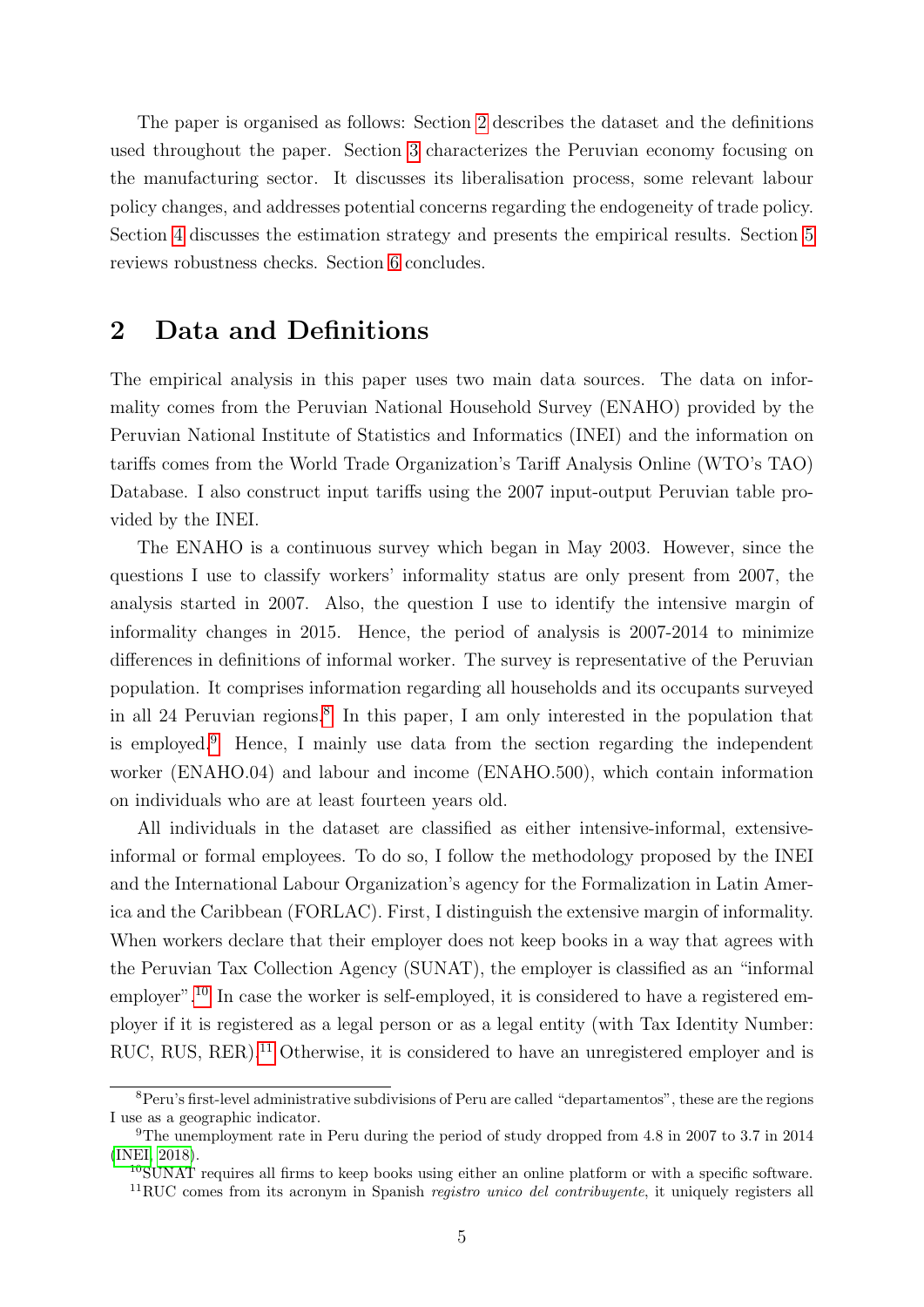classified as an informal worker in the extensive margin.

Second, I characterize the intensive margin of informality. Intensive-informal workers can be employed in a family firm or as a salaried employee. Individuals employed by a registered family firm but as a non-paid family worker are considered intensive-informal. Due to a change in the questionnaire, salaried workers are classified as intensive-informal using different criteria before and after 2011. Salaried workers surveyed between 2007 and 2011 are classified as informal workers if they declare that the tax collection agency does not deduct their income in any way. Individuals surveyed between 2012 and 2014 are considered informal workers if, contrary to Peruvian legislation, their employer does not pay health insurance on their behalf.<sup>12</sup> In the empirical analysis, I also study the sub-period 2007-2011 as a robustness check to make sure that the change on the way I classify intensive-informal employment does not tamper results.

Throughout this paper, I define as *extensive-informal workers* those employed by an unregistered employer and all the self-employed individuals who do not pay taxes for their income. Moreover, intensive-informal workers are those that are defined as informal workers and are employed by an employer registered with SUNAT.<sup>13</sup>

As with all self-reported surveys, individuals' answers reliability is a concern. However, since my interest is mostly in how informality changes across time rather than measuring it in one specific point in time, the measurement error would arguably not alter my results. Moreover, both the dataset and the method to calculate informality are widely used by academic papers and policy reports from the ILO and OECD [\(Chacaltana, 2017;](#page-36-0) [FORLAC, 2014a,b;](#page-37-0) [OECD, 2019;](#page-38-0) [Villagomez and Chafloque, 2019;](#page-39-0) [Chong et al., 2008\)](#page-36-0).

The survey contains information on individuals' socio-demographic characteristics such as age, gender, civil status, race, education level and region of residence. This information is valuable as it allows me to build a profile of the informal worker in each margin of informality. Crucial to my empirical strategy is that, even though it is a household survey, individuals are also asked specific questions on their employer. They are asked how many people work in their place of work and the employer's industry at ISIC 4-digit level revision 3. This information is fundamental to my analysis as it allows me to link worker's data with trade data through the worker's employer industry affiliation.<sup>14</sup>

I measure trade openness with the average Most Favoured Nation tariff (MFN). The MFN tariffs are what countries promise to impose on imports from other members of the

taxpayers, firms or individuals. RUS is a tax system that was created to motivate formalization. It targets small firms and tax them based on their sales. RER is a system that targets only people whose annual income does not excessed the USD 61200.

<sup>&</sup>lt;sup>12</sup>The question regarding income deductions only exists between 2007 and 2011. The question regarding health insurance only exists between 2012 and 2014.

<sup>&</sup>lt;sup>13</sup>Note that self-employed workers might be classified as extensive-informal or formal employees. As a robustness check I also exclude all self-employed workers and find similar results.

<sup>&</sup>lt;sup>14</sup>The MFN tariffs published by the WTO are at the HS code 6-digit level and I convert them to 4-digit ISIC code to be able to link the trade data to the data from ENAHO.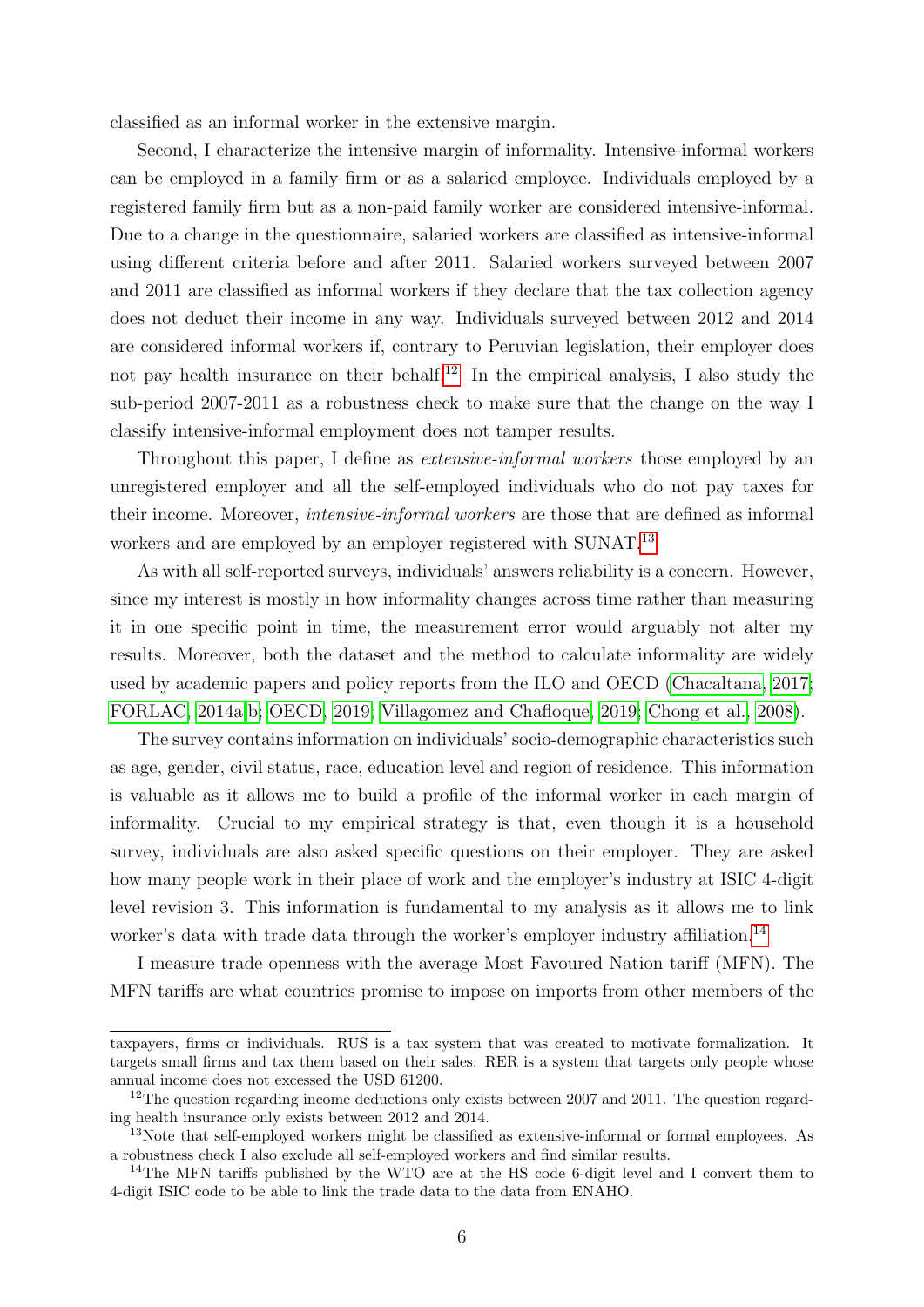



WTO, unless the country is part of a preferential trade agreement (such as a free trade area or customs union). Thus, MFN rates are the highest (most restrictive) that WTO members charge one another. As shown in Figure 1, the MFN tariff is higher than the applied tariff because it does not take into account trade agreements. Even though the MFN tariff is a conservative measure of the country's openness, to my knowledge, it is the only tariff available for Peru at 6-digit level of disaggregation.<sup>15</sup>

I obtain the MFN tariffs from the WTO's Tariff Analysis Online (TAO) for the period 2007-2014 without information for 2012. For a reason I am not aware of, information for 2012 was not published in the WTO, but it was available in the Peruvian Central Bank's (BCRP) website.<sup>16</sup> The WTO publishes the data using the Harmonized System of commodity classification (HS) at a 6-digit level of aggregation in three editions.<sup>17</sup> I link the informality data to the trade data using several correspondences tables from the World Integration Trade Solution (WIITS). I also obtain imports and exports data at a HS 6-digit level of aggregation from Comtrade. I use this information for a robustness check (Appendix [B.2\)](#page-46-0).

<sup>&</sup>lt;sup>15</sup>The World Development Indicators database (source of the data in Figure 1) only provides the average for the manufacturing sector.

<sup>&</sup>lt;sup>16</sup>Data published by the BCRP for other years is consistent with WTO datasets. However, as a robustness check, I also conduct the analysis for the period 2007-2011 so that I avoid the change in the data source and results are very similar.

 $17$  For 2007 and 2008 the information is expressed in the 2007 edition (HS07), and for the following periods it is in the 2012 edition (HS12).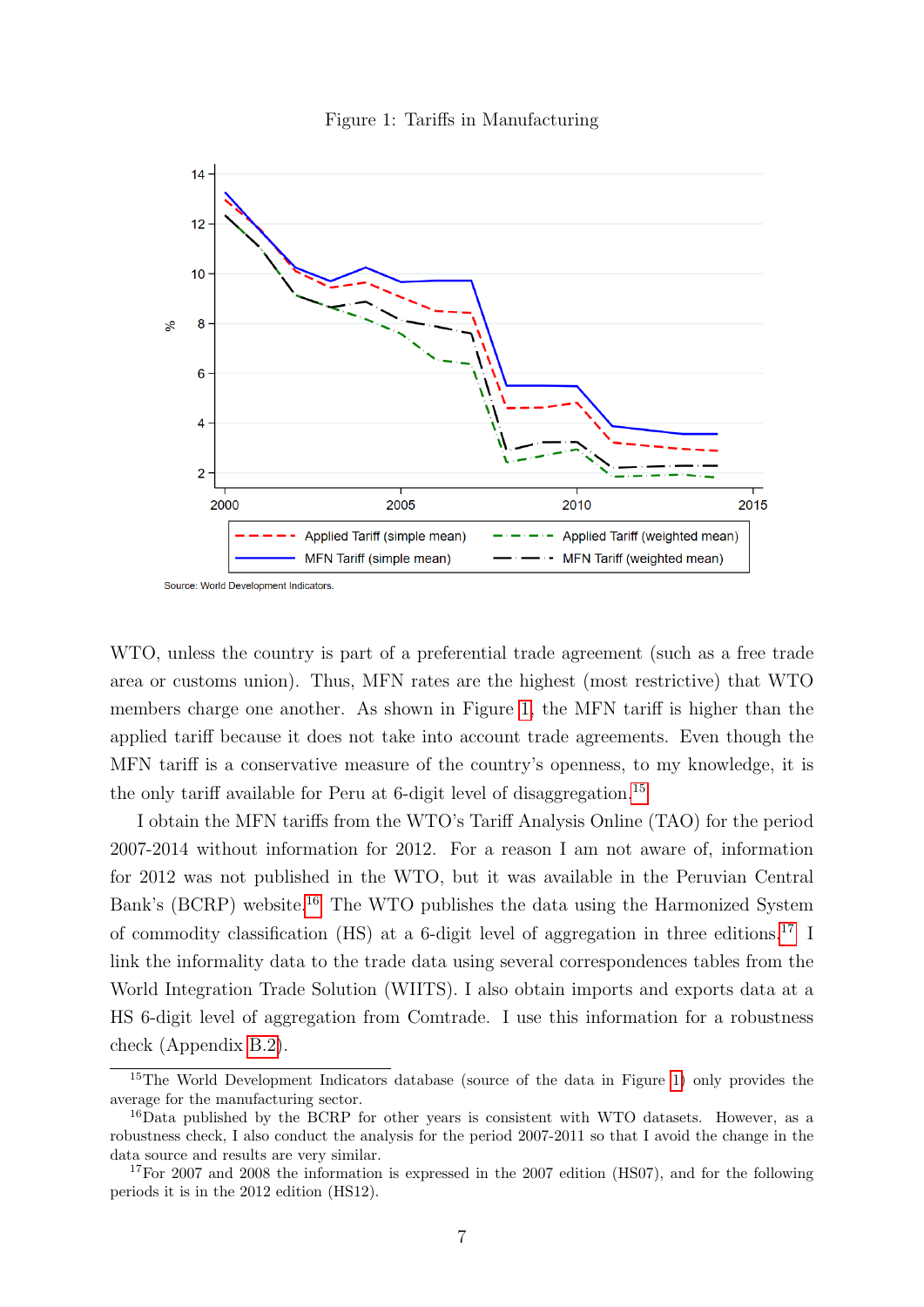### <span id="page-8-0"></span>3 Peru: Overview

#### 3.1 Trade Liberalisation

Peru underwent a major trade liberalisation in the 1990s that focused on dismantling the import substitution industrialisation policy, a protectionist scheme set in 1970s. An additional opening process happened in the 2000s during one of the fastest economic growth periods recorded in Peru. In this way, Peru concluded its liberalisation process by reducing its average tariffs from 14 per cent to 5 per cent.

While the first wave is more drastic, it was also more homogeneous. The reduction in tariffs on the 2000s shows much more heterogeneous tariff reduction across industries. I study the second wave of liberalisation to take advantage of this heterogeneity. Moreover, during this period, informality varies across industries both in terms of importance and in terms of the margin of informality.

|                                     | 2007  | 2008  | 2009  | 2010     | 2011  | 2012  | 2013  | 2014  |
|-------------------------------------|-------|-------|-------|----------|-------|-------|-------|-------|
| Food products and beverages         | 17.04 | 10.37 | 4.23  | 4.09     | 2.4   | 2.13  | 2.31  | 2.31  |
| Textiles                            | 18.21 | 15.33 | 14.62 | 14.41    | 10.95 | 9.18  | 9.45  | 9.39  |
| Wearing apparel                     | 19.55 | 16.53 | 16.52 | 16.53    | 12.61 | 10.71 | 10.72 | 10.73 |
| Tanning and dressing of leather     | 17.36 | 15.56 | 15.32 | 14.14    | 10.68 | 9.74  | 9.29  | 9.53  |
| Wood products, except furniture     | 11.44 | 6.56  | 5.75  | 5.4      | 3.64  | 3.82  | 3.89  | 3.67  |
| Publishing, printing and media      | 11.18 | 7.32  | 6.39  | 5.27     | 4.87  | 4.82  | 4.69  | 4.4   |
| Chemicals and chemical products     | 6.8   | 5.18  | 4.75  | 4.69     | 2.96  | 3.37  | 2.66  | 2.82  |
| Rubber and plastics products        | 8.47  | 4.27  | 4.96  | 5.23     | 3.41  | 3.44  | 3.38  | 3.61  |
| Other non-metallic mineral products | 4.08  | 2.39  | 1.32  | 2.51     | 1.84  | 2.25  | 1.36  | 1.19  |
| Basic metals                        | 9.36  | 5.6   | 4.95  | 5.55     | 2.93  | 3.33  | 3.12  | 2.08  |
| Fabricated metal products           | 11.44 | 2.9   | 1.85  | 2.39     | 0.89  | 1.08  | 1.05  | 1.01  |
| Machinery and equipment             | 2.41  | 0.6   | 1.42  | 0.86     | 0.75  | 0.85  | 0.47  | 0.71  |
| Other transport equipment           | 1.12  | 0.22  | 0.65  | $\Omega$ | 0.1   | 0.01  | 0.05  | 0.04  |
| Furniture                           | 11.27 | 8.04  | 7.97  | 8.04     | 5.36  | 5.36  | 5.37  | 5.34  |
| Average in Manufacturing            | 14.72 | 10.55 | 7.99  | 8.15     | 5.56  | 5.15  | 5.17  | 5.14  |

Table 1: Tariffs in Manufacturing (%)

Source: Own elaboration based on WTO.

Notes: Average MFN tariff at the 2-digit ISIC level within the Manufacturing sector.

As shown in Table 1, the level of protection varies significantly from one industry to another. All tariffs are falling after 2007, and they do so at different rates in different industries. For example; food, textiles, clothing, wood and furniture experienced a stronger liberalisation than chemicals and machinery. In any case, it is evident by looking at the last row that Peru experienced a continuous liberalisation process in terms of average output tariffs during the period of study.

When countries cut down tariffs across industries, they might also reduce tariffs on intermediate inputs. As a result, the increase in import competition that firms face might be offset by a reduction in the cost of their imported inputs. I construct input tariffs as in [Topalova and Khandelwal](#page-38-0) [\(2011\)](#page-38-0) to ensure that firms are indeed facing an increase in import competition as a result of a reduction in tariffs. Then, input tariffs are estimated as follows: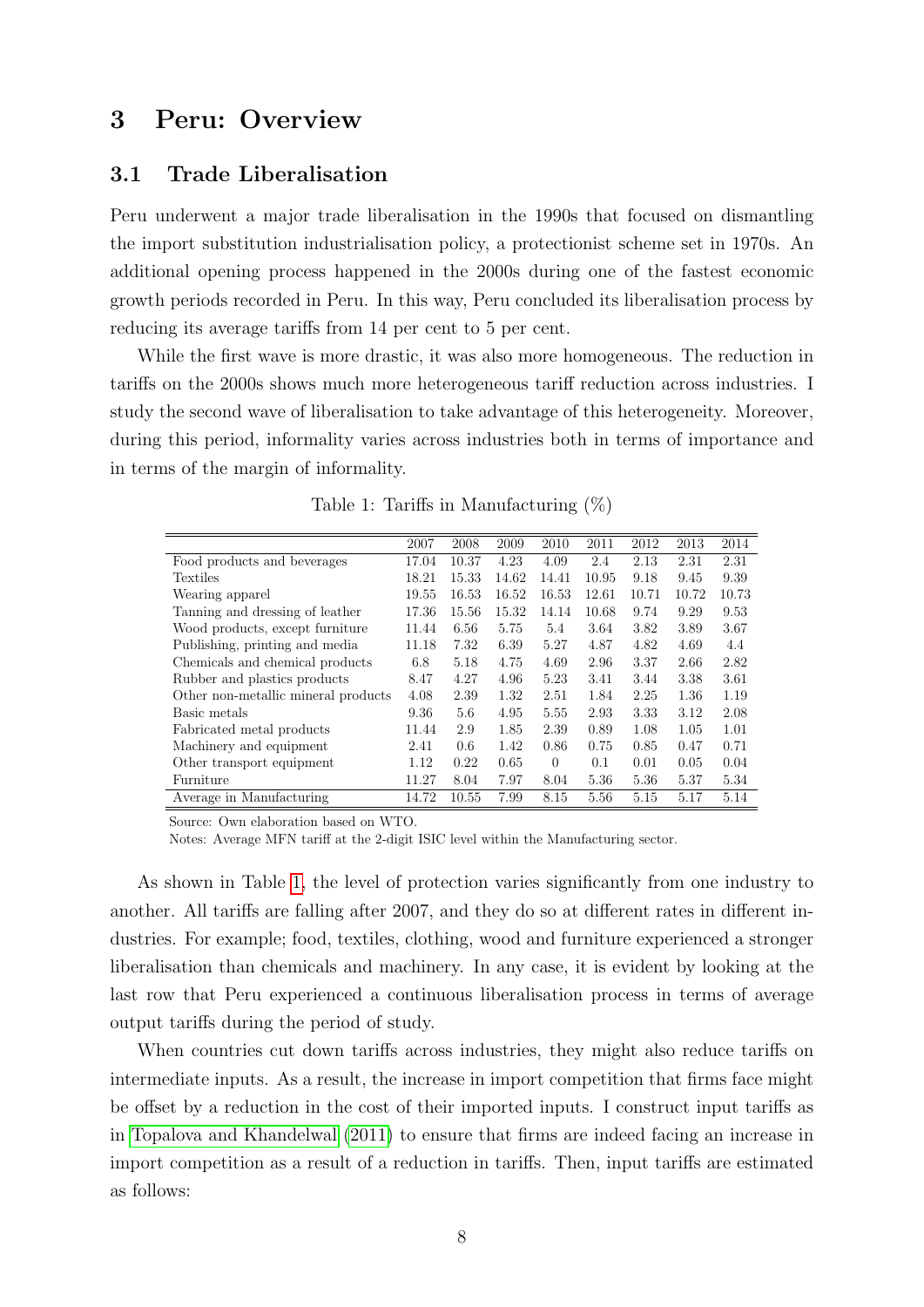$$
IT_{jt} = \sum_{s} \alpha_{js} * OT_{st} \tag{1}
$$

where  $IT_{jt}$  is the input tariff in industry j in year t,  $\alpha_{js}$  is the share of input s in the value of output j, and  $OT_{st}$  is the output tariff in industry s in year t. The  $\alpha$ 's are calculated using the Peruvian Input-Output table for 2007 made available by the National Institute of Statistics and Informatics (INEI).

As shown in Figure 2, not only output tariffs were dropping during the period of study, input tariffs were also significantly cut.<sup>18</sup> Then, it could be argued that firms' costs might have declined enough to offset the increase in import competition. Hence, I control for input tariffs in all the specifications that I discuss in the next Section.

Figure 2: Input Tariffs in Manufacturing



Source: Own elaboration based on tariffs published by WTO and Peruvian IO table for 2007. Notes: Outliers from the following industries are not included in the Figure: Manufacture of food products and beverages, Manufacture of textiles, Manufacture of wearing apparel, Tanning and dressing of leather and Manufacture of wood products and cork.

Coupled with a reduction in tariffs, Peru's manufacturing sector experienced unprecedented growth and an increase in the domestic demand during the period of analysis [\(Chacaltana, 2017\)](#page-36-0). I control for this favourable economical context to ensure that it did not play a role in the evolution of informality. I discuss in more detail this potential threat to identification in Section [5.](#page-32-0)

Furthermore, during the period of analysis, Peru signed free trade agreements (FTA) with the United States (US) and with China. In February 2009, entered into force the

<sup>18</sup>Figure 2 shows a box plot for input tariffs in manufacturing. The box upper limit is the third quartile  $(Q3)$ , and the lower limit is the first quartile  $(Q1)$ . The line in the middle of the box is the median. The ends of the whiskers are the most extreme values within  $Q3+1.5(Q3-Q1)$  and  $Q1-1.5(Q3-$ Q1), respectively. The points on top of the whiskers are outliers. The graph shows that input tariffs' dispersion has decreased significantly during the period of analysis.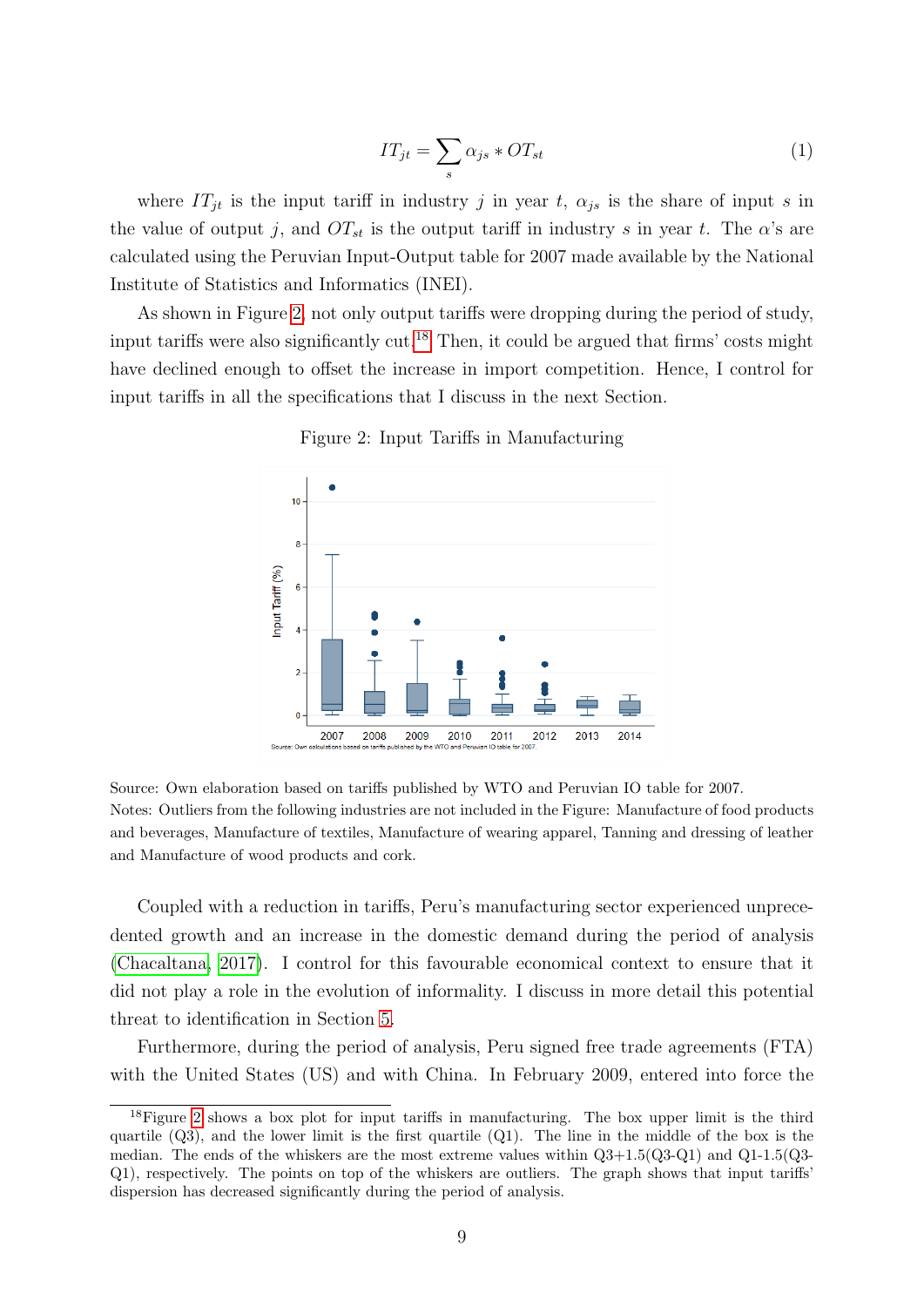FTA with the US, and in March 2010 the one with China. These FTAs mean that China and the US might have lower tariffs than the MFN tariff in some products. Since both China and the US are important partners for Peru, I also control for the impact that these FTAs might have had in the evolution of informality. More details can be found in Section [5.](#page-32-0)

#### 3.2 Informal Labour

I take advantage of a rich dataset and study informal labour in the manufacturing sector. Total employment is composed of three types of labour: i) informal labour in the extensive margin (jobs carried out in unregistered firms), ii) informal labour in the *intensive margin* (workers hired by registered firms but in an employment relationship that does not comply with labour legislation) and iii) formal labour in registered firms. As Figure 3 shows, informal employment accounted for almost 80 per cent of total employment in 2007 and even though it decreased in importance, by 2014, it still accounted for 70 per cent.





Source: Peruvian National Household Survey (ENAHO) 2007-2014

It is more likely to understand the underlying mechanisms through which trade affects informal labour when opening up the informal sector in these two margins of informality. The analysis in Section [4](#page-20-0) recognizes that informal employment's reaction to an increase in import competition might be different for each margin of informality. On the one hand, extensive-informal workers might struggle to retain their job as they tend to be the least efficient workers in the economy [\(Ulyssea, 2018;](#page-38-0) [Maloney, 2004\)](#page-37-0). On the other hand, intensive-informal workers might benefit from being cheaper than formal workers and manage to preserve their position.

As Figure [4](#page-11-0) shows, extensive-informal workers consistently earn a lower income than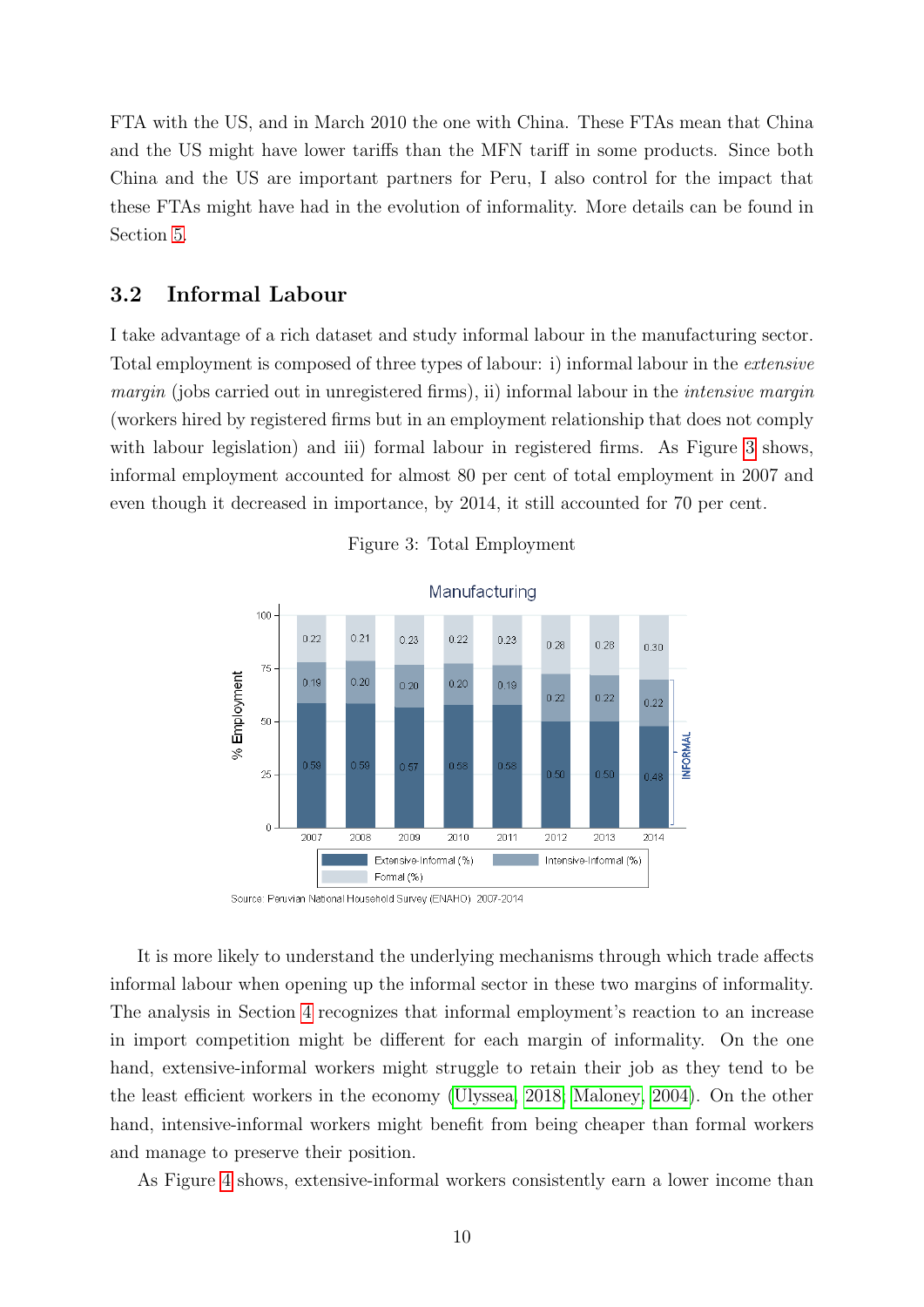<span id="page-11-0"></span>all other workers. Moreover, extensive-informal employees' average income is lower than the minimum wage.<sup>19</sup> Also, from Figure 4, it is evident that there is a big difference between wages for workers in the intensive margin of informality and formal employees. Intensive-informal employees earn on average half of formal workers' monthly salary.



Figure 4: Average Monthly Income by Informality Status

Registered and unregistered employers are different, even if both hire informally. It is widely documented in the literature that extensive-informal workers' employers are smaller than the ones hiring intensive-informal workers [\(Maloney, 2004;](#page-37-0) [Paz, 2014; Perry](#page-38-0) [et al., 2007\)](#page-38-0). This is often driven by Tax and Labour legislation that favours smaller firms. In the Peruvian case, in order to access those benefits firms had to have less than 10 employees up to 2008 when the law changed and small enterprises were defined as those with less than 100 workers.<sup>20</sup> I find that throughout the period 2007-2014, approximately 60 per cent of individuals in Peru are hired by employers with less than 100 workers while only 10 per cent are hired by employers with more than 500 workers. Moreover, firms size distribution is skewed to the right. Figure [5](#page-12-0) shows that extensive-informal workers are employed in industries where employers tend to have less than 100 workers. In the same way, intensive-informal jobs are more likely to be in industries where employers, on average, have between 200 and 300 workers. Finally, formal workers are, on average, hired in industries where employers tend to have more than 400 workers.

In the identification strategy discussed in Section [4,](#page-20-0) I also take into account that the literature often describes informal workers as single women with low education. I find that description is somewhat accurate when equating the extensive margin of informality with the totality of informal employment. However, the intensive margin of informality

<sup>&</sup>lt;sup>19</sup>The minimum wage in 2007 was the equivalent to 160 US dollars, and in 2014, 264 US dollars.

<sup>20</sup>More details on the Promotion and Formalization of Micro and Small Enterprises Act discussed in Section [3.2.1.](#page-13-0)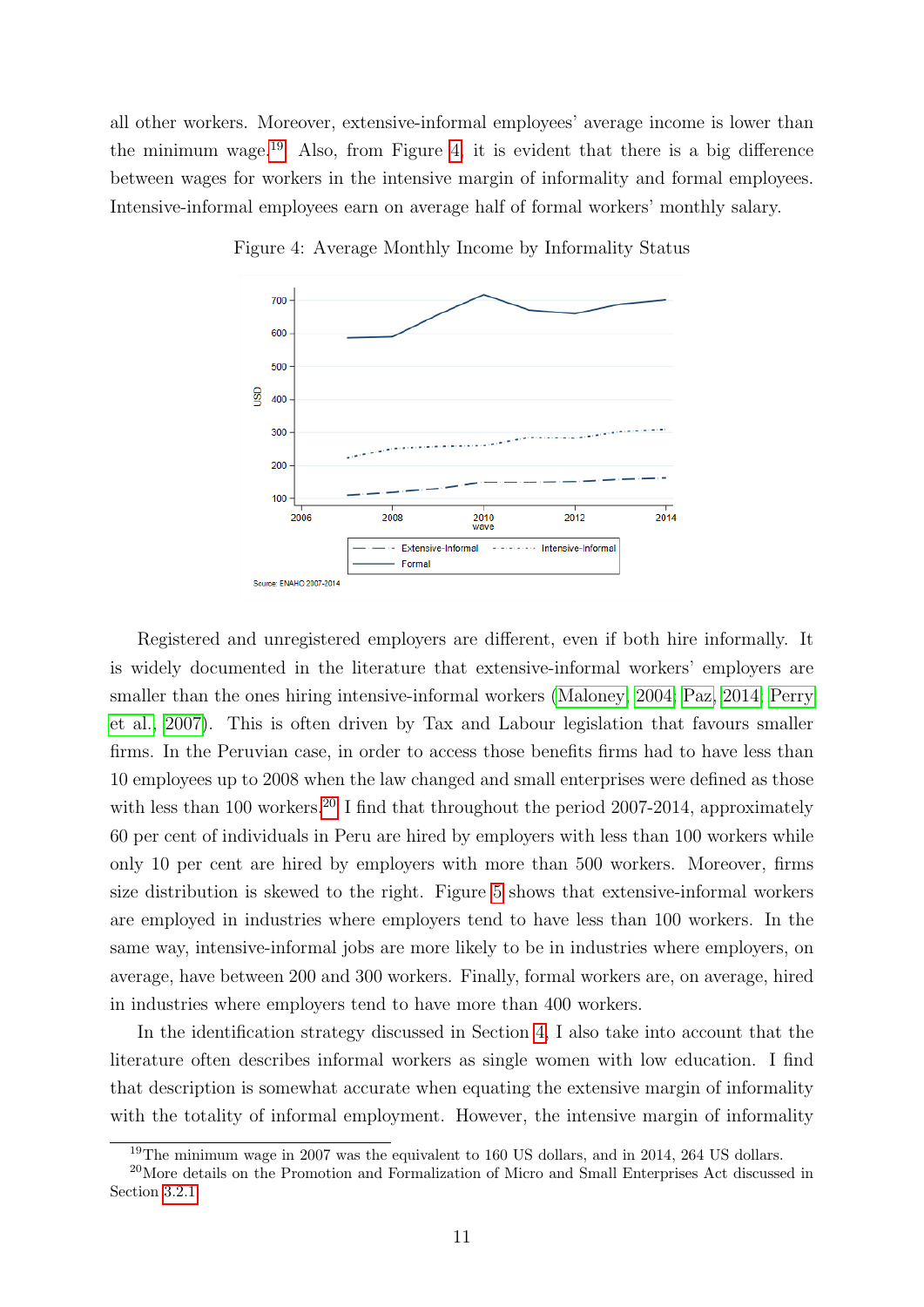<span id="page-12-0"></span>

Figure 5: Average Industry Size by Informality Status

Notes: All surveyed individuals are asked how many workers are employed in their workplace. With this information I calculate an industry-year average at the 4-digit level. This Figure presents the average industry size per informality status in each year of the sample.

is not necessarily composed by that demographic. Columns 1-3 in Table [2](#page-13-0) show that extensive-informal workers' individual characteristics are significantly different from that of workers hired by registered employers. Similarly, Columns 4-6 in Table [2](#page-13-0) show that workers employed in the intensive margin of informality are different from those formally hired.

Columns 1-3 in Table [2](#page-13-0) confirm that married women with less than 45 years old and with no education or primary education are more likely to be hired in the extensive margin of informality than in any other type of contract. Also, individuals identified with the Quechua ethnicity are more likely to be in the extensive margin of informality. As expected, extensive-informal workers tend to be the most vulnerable in the workforce as they are also the ones with very little bargaining power and take the job that is offered.

Columns 4-6 in Table [2](#page-13-0) show that single men with a secondary or lower level of education are more likely to be hired in the intensive margin of informality than formally. Moreover, older workers employed by registered employers are less likely to be informally hired. As I do not have more information, I can only speculate. However, it appears that informal workers are entry-level posts with registered employers. Since they are probably healthy and do not think about retirement yet, they are willing to renounce to the benefits that come with a formal job such as a pension, health insurance and parental pay.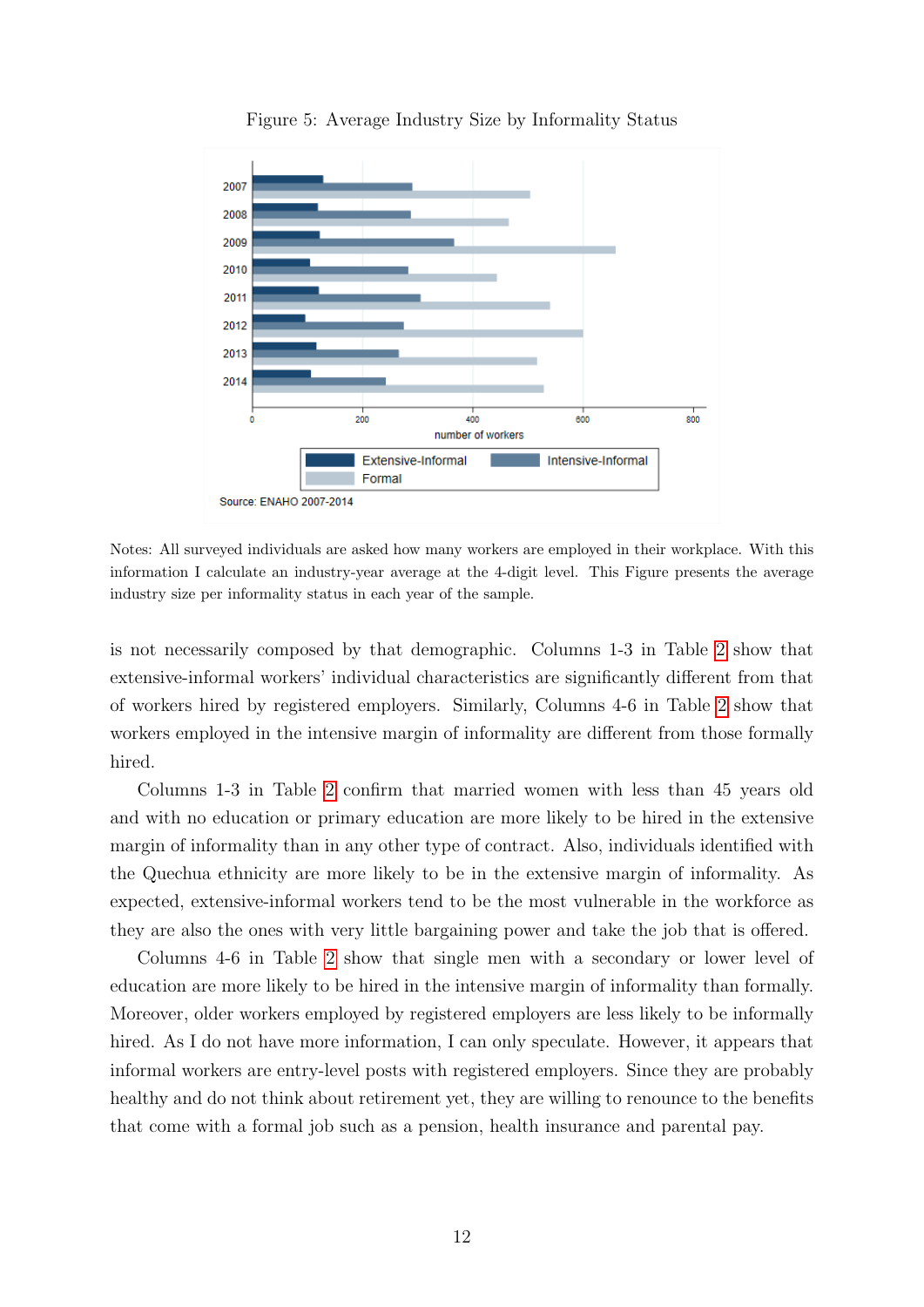<span id="page-13-0"></span>

|                     | Extensive-<br>informal |      | Registered<br>Employer |      | Diff: 1 - 2       | Intensive-<br>informal |      |      | Formal<br>workers in | Diff: $4-5$       |
|---------------------|------------------------|------|------------------------|------|-------------------|------------------------|------|------|----------------------|-------------------|
|                     | workers                |      | <b>Employees</b>       |      |                   | workers                |      |      | Reg. Employer        |                   |
|                     | (1)                    |      | (2)                    |      | $\left( 3\right)$ | $^{(4)}$               |      |      | (5)                  | $\left( 6\right)$ |
|                     | mean                   | sd   | mean                   | sd   | b                 | mean                   | sd   | mean | sd                   | $\mathbf b$       |
| Married             | 0.32                   | 0.47 | 0.29                   | 0.45 | $-0.03***$        | 0.15                   | 0.36 | 0.40 | 0.49                 | $0.25***$         |
| Male                | 0.43                   | 0.50 | 0.72                   | 0.45 | $0.29***$         | 0.68                   | 0.46 | 0.76 | 0.43                 | $0.07***$         |
| Age: 14-29          | 0.31                   | 0.46 | 0.39                   | 0.49 | $0.07***$         | 0.57                   | 0.50 | 0.24 | 0.43                 | $-0.33***$        |
| Age: 30-44          | 0.30                   | 0.46 | 0.35                   | 0.48 | $0.05***$         | 0.28                   | 0.45 | 0.41 | 0.49                 | $0.12***$         |
| Age: 45-64          | 0.30                   | 0.46 | 0.24                   | 0.43 | $-0.06***$        | 0.13                   | 0.34 | 0.33 | 0.47                 | $0.20***$         |
| Age: $> 65$         | 0.09                   | 0.28 | 0.02                   | 0.15 | $-0.06***$        | 0.02                   | 0.13 | 0.03 | 0.17                 | $0.01***$         |
| No Education        | 0.08                   | 0.27 | 0.00                   | 0.07 | $-0.07***$        | 0.01                   | 0.07 | 0.00 | 0.06                 | $-0.00*$          |
| Primary Education   | 0.32                   | 0.46 | 0.10                   | 0.30 | $-0.21***$        | 0.12                   | 0.32 | 0.09 | 0.29                 | $-0.02***$        |
| Secondary Education | 0.46                   | 0.50 | 0.53                   | 0.50 | $0.07***$         | 0.61                   | 0.49 | 0.47 | 0.50                 | $-0.14***$        |
| Technical Education | 0.10                   | 0.29 | 0.21                   | 0.41 | $0.12***$         | 0.17                   | 0.37 | 0.25 | 0.43                 | $0.08***$         |
| UG-PG degree        | 0.05                   | 0.22 | 0.15                   | 0.36 | $0.10***$         | 0.10                   | 0.30 | 0.19 | 0.39                 | $0.09***$         |
| Quechua ethnicity   | 0.16                   | 0.36 | 0.11                   | 0.31 | $-0.05***$        | 0.10                   | 0.30 | 0.11 | 0.32                 | $0.02***$         |
| N                   | 16883                  |      | 14126                  |      | 31009             | 6380                   |      |      | 7746                 | 14126             |

Table 2: Individual Characteristics

Source: Own elaboration based on ENAHO 2007- 2014.

Notes: Columns 1, 2, 4 and 5 present the mean and standard deviations for a specific group of workers. In Column 1, I only take into account employees in the extensive margin of informality and in Column 2, all employees hired by registered employers (both formal and intensive-informal workers). Column 4, refers only to intensive-informal workers and Column 5, solely formal employees. Column 3 presents the results from comparing the difference in the means of employees in a registered firm (intensiveinformal and formal), and extensive-informal workers. Column 6 reports the results from comparing the difference in the means of informal and formal employees hired by a registered employer.

#### 3.2.1 Labour Market Policies

Informality and its unremitting rise in past decades has been a long-lasting challenge for the Peruvian economy. Hence, the shift of trend towards formalization in recent years is the most striking development in the Peruvian labour market. In this paper, I focus on the effect that tariffs dropping had on informal employment. However, the reduction in tariffs was accompanied by major institutional changes. The two most important ones for the labour market were the Promotion and Formalization Act that reduced costs for smaller firms, and the implementation of an electronic payroll system that might have increased the State's ability to enforce labour laws [\(Chacaltana, 2017\)](#page-36-0).

The Promotion and Formalization of Micro and Small Enterprises Act passed in 2003. It reduced non-wage costs such as holiday pay significantly, and also cut dismissal costs to a third for micro-enterprises (firms with less than 10 workers). In 2008, this special regime was extended for firms with up to 100 workers, and it came into effect in 2009. [Chacaltana](#page-36-0) [\(2017\)](#page-36-0) documents that micro-enterprises account for 70 per cent of wage employment in Peru and that the reduction in non-wage labour costs fell from 54 per cent to 17 per cent in 2003 in weighted terms. Even though the decrease in costs was significant in 2003, according to [Chacaltana](#page-36-0) [\(2017\)](#page-36-0) own calculations, the index of labour costs remains fairly stable during the period 2007-2014. Since the focus of this paper is precisely that period, this new policy would not have affected the results discussed in Section [4.](#page-20-0)

Furthermore, in 2006, the Ministry of Labour and Employment Promotion (MTPE)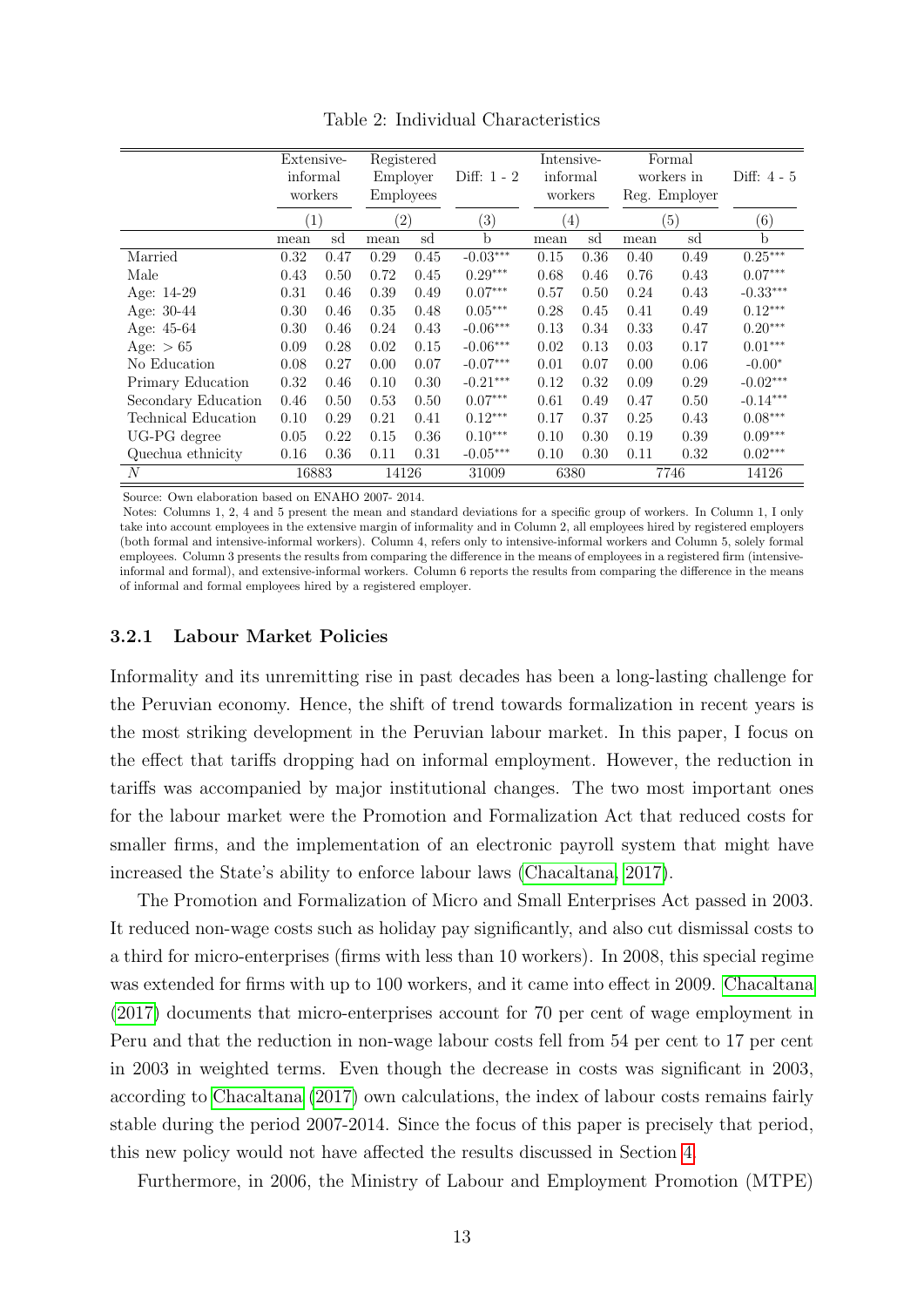and the Office of the National Superintendent of Tax Administration (SUNAT) put in place an electronic payroll system. Before 2006, all registered firms had to annually submit hard copies of their payrolls to the MTPE, including information on workers, wages and type of contracts. After the electronic payroll system was set up, they had to submit it monthly to SUNAT together with the firm's tax return. [Chacaltana](#page-36-0) [\(2017\)](#page-36-0) states that since SUNAT has demonstrated a more reliable inspection capability than MTPE, the shift towards the electronic payroll system might have meant an increase in inspections and on the likelihood of infractions being detected, at least for firms registered with SUNAT.

[Chacaltana](#page-36-0) [\(2017\)](#page-36-0) finds that despite the scale of the institutional changes, the variables associated with the labour market reforms and inspections strength did not have a significant effect on the formalization process. He states that these findings are not surprising as at least two of every three workers with an informal job in Peru are employed by economic units that are not registered for tax purposes. In other words, due to the size of the extensive margin of informality, policies that target formal employers do not have a significant effect on the evolution of informality. Results might be different after 2013 when the National Labour Inspection Authority (SUNAFIL) started to operate to strengthen the inspection service. To ensure that the creation of SUNAFIL does not influence my results in the last two years of the sample, I also conduct the study detailed in Section [4](#page-20-0) for the period 2007-2011 and results are very similar.

### 3.3 Manufacturing Sector

D'az  $(2014)$  finds that over 40 per cent of the reduction of informality in the period 2002-2011 in Peru is due to a change in the structure of employment by firm size. Moreover, [Infante and Chacaltana](#page-37-0) [\(2014\)](#page-37-0) study the same period in Peru and show that medium-sized firms are more dynamic in terms of output employment and productivity. Furthermore, [Kleven et al.](#page-37-0) [\(2016\)](#page-37-0) states that the proportion of informal workers in a firm's labour force diminishes with the size of the firm as larger firms are more likely to face an inspection. Putting [Kleven et al.](#page-37-0) [\(2016\)](#page-37-0)'s result, together with [Levy](#page-37-0) [\(2008\)](#page-37-0)'s result that unregistered firms tend to be smaller than registered ones, it seems that firm size plays an important role when studying the evolution of informality. Moreover, size is especially relevant when distinguishing between the intensive and the extensive margin of informality.

It would be ideal to have firm-level data that reveals both the informality status of the firm itself and the informality status of its workers. Due to the illegal nature of informality, that type of dataset if very hard to come by. Nevertheless, the Peruvian household survey, ENAHO, asks all individuals in the survey how many workers are employed in their workplace. I acknowledge that it is quite unlikely for an individual to know the exact amount of workers employed. However, I claim that most workers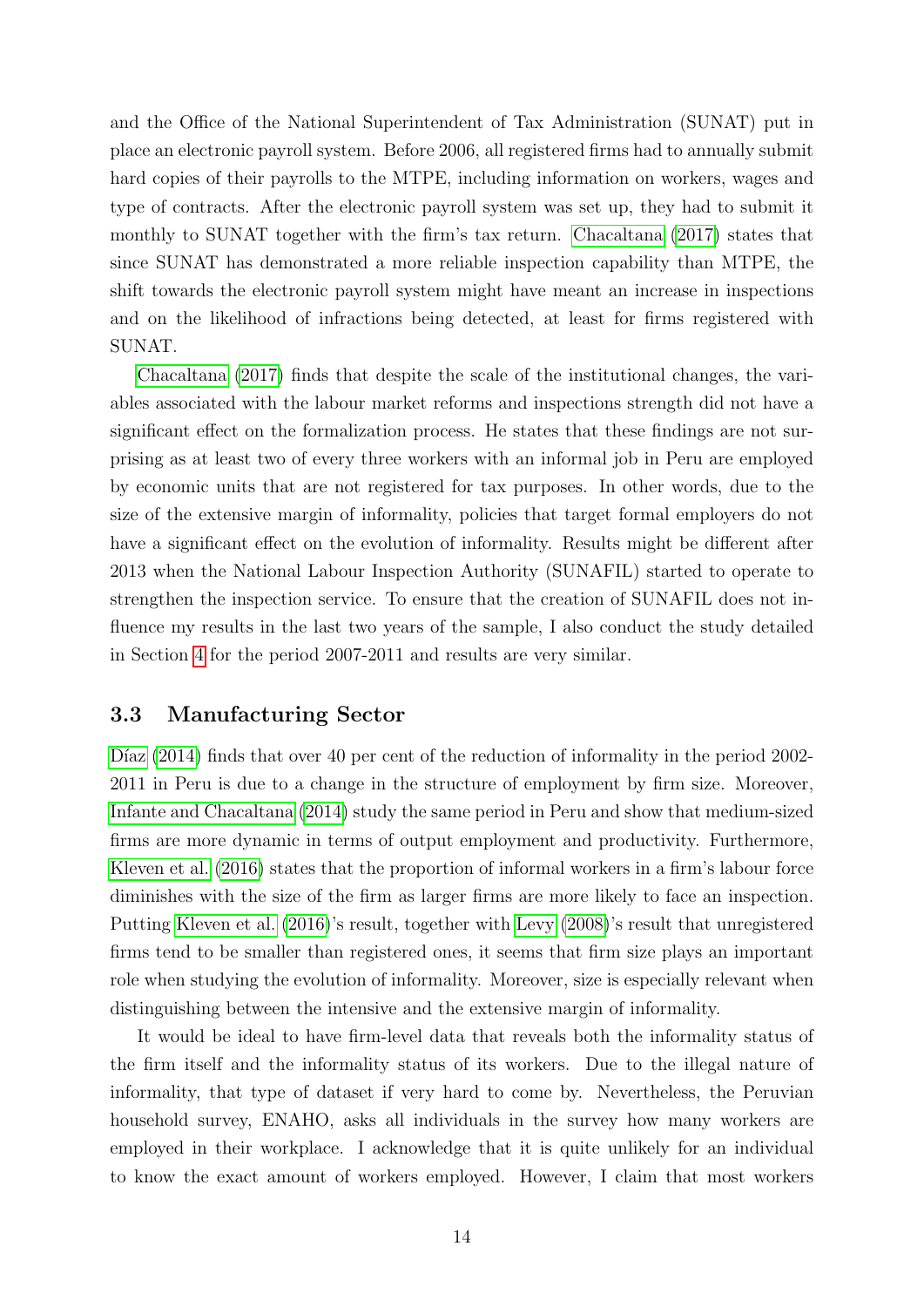<span id="page-15-0"></span>have a rough idea of how many people work with them. Intending to correct for this measurement error, I calculate the average size of each 4-digit industry in every given year. In other words, based on individuals' declaration on how big their employer is in term of number of workers, I calculate an average employer size per industry and year.

I prefer to take this approach instead of mixing sources. If I replaced the industry size measure obtained using the household survey with another one constructed from a firm-level survey, I would not be able to observe workers in informal firms as these are not present in these type of surveys. As a result, the industry size measure for industries abundant on informal firms would be underestimating the size of the average employer significantly. Nevertheless, as a check, I compare the average industry size I calculate using household data with a similar calculation made using firm-level data for industries where formal employers employ most workers. I find that the industry size distribution I construct with data from ENAHO is akin to the one obtained when using firm-level data. More details can be found in Appendix [C.](#page-55-0)

Hence, I argue that any inaccuracies on workers' knowledge on the size of their employer cancel out when I average them up. Table 3 groups manufacturing industries at the ISIC 2-digit level. It shows that most employers in food products and beverages tend to have over 50 employees. In contrast, in textiles, employers tend to have between 16 and 50 workers. Also, while in industries such as basic metals and furniture, average industry size does not vary much over time, in industries such as food products and other transport equipment, there is quite a change on employers' size between 2007 and 2014.

|                                        |                   | 2007              |           |                | 2014         |           |
|----------------------------------------|-------------------|-------------------|-----------|----------------|--------------|-----------|
|                                        | Average           | Average           | Average   | Average        | Average      | Average   |
|                                        | Employer          | Employer          | Employer  | Employer       | Employer     | Employer  |
|                                        | Size $<$ 16       | Size $16-50$      | Size > 50 | Size $<$ 16    | Size $16-50$ | Size > 50 |
|                                        | $\left( 1\right)$ | $\left( 2\right)$ | (3)       | (4)            | (5)          | (6)       |
| Food products and beverages            | 7.81              | 4.85              | 87.34     | 8.58           | 36.1         | 55.32     |
| Textiles                               | 27.5              | 53.53             | 18.97     | 27.65          | 58.53        | 13.82     |
| Wearing apparel                        |                   |                   | 100       |                |              | 100       |
| Tanning and dressing of leather        | 30.08             | 69.92             |           | 25.95          | 74.05        |           |
| Wood and of products, except furniture | 35.61             |                   | 64.39     | 35.11          | 59.92        | 4.96      |
| Publishing and printing                |                   | 6.8               | 93.2      | 4.27           | 0.85         | 94.87     |
| Chemicals and its products             |                   |                   | 100       |                | 2.3          | 97.7      |
| Rubber and plastics products           | 11.11             |                   | 88.89     |                |              | 100       |
| Other non-metallic mineral products    | 61.97             | 20.42             | 17.61     | 6.81           | 49.74        | 43.46     |
| Basic metals                           |                   |                   | 100       |                |              | 100       |
| Fabricated metal products              |                   | 20.66             | 79.34     |                | 12.38        | 87.62     |
| Machinery and equipment                | 15.22             | 20.65             | 64.13     |                | 12.39        | 87.61     |
| Other transport equipment              | 48.65             | 2.7               | 48.65     | $\overline{2}$ |              | 98        |
| Furniture                              | 0.84              | 94.14             | 5.02      | 6.22           | 93.78        |           |
| Total                                  | 13.29             | 28.01             | 58.71     | 10.64          | 39.11        | 50.25     |

Table 3: Employer Size in Manufacturing (%)

Source: Own elaboration based on ENAHO 2007 and 2014.

Notes: Columns 1-3 show how total employment in a given industry was distributed in 2007. Similarly, Columns 4-6 show total employment distribution in 2014. From employees declaration on their workplace size in terms of the number of workers, I calculate the average industry size at the 4-digit level for every year in the sample. This Table shows the distribution within industries at the 2-digit level.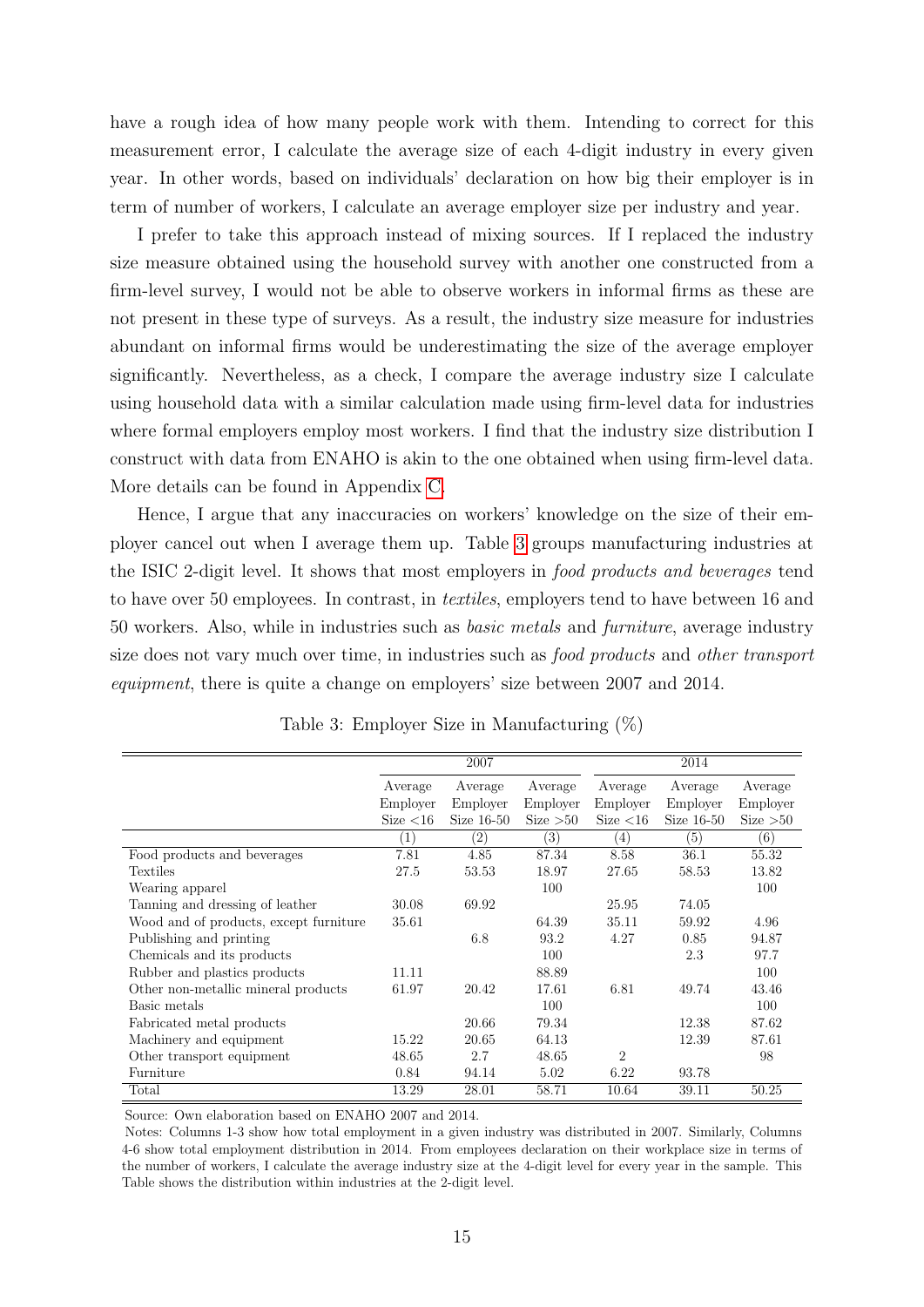<span id="page-16-0"></span>As some industries seem to have smaller employers consistently, it is also possible to see that some industries tend to be characterized by one of the informality margins. As Table 4 shows, furniture, textiles and wearing apparel are the industries where most workers are hired as extensive-informal employees. Conversely, workers employed in *basic* metals are mostly formally employed.

|                                        |              | 2007              |        |                  | 2014      |        |
|----------------------------------------|--------------|-------------------|--------|------------------|-----------|--------|
|                                        | Extensive    | Intensive         | Formal | Extensive        | Intensive | Formal |
|                                        | Informal     | Informal          | worker | Informal         | Informal  | worker |
|                                        | $\mathbf{1}$ | $\left( 2\right)$ | (3)    | $\left(4\right)$ | (5)       | (6)    |
| Food products and beverages            | 47.78        | 23                | 29.22  | 40.75            | 24.04     | 35.21  |
| Textiles                               | 82.35        | 6.47              | 11.18  | 82.08            | 7.34      | 10.58  |
| Wearing apparel                        | 59.57        | 20.21             | 20.21  | 51.47            | 22.96     | 25.57  |
| Tanning and dressing of leather        | 54.47        | 28.46             | 17.07  | 46.49            | 36.76     | 16.76  |
| Wood and of products, except furniture | 52.2         | 34.15             | 13.66  | 50               | 26.72     | 23.28  |
| Publishing and printing                | 18.45        | 44.66             | 36.89  | 14.53            | 40.17     | 45.3   |
| Chemicals and its products             | 26.58        | 26.58             | 46.84  | 6.9              | 17.24     | 75.86  |
| Rubber and plastics products           | 13.89        | 30.56             | 55.56  | 12.5             | 22.5      | 65     |
| Other non-metallic mineral products    | 75.35        | 8.45              | 16.2   | 56.54            | 12.04     | 31.41  |
| Basic metals                           | 7.41         | 18.52             | 74.07  | 10.42            | 18.75     | 70.83  |
| Fabricated metal products              | 57.85        | 21.07             | 21.07  | 33.88            | 25.73     | 40.39  |
| Machinery and equipment                | 21.74        | 33.7              | 44.57  | 15.04            | 27.43     | 57.52  |
| Other transport equipment              | 51.35        | 16.22             | 32.43  | 38               | 30        | 32     |
| Furniture                              | 73.43        | 13.39             | 13.18  | 53.53            | 23.03     | 23.44  |
| Total                                  | 58.76        | 19.38             | 21.86  | 47.82            | 22.14     | 30.04  |

Table 4: Two Margins of Informality in Manufacturing (%)

Source: Own elaboration based on ENAHO 2007 and 2014.

Notes: Columns 1-3 show the labour composition in a given industry in 2007 and Columns 4-6 in 2014. This Table shows how total employment is composed of intensive-informal, extensive-informal and formal workers within industries at the 2-digit level.

Since the main data source is a household survey, I can only observe labour outcomes. More specifically, through these data is not possible to understand the underlying reason as to why firms choose to register or why registered firms decide to hire informal workers. I can only observe the consequence of their decisions on employment. Nevertheless, it might be helpful to have at least a vague idea of what motivates firms to make these choices. Hence, looking at data from the World Bank Enterprise Surveys (WB-ES) I provide some insights on the matter.<sup>21</sup>

In 2006, 2010 and 2017, firms were asked if they were registered when they started operations, above 90 per cent of them answered that they were. However, in 2006, only 71 per cent affirmed to report 100 per cent of their sales for tax purposes. Moreover, only 12 per cent declared up to 50 per cent of their sales. Interestingly, when firms were asked as to why they decided to register, 65 per cent confirmed that they wanted to comply with the law, 16 per cent affirmed that customers and suppliers only deal with registered entities, and 15 per cent stressed the need of being registered to access financing. On the

<sup>&</sup>lt;sup>21</sup>Table [23](#page-56-0) in the Appendix provides more detailed information regarding how many firms were surveyed and their industry within manufacturing. Many of the relevant questions are only available in the 2006 survey. Hence, I only provide details about that wave of the WB-ES.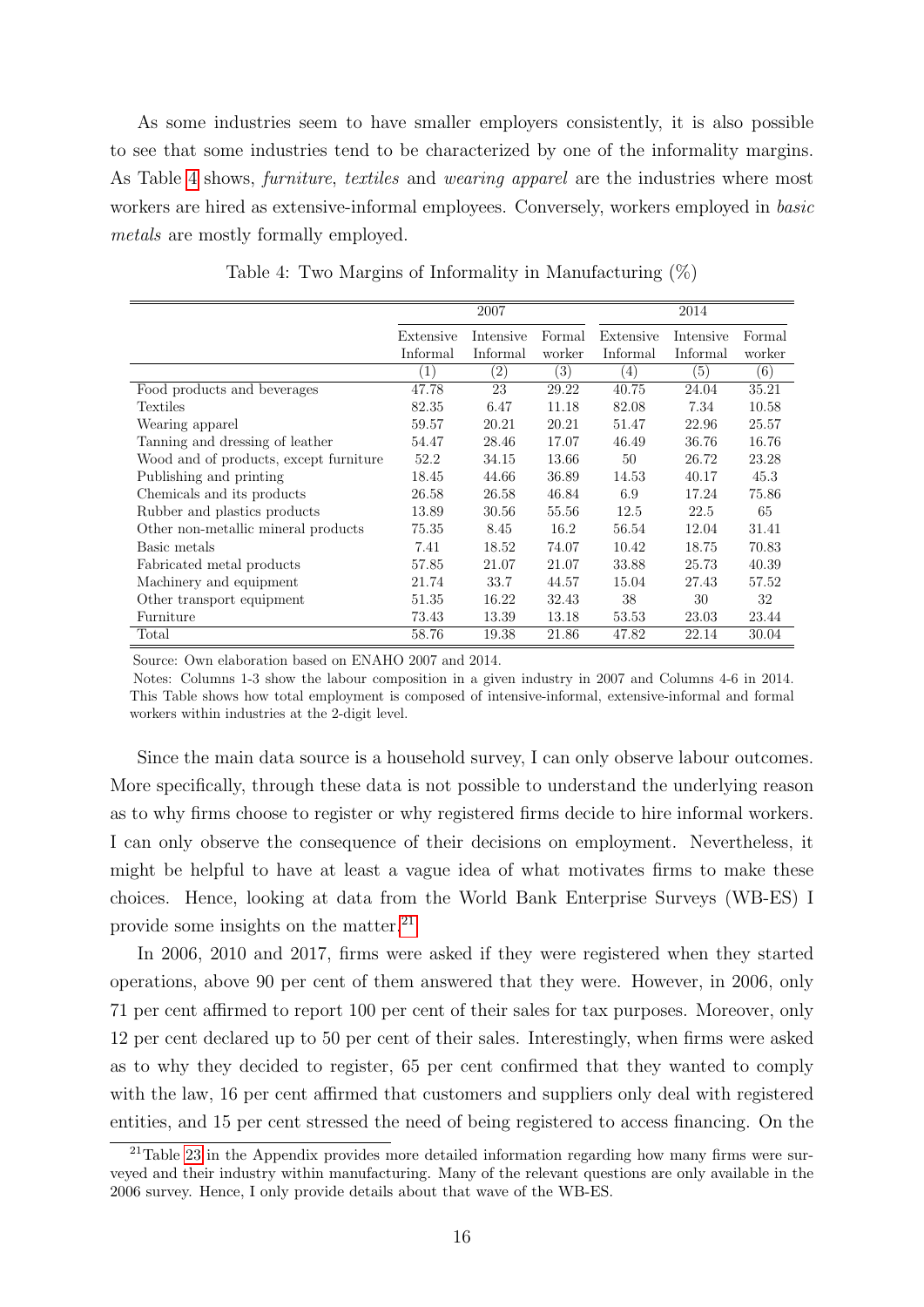other hand, more than 50 per cent of firms argued that tax administration and tax rates are a moderate or major obstacles to their daily operations. Furthermore, 25 per cent of firms singled out competing with informal firms as their biggest obstacle, even above corruption and access to finance.

Still looking at data from the 2006 WB-ES, I find that only 65 per cent of firms declare 100 per cent of their workforce for tax purposes. Furthermore, 17 per cent of firms affirmed to declare up to 50 per cent of their workforce. Additionally, 30 per cent of firms claimed that their decision to hire or fire a permanent worker was affected by labour regulations. Moreover, 60 per cent of firms considered labour regulations as a moderate, major or severe obstacle to their daily operations.

From firms' answers to the WB-ES, it seems that firms would like to register to comply with the law. However, when they do so, they are inclined to not comply fully either by not declaring total sales or not declaring their entire workforce. Possibly because they still have to compete with informal firms. Moreover, firms seem to hire in the intensive margin of informality to avoid having to comply with labour regulations.

### 3.4 Endogeneity of Trade Policy

In this Section, I address possible concerns regarding the endogeneity of trade policy. First, it might be the case that certain industries have higher lobby power and might be able to get more favourable treatment. Second, it may be that the relatively more informal industries may have enjoyed greater protection if the Peruvian authorities considered they needed it due to lower efficiency or for political reasons.

If more informal industries were not liberalized as intensely as other industries, small reductions in tariffs might be associated with a decline in informality and wrongfully infer that trade liberalization reduces informality. Hence, following [Topalova](#page-38-0) [\(2007\)](#page-38-0), I examine if tariffs moved together by analysing the changes in tariffs for 102 ISIC 4-digit products in manufacturing over the period 2008-2014. Figure [6](#page-18-0) shows that most of the tariff changes across products are in the same direction.<sup>22</sup> Moreover, in Appendix [D,](#page-58-0) I examine the change in tariffs in 2-digit products and show that the majority of the products move with a very similar trend to the average manufacturing tariff. Additionally, I also add industry-specific trends to the empirical strategy explained next in Section [4.](#page-20-0) I control for possible pre-existing trends in trade policy and find that results are not very different. See Table [14](#page-45-0) in the Appendix.<sup>23</sup>

In the spirit of [Topalova and Khandelwal](#page-38-0) [\(2011\)](#page-38-0), I test if measures of trade protection are correlated with industry characteristics associated with political importance. I regress changes in output tariffs and changes in input tariffs on the average wage, the share of

<sup>&</sup>lt;sup>22</sup>Figure [6](#page-18-0) does not feature products which tariffs remained unchanged.

 $^{23}$ Since the possibility to identify these two margins of informality is only possible after 2007, I am not able to examine the effect of tariffs at a prior date. Hence, I cannot conduct placebo tests.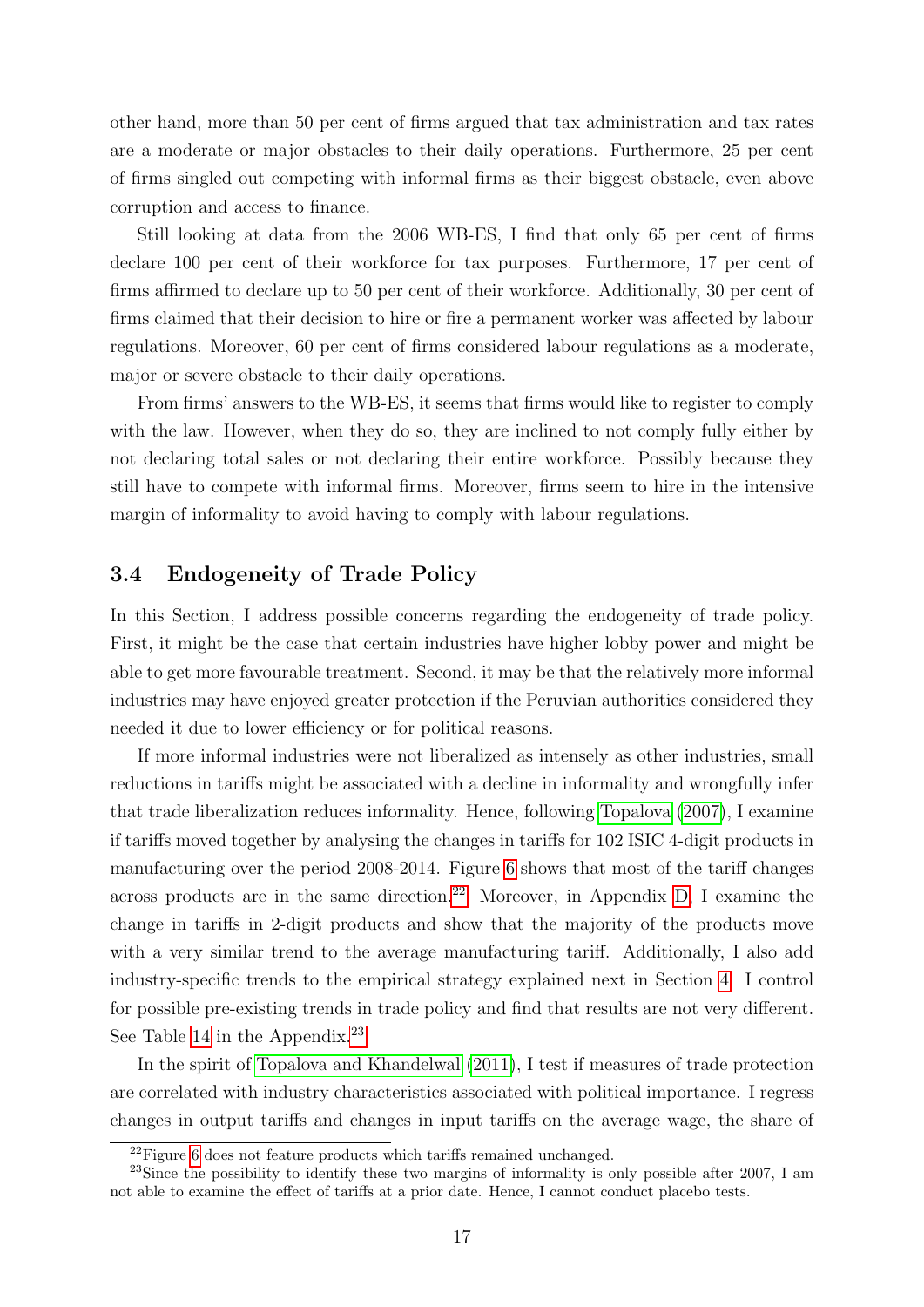<span id="page-18-0"></span>

Figure 6: Tariff Changes 2008-2014 (in percent of total ISIC codes)

women, share of skilled workers, the share of married workers and average workers' age. Policy-makers may choose to protect industries where income is lower, where there are more women, where workers are less skill, where there are less married workers or where workers are younger. Results are presented in Table [5.](#page-19-0) The table reveals no statistical correlation between changes in output tariffs and any of the industry characteristics. Similar to [Topalova and Khandelwal](#page-38-0) [\(2011\)](#page-38-0)'s findings, except for average wages, none of the other industry characteristics are correlated with changes in input tariffs.

Finally, I examine if policy-makers adjusted tariffs in response to industries' informality level or due to industries' size. If they did so, one should expect that past informality and past industry size predicts current trade policy. Therefore, I regress changes in output tariffs and changes in input tariffs in  $t$ , on the share of informal employment at industry-level and on industry size in  $t-1$ . Results are presented in Table [6.](#page-19-0) In Columns 1 and 2, I report the correlation between changes in tariffs and the share of informal employment on total employment without distinguishing margins. In Columns 3 and 4, I present the relationship between the proportion of intensive-informal employment on total employment in registered firms and changes in tariffs. In Columns 5 and 6, I measure the correlation between the change in tariffs and the proportion of extensive-informal employment on total employment. Lastly, in Columns 7 and 8, I show the results when regressing the average industry size calculated with data from ENAHO and the change in tariffs. Table [6](#page-19-0) reveals that the correlation between past share of informal employment and current trade protection is statistically insignificant for all measures of informality. Similarly, there is no correlation between past industry size and current change in tariffs.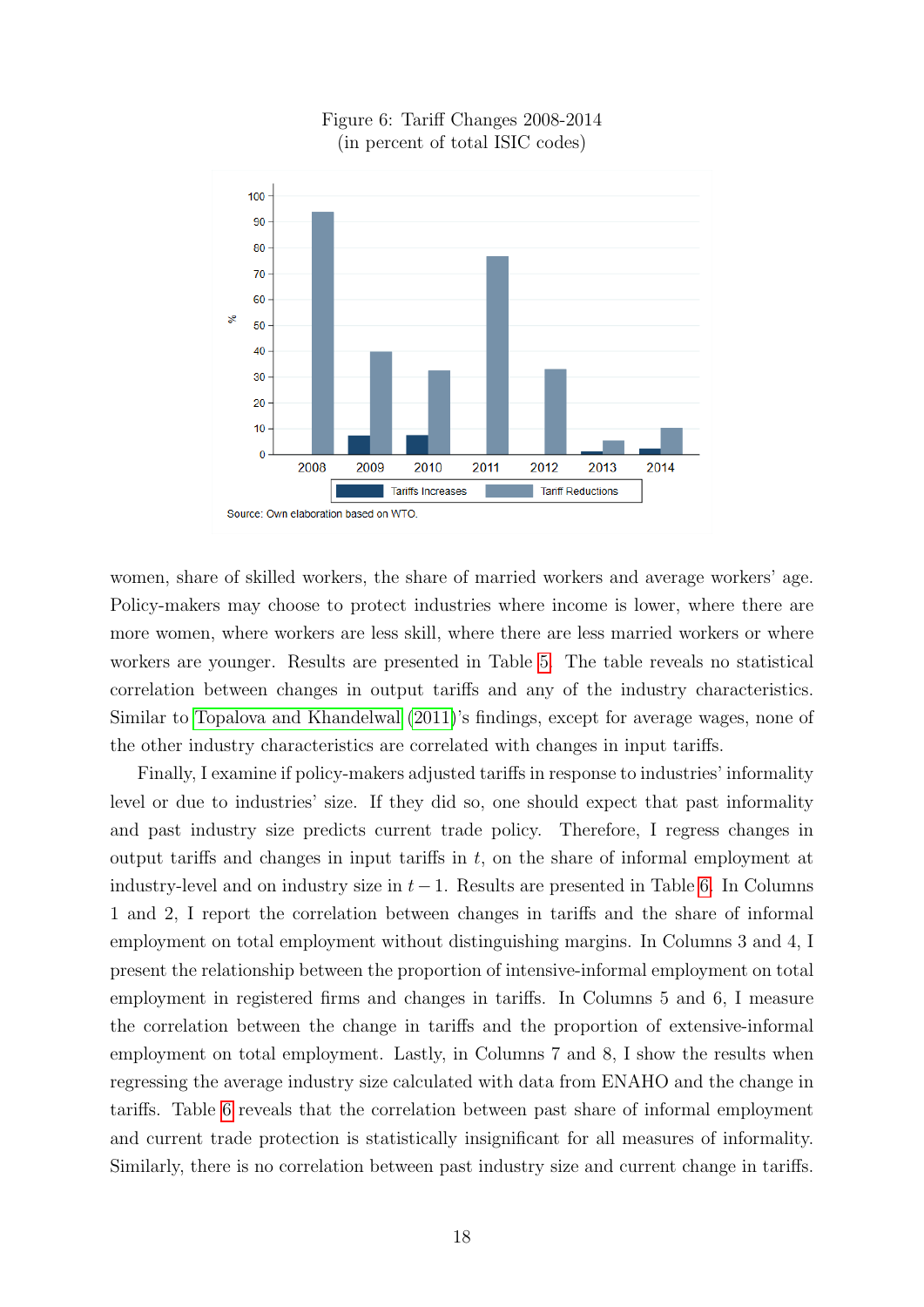<span id="page-19-0"></span>

|                             | Output  | Input      | Output            | Input   | Output            | Input     | Output    | Input     | Output            | Input     |
|-----------------------------|---------|------------|-------------------|---------|-------------------|-----------|-----------|-----------|-------------------|-----------|
|                             | Tariffs | Tariffs    | Tariffs           | Tariffs | Tariffs           | Tariffs   | Tariffs   | Tariffs   | Tariffs           | Tariffs   |
|                             | (1)     | (2)        | $\left( 3\right)$ | (4)     | $\left( 5\right)$ | (6)       | (7)       | (8)       | $\left( 9\right)$ | (10)      |
| Log Wage                    | 0.0056  | $-0.5333*$ |                   |         |                   |           |           |           |                   |           |
|                             | (0.143) | (0.187)    |                   |         |                   |           |           |           |                   |           |
| Share of Women              |         |            | $-0.1680$         | 0.7246  |                   |           |           |           |                   |           |
|                             |         |            | (0.518)           | (0.471) |                   |           |           |           |                   |           |
| Primary Education (share)   |         |            |                   |         | $-0.3653$         | $-1.8004$ |           |           |                   |           |
|                             |         |            |                   |         | (1.212)           | (2.571)   |           |           |                   |           |
| Secondary education (share) |         |            |                   |         | 0.2620            | $-1.0793$ |           |           |                   |           |
|                             |         |            |                   |         | (1.148)           | (2.438)   |           |           |                   |           |
| Technical education (share) |         |            |                   |         | 0.2790            | $-1.1753$ |           |           |                   |           |
|                             |         |            |                   |         | (1.096)           | (2.512)   |           |           |                   |           |
| UG-PG degree (share)        |         |            |                   |         | 0.2802            | $-1.1806$ |           |           |                   |           |
|                             |         |            |                   |         | (1.126)           | (2.394)   |           |           |                   |           |
| Share of Married Workers    |         |            |                   |         |                   |           | $-0.1855$ | $-0.8851$ |                   |           |
|                             |         |            |                   |         |                   |           | (0.273)   | (0.541)   |                   |           |
| Workers Age                 |         |            |                   |         |                   |           |           |           | $-0.0083$         | $-0.0195$ |
|                             |         |            |                   |         |                   |           |           |           | (0.010)           | (0.013)   |
| Observations $\overline{f}$ | 595     | 595        | 596               | 596     | 596               | 596       | 596       | 596       | 596               | 596       |
| $R^2$                       | 0.51    | 0.15       | 0.51              | 0.14    | 0.52              | 0.14      | 0.51      | 0.15      | 0.51              | 0.14      |

#### Table 5: Change in Tariffs and Industrial Characteristics

Notes: Robust standard errors for industrial clusters in parenthesis. All specifications include a constant, year and industry fixed effects. \*  $p < 0.10$ , \*\*  $p < 0.05$ , \*\*\*  $p < 0.01$ .

<sup>∓</sup> Observations in Columns 1 and 2 are one less than in the other columns because there is no information on monthly income for ISIC code 2912 (Manufacture of pumps, compressors and valves) in 2011.

### Table 6: Change in Tariffs, Share of Informal Employment and Industry Size

|                                 | Output           | Input             | Output           | Input   | Output            | Input   | Output  | Input     |
|---------------------------------|------------------|-------------------|------------------|---------|-------------------|---------|---------|-----------|
|                                 | Tariffs          | Tariffs           | Tariffs          | Tariffs | Tariffs           | Tariffs | Tariffs | Tariffs   |
|                                 | $\left  \right $ | $\left( 2\right)$ | $\left(3\right)$ | (4)     | $\left( 5\right)$ | (6)     | '7)     | $^{(8)}$  |
| Share Informal employment (-1)  | $-0.1363$        | 0.1024            |                  |         |                   |         |         |           |
|                                 | (0.189)          | (0.162)           |                  |         |                   |         |         |           |
| Share Intensive-informal $(-1)$ |                  |                   | 0.1269           | 0.1193  |                   |         |         |           |
|                                 |                  |                   | (0.210)          | (0.224) |                   |         |         |           |
| Share Extensive-informal (-1)   |                  |                   |                  |         | $-0.2500$         | 0.0615  |         |           |
|                                 |                  |                   |                  |         | (0.168)           | (0.153) |         |           |
| Industry Size $(-1)$            |                  |                   |                  |         |                   |         | 0.0001  | $-0.0001$ |
|                                 |                  |                   |                  |         |                   |         | (0.000) | (0.000)   |
| Observations                    | 574              | 574               | 547              | 547     | 574               | 574     | 574     | 574       |
| $R^2$                           | 0.41             | 0.09              | 0.41             | 0.10    | 0.42              | 0.09    | 0.53    | 0.14      |

Notes: Informality measures without distinguishing margins and extensive-informal employment refers to the share of informal employment on total employment. Intensive-informal refers to the share of intensive-informal employment on total employment working for registered employers. Industry size is calculated as the average industry-year number of workers individuals declare to work with them. Standard errors for industrial clusters in parenthesis. All specifications include a constant and year fixed effects. \*  $p < 0.10$ , \*\*  $p < 0.05$ , \*\*\*  $p < 0.01$ .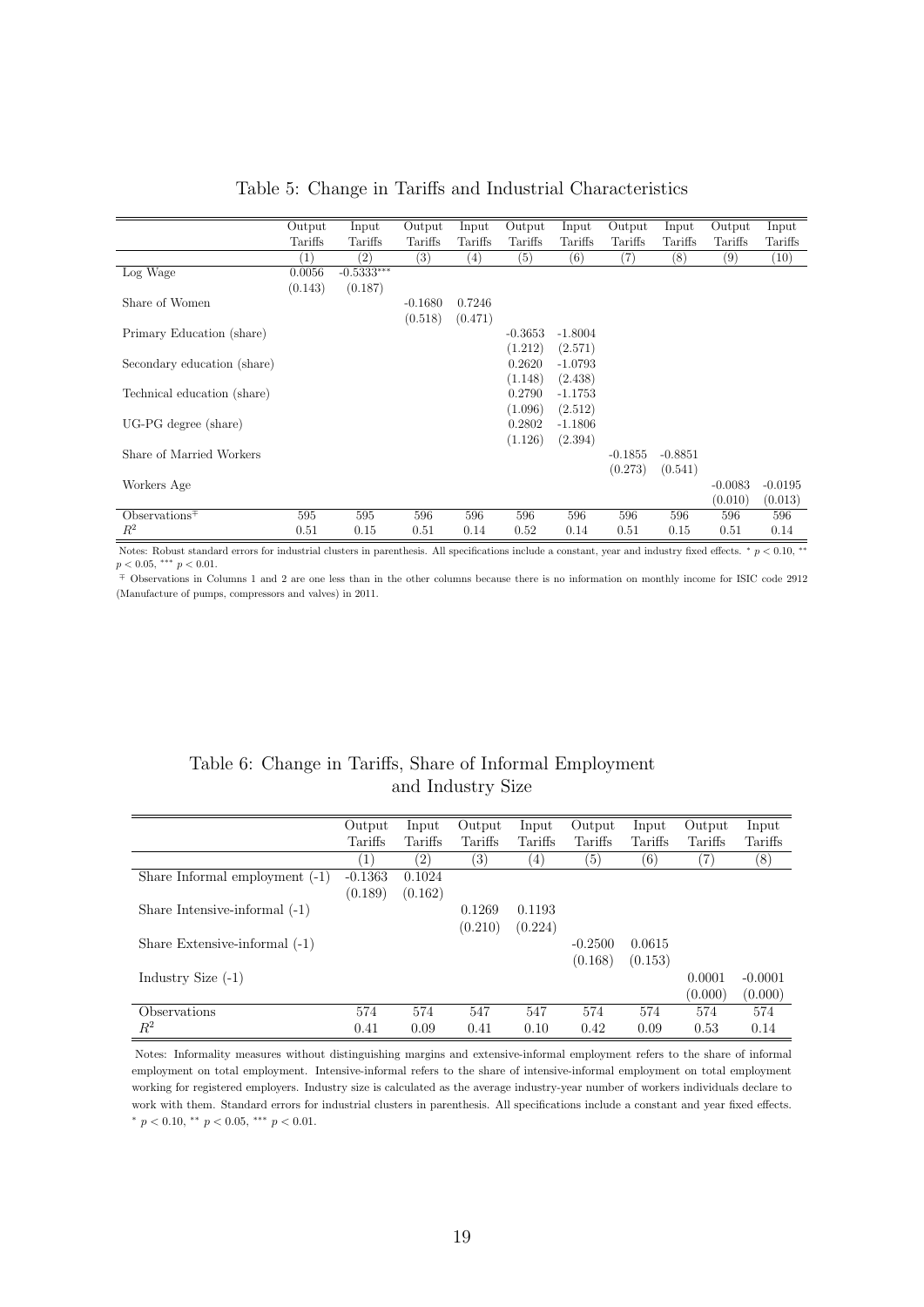### <span id="page-20-0"></span>4 Identification Strategy and Results

In this Section, I estimate the impact of an increase in import competition on informal employment. First, I study informal labour as a binary phenomenon as I do not discriminate between type of informal worker. These baseline estimations are presented in Section 4.1. Second, I study the intensive margin of informality in Section [4.2.](#page-23-0) Third, I focus on the extensive margin in Section [4.3.](#page-28-0) Since the two margins of informality are not independent, the analysis on each margin is done separately.

In Sections 4.1, [4.2](#page-23-0) and [4.3,](#page-28-0) the analysis is twofold. On the one hand, I study the effect of a reduction in tariffs on the probability to be hired as an informal worker. In this way, the analysis is conducted at the individual level, and I control for individual characteristics that might influence workers' probability to be informal.<sup>24</sup> On the other hand, I calculate the impact of an increase in import competition at the industry level by estimating the effect on the importance of informal employment on total employment.

#### 4.1 Baseline estimations

Even though the data allows to distinguish between informal workers in the intensive and in the extensive margin of informality, in this Section, I do not make this distinction. In this way, the results are comparable to those obtained in the literature [\(Acosta and](#page-36-0) [Montes-Rojas, 2014;](#page-36-0) [Ulyssea and Ponczek, 2018;](#page-39-0) [Goldberg and Pavcnik, 2003;](#page-37-0) [Cruces](#page-36-0) [et al., 2018\)](#page-36-0). I estimate the linear probability model described by Equation 2:

$$
INF_{\ell j t} = \alpha_0 + \alpha_\tau OT_{jt} + \alpha_g S_{gjt} * OT_{jt} + \alpha_s S_{gjt} + \alpha_i IT_{jt} + \alpha_H H'_{\ell t} + F_j + F_t + \varepsilon_{\ell j t} \quad (2)
$$

where  $INF_{\ell it} = 1$  if individual  $\ell$  working in industry j in year t is informal either in the extensive margin or in the intensive margin, and 0 otherwise.  $OT_{it}$  is the output tariff in industry  $j$  in year  $t$  and, its coefficient provides the effect of import competition on informal employment.

Since I identify the increase in import competition as a reduction in tariffs, I have to make a distinction between input and output tariffs. Input tariffs are the tariffs that a domestic firm pays for all imported inputs while output tariffs are the entry cost paid by foreigner competitors when selling at home. Then, a cut in input tariffs is a reduction in domestic firms' costs. As such, it could compensate for an increase in competition coming from abroad, i.e., a decrease in output tariffs. For example, a domestic firm might import leather for the manufacture of shoes. If the tariffs for leather go down, the firm's costs also go down. On the other hand, if tariffs for shoes produced abroad are also cut, firm's

<sup>&</sup>lt;sup>24</sup>These individual characteristics are included as proxy variables of unobservable characteristics, such as ability or bargaining power, that might influence workers' probability to accept an informal job.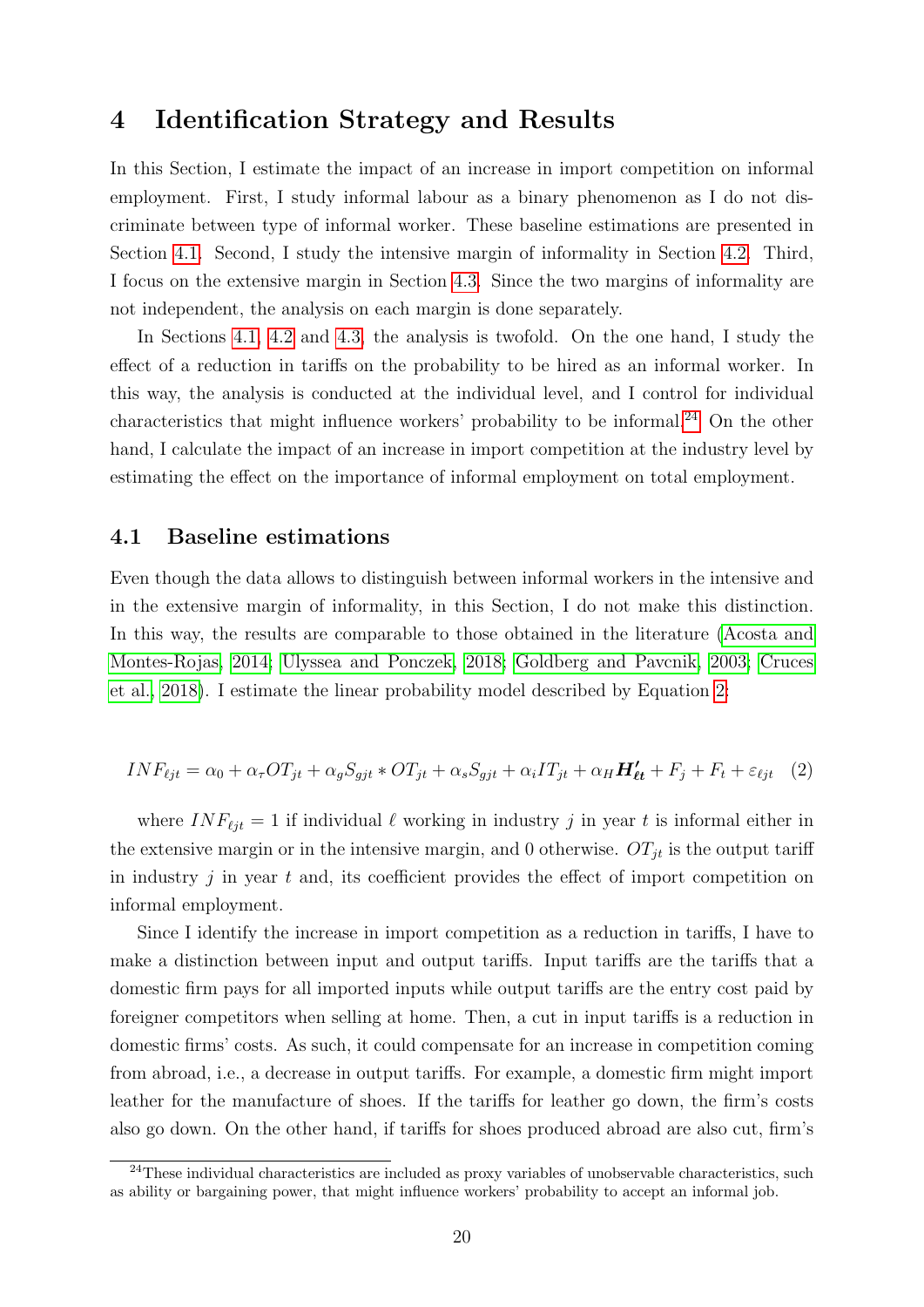import competition increases. While the reduction in input tariffs is a positive effect for the domestic firm, the cut on output tariffs is a negative effect. Hence, in Equation [2](#page-20-0) I also control for input tariffs with  $IT_{jt}$  which is the input tariff in industry j in year t. In this way, I can make sure that the effects do not cancel each other out when all tariffs diminish.

Equation [2](#page-20-0) also includes an industry-size indicator calculated each year  $(S_{qit})$  and interaction terms with output tariffs  $(S_{git} * OT_{jt})$ . Since the average industry-size is constructed each year based on workers' answer regarding the size of their employer, it changes with time for a given industry.<sup>25</sup> Then, it is possible to control for size variation within industries over time. I do so by indexing size with the variable  $S_{qjt}$  where  $g =$ s, m, l. When  $g = s$ , employers in industry j in time t have on average less than 15 employees, when  $g = m$  they have between 15 and 50 and when  $g = l$  they have more than 50 workers. Since  $S_{git}$  is an industry size indicator variable, each of the coefficients of the interaction term,  $\alpha_g$ , is the differential effect of output tariffs on informality on industries with different average size. Henceforth, I classify small, medium and large industries according to the definition given by  $S_{qit}$ .

It can be argued that informality is the result of a bargaining process between the worker and the employer. Hence, the individual's attributes are critical in determining the outcome of the bargain. For example, it is expected that more educated individuals are less likely to be hired as informal workers (Table [2\)](#page-13-0). I control for these characteristics by including the vector for each individual  $H_{\ell t}$  that contains observable attributes of worker  $\ell$  in year t such as age, education, gender, civil status, ethnic background and region of residency.<sup>26</sup> Finally, I control for industry time-invariant characteristics and aggregate shocks by adding industry fixed effects,  $F_j$  and year fixed effects,  $F_t$ .

I use a linear probability model to estimate Equation [2.](#page-20-0) I account for heteroskedasticity and serial correlation in the error term by using robust (Huber-White) standard errors clustered by industry at 4-digit level. Results are in Table [7](#page-24-0) in Columns 1-4. Column 1 suggests that there is no significant relationship between the reduction of tariffs and the probability to be hired as an informal worker. In Column 2, I also control for average industry size, and output tariffs remain statistically insignificant. In Column 3, when I add industry size interacted with output tariffs, I find that a reduction in output tariffs increases the probability to be hired as an informal worker in industries where on average employers have less than 15 employees. In particular, a 1-percentage point (pp) decrease in output tariffs generates a 0.55-pp increase in the probability to be hired as an informal worker in such an industry. To a lesser extent, this is also true for medium size industries

<sup>25</sup>Note that this industry-size indicator does not capture industry-specific trends as it can change with time for any given industry if the industry's average size changes. Moreover, I control for industry trends as a robustness check and results are very similar.

 $^{26}$ Region refers to Peru's first-level administrative subdivision, "departmento".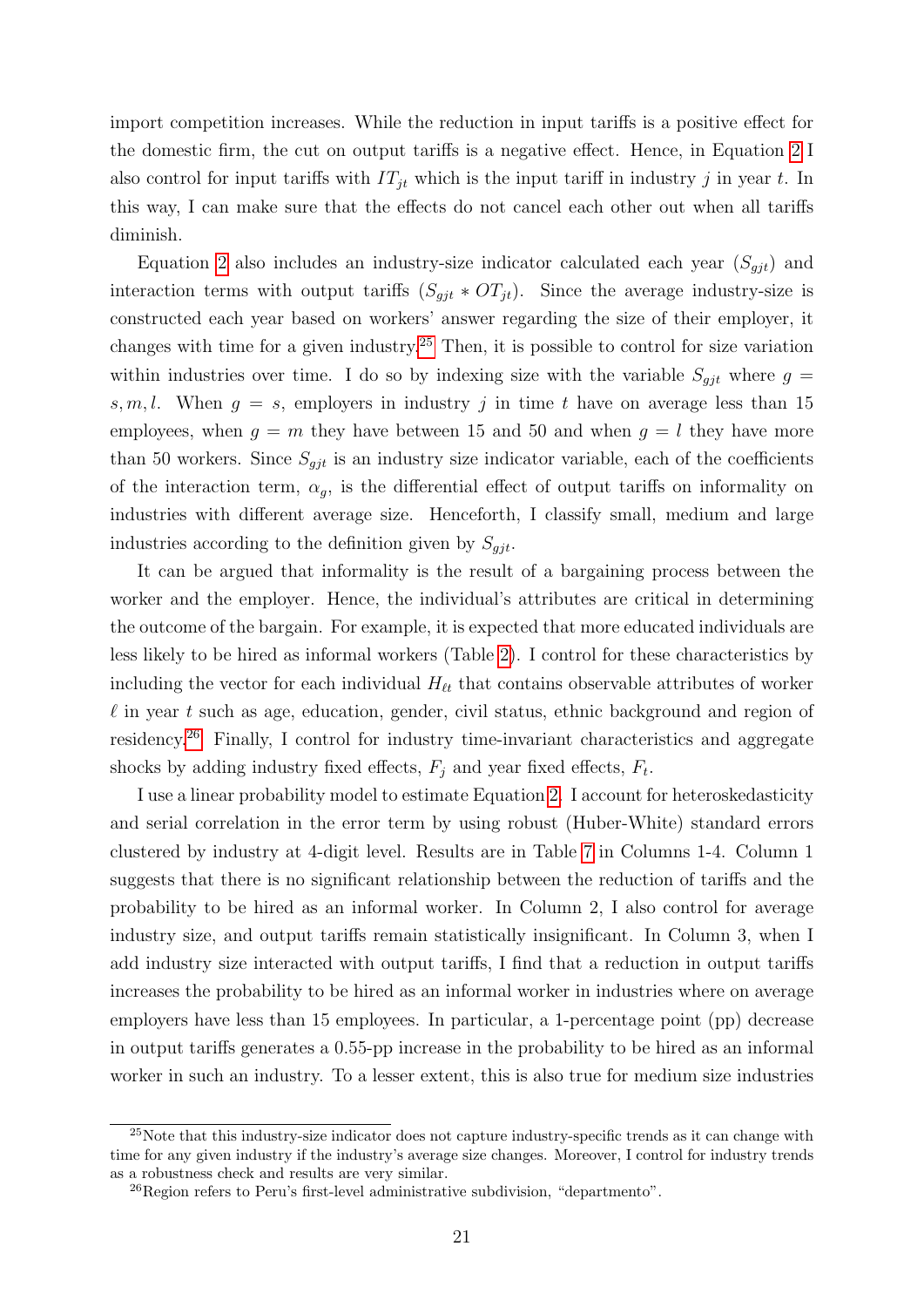as a 1-pp reduction in output tariffs translates in a 0.23-pp boost in the probability to be hired as an informal worker. Moreover, these results are robust to controlling for input tariffs in Column 4. However, in this case, I also find that there is a positive significant relation between output tariffs and informality. Then, when controlling for input tariffs, the effect in small and medium industries is counteracted, eliminating the effect on medium industries and reducing the effect on small firms significantly. Furthermore, the impact on large industries goes in the opposite direction, and when output tariffs are cut, informal employment in these industries is also reduced.

The reduction in tariffs is not systematically different across industry size. For instance, in 2008 the average tariff reduction took place among large industries. Conversely, in 2011 medium industries experienced the most significant tariff cut and large industries the lowest. During the period of study all industries experienced a reduction in tariffs and the extent of the contraction is not correlated with the average employer size of the industry.<sup>27</sup> Hence, these results are consistent with the hypothesis that an increase in import competition would motivate small employers to hire more informal workers in the extensive margin of informality as they are less likely to be detected transgressing the law. On the other hand, the probability to be informally hired in industries where employers have more than 15 employees goes down as they are more notorious, and it is more likely to be audited.

The reduction in output tariffs not only has an impact on the decision to hire an informal worker but also on the proportion of informal workers employed in a given industry and year. Thus, after estimating the effect on the probability to hire informal workers, I estimate Equation 3.

$$
ShareINF_{jt} = \psi_0 + \psi_\tau OT_{jt} + \psi_g S_{gjt} * OT_{jt} + \psi_s S_{gjt} + \psi_i IT_{jt} + F_j + F_t + \eta_{\ell jt}
$$
 (3)

where

$$
ShareINF_{jt} = \frac{\text{Total Informal Employment}}{\text{Total Employment}} \text{ in industry } j \text{ in year } t
$$

This identification strategy is somewhat comparable with the two-stage approach used by [Goldberg and Pavcnik](#page-37-0) [\(2003\)](#page-37-0) and [Acosta and Montes-Rojas](#page-36-0) [\(2014\)](#page-36-0). Instead of estimating the propensity to be informal, I directly calculate the share of informal labour in total employment. I report the OLS estimation of Equation 3 in Columns 5-8 in Table [7.](#page-24-0) The regressors are the same as the ones described in Equation [2,](#page-20-0) but in this case, the dependent variable is the proportion of informal labour in total employment. Table [7](#page-24-0) presents results in Columns 5-8.

<sup>27</sup>See Appendix [E](#page-60-0) for more details.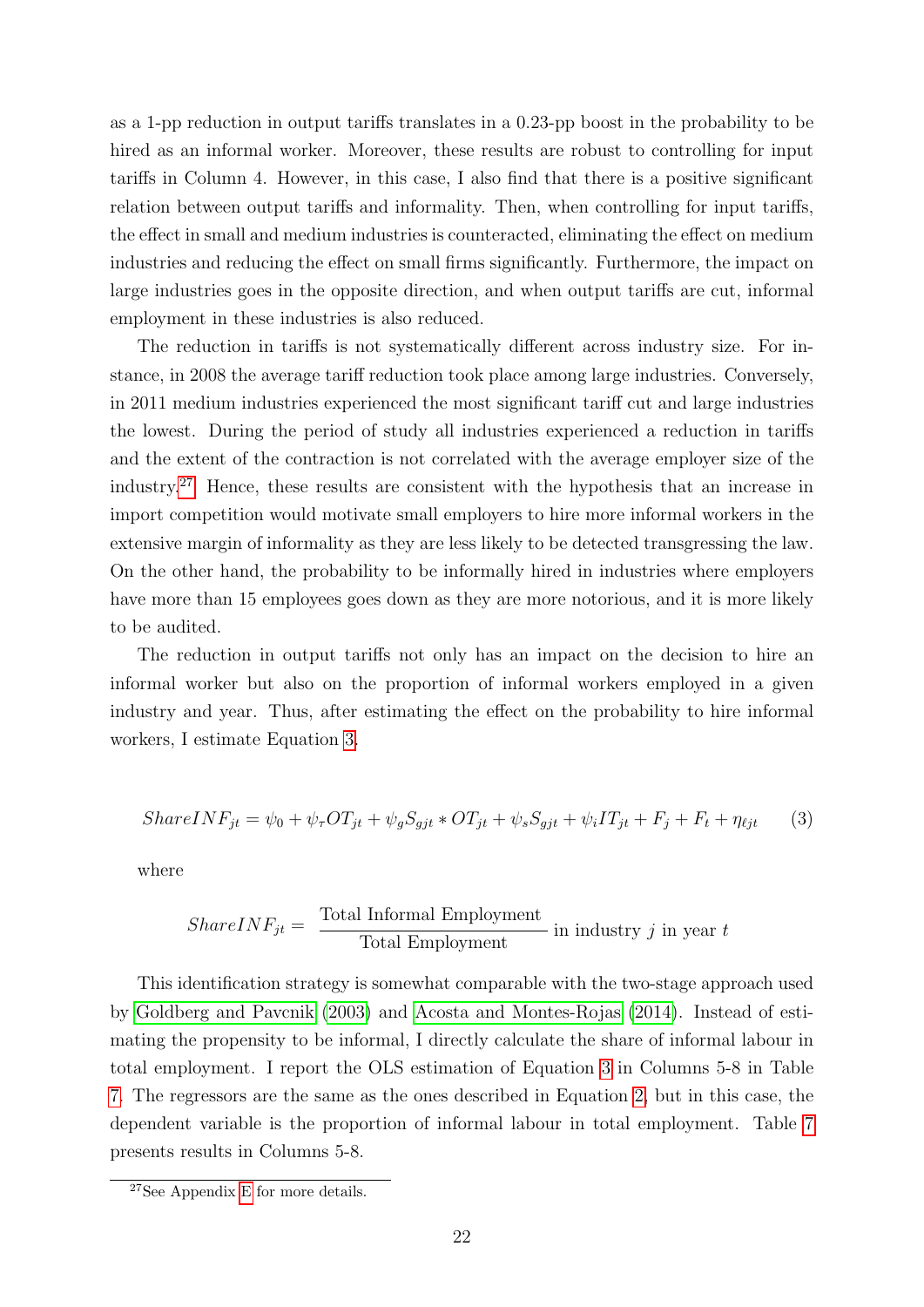<span id="page-23-0"></span>In Columns 5 and 6, I find that there is no significant effect on the importance of informal employment when output tariffs are cut. However, when including the average industry-year size indicators interacted with output tariffs in Column 7, I find a statistically significant relationship between the share of informal employment on total employment and output tariffs.<sup>28</sup> Namely, I find that a 1-pp decrease in output tariffs cuts the share of informal labour by 0.77-pp. However, this is only true for industries where employers on average are large as in industries with mostly small and medium firms this effect is counteracted. The results suggest that when import competition increases because tariffs are cut by 1-pp, industries that on average have small firms, increase their share of informal employment by 1.30-pp and by 1.09-pp in industries with mostly medium firms. This result remains almost unchanged when controlling for input tariffs in Column 8.

From the results presented in Table [7,](#page-24-0) it is possible to infer that two mechanisms go in opposite direction when studying the impact of an increase in import competition on informal labour. On the one hand, when tariffs drop, the probability to be hired as an informal worker increases only in industries that on average have less than 50 workers. In all other industries, the probability of working as an informal employee goes down. Interestingly, this result is slightly different when discussing the effect of a reduction of tariffs on the proportion of informal employment. Notably, industries with average-size firm between 15 and 50 increase their share of informal employment. In any case, results suggest that there are two mechanisms at play. In the following sections, I show that when unfolding informality in two margins, these mechanisms are revealed in more detail.

### 4.2 Intensive Margin

To gain some insight into what is driving the effect of the reduction in tariffs on informality suggested in Table [7,](#page-24-0) I take advantage of the detailed individual Peruvian data and distinguish informal employees between informal in the intensive and in the extensive margin. First, I estimate Equation 4 where the dependent variable,  $INT_{\ell it}$ , takes the value of 1 if the individual  $\ell$  is informal in the intensive margin in industry j in year  $t$  and 0 if the individual is a formal worker. Note that the regression of Equation 4 is conditional on individuals being hired by a registered firm.<sup>29</sup>

$$
INT_{\ell jt} = \beta_0 + \beta_\tau OT_{jt} + \beta_gS_{gjt} * OT_{jt} + \beta_sS_{gjt} + \beta_iIT_{jt} + \beta_HH'_{\ell t} + F_j + F_t + \varepsilon_{\ell jt} \tag{4}
$$

<sup>&</sup>lt;sup>28</sup>In Appendix [E,](#page-60-0) I show that the distribution of tariffs cut is not systematically different across industry sizes.

<sup>29</sup>In Appendix [A.1,](#page-40-0) I report the results for a multinomial logit model where the dependent variable has three categories: extensive-informal, intensive-informal and formal. I find that when testing for the violation of the IIA assumption, results are ambiguous hinting that being hired by a registered employer (as a formal or as an intensive-informal worker) and being intensive-informal are not independent. Hence, I estimate Equation 4 conditional on being hired by a registered employer.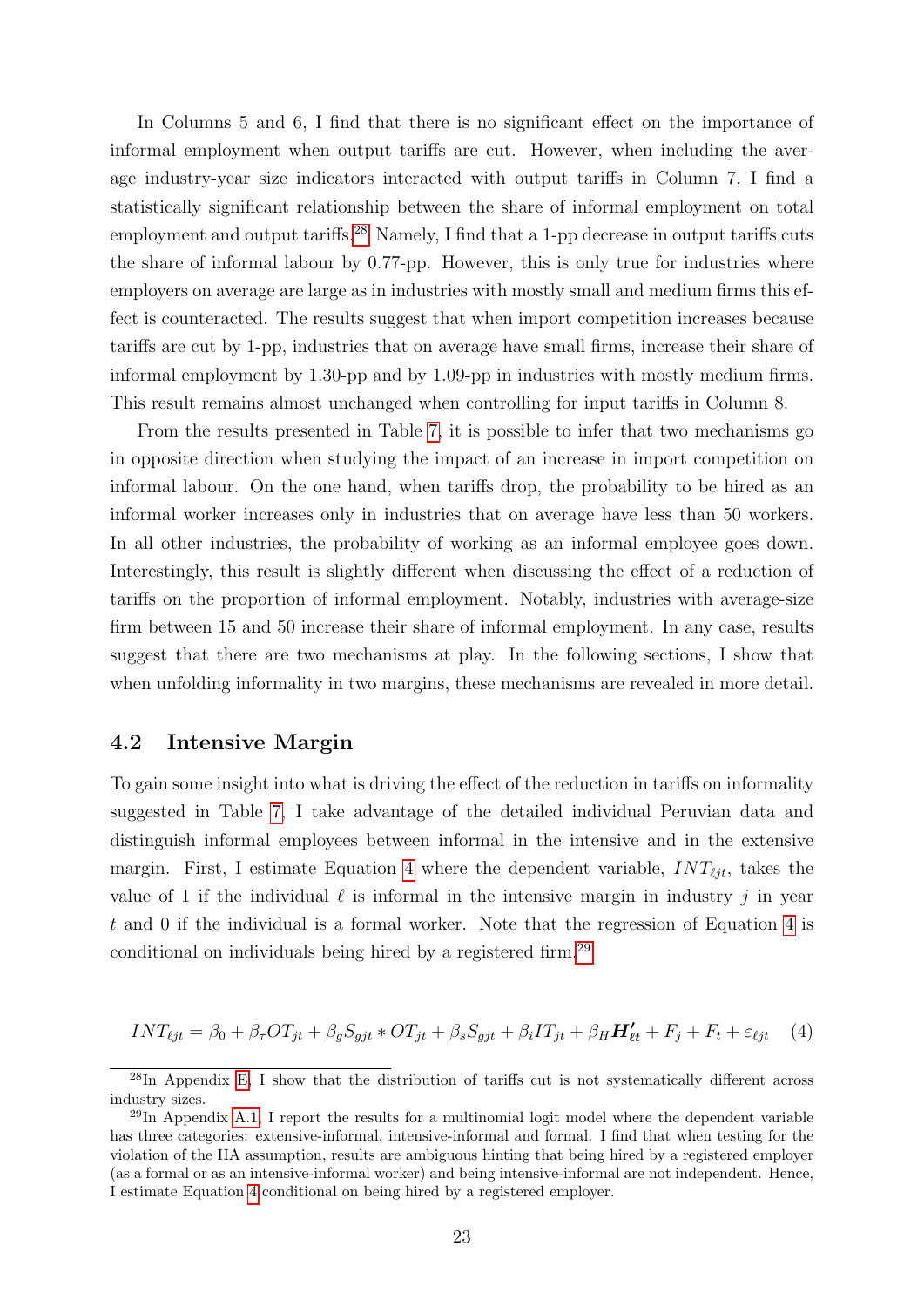<span id="page-24-0"></span>

|                                                                                                                                                             |                        |                          | Informality Indicator   |                         |                   |                        | Share of Informal Employment |                          |
|-------------------------------------------------------------------------------------------------------------------------------------------------------------|------------------------|--------------------------|-------------------------|-------------------------|-------------------|------------------------|------------------------------|--------------------------|
|                                                                                                                                                             | $\bigoplus$            | $\widehat{\odot}$        | $\widehat{S}$           | $\widehat{E}$           | $\widetilde{\Xi}$ | $\odot$                | $\widehat{C}$                | $\circledS$              |
| Output Tariff                                                                                                                                               | 0.0014                 | 0.0015                   | $\frac{0.0023}{2}$      | 0.0027                  | 0.0044            | $\frac{1}{0.0043}$     | $0.0077$ **                  | $\overline{0.0075^{**}}$ |
| Input Tariff                                                                                                                                                | (0.001)                | (0.001)                  | (0.001)                 | (0.001)<br>$-0.0017$    | (0.003)           | (0.003)                | (0.003)                      | (0.003)<br>0.0011        |
| S*Output Tariff                                                                                                                                             |                        |                          | $-0.0055***$            | $-0.0055***$<br>(0.002) |                   |                        | $0.0130^{*}$                 | $-0.0130*$<br>(0.007)    |
|                                                                                                                                                             |                        |                          | (0.001)                 | (0.001)                 |                   |                        | (0.007)                      | (0.007)                  |
| M*Output Tariff                                                                                                                                             |                        |                          | $0.0023*$<br>(0.001)    | $0.0025*$<br>(0.001)    |                   |                        | $-0.0109*$<br>(0.006)        | $-0.0109*$<br>(0.006)    |
| Small Industry (S)                                                                                                                                          |                        | 0.0201                   | $0.0593***$             | $0.0588***$             |                   | $0.2143***$            | $0.2685***$                  | $0.2686***$              |
| Medium Industry (M)                                                                                                                                         |                        | $0.0232***$<br>(0.013)   | $0.0333**$<br>(0.017)   | $0.0337***$<br>(0.017)  |                   | $0.1235***$<br>(0.043) | $0.1691***$<br>(0.061)       | $0.1688***$<br>(0.061)   |
|                                                                                                                                                             |                        | (0.011)                  | (0.014)                 | (0.014)                 |                   | (0.039)                | (0.056)                      | (0.056)                  |
| Married                                                                                                                                                     | $0.0686***$            | $0.0686***$              | $0.0687***$             | $0.0688***$             |                   |                        |                              |                          |
| Male                                                                                                                                                        | $0.1307***$<br>(0.010) | $0.1307***$<br>(0.010)   | $-0.1306***$<br>(0.010) | $0.1306***$<br>(0.010)  |                   |                        |                              |                          |
|                                                                                                                                                             | (0.010)                | (0.010)                  | (0.010)                 | (0.010)                 |                   |                        |                              |                          |
| Primary Education                                                                                                                                           | $-0.0424$              | $-0.0425$                | $-0.0426$               | $-0.0426$               |                   |                        |                              |                          |
|                                                                                                                                                             | (0.028)                | (0.028)                  | (0.028)                 | (0.028)                 |                   |                        |                              |                          |
| Secondary Education                                                                                                                                         | $-0.1191***$           | $0.1191***$              | $0.1193***$             | $0.1193***$             |                   |                        |                              |                          |
|                                                                                                                                                             | (0.035)                | $(0.035)$<br>$0.2357***$ | (0.035)                 | (0.035)                 |                   |                        |                              |                          |
| Technical Education                                                                                                                                         | $-0.2358***$           |                          | $0.2358***$             | $0.2358***$             |                   |                        |                              |                          |
|                                                                                                                                                             | (0.038)                | (0.038)                  | (0.038)                 | (0.038)                 |                   |                        |                              |                          |
| UG-PG degree                                                                                                                                                | $-0.2861***$           | $0.2862***$              | $0.2863***$             | $0.2862***$             |                   |                        |                              |                          |
|                                                                                                                                                             | (0.038)                | (0.038)                  | (0.038)                 | (0.038)                 |                   |                        |                              |                          |
| Quechua ethnicity                                                                                                                                           | $-0.0026$<br>(0.007)   | $-0.0024$<br>(0.007)     | $-0.0036$<br>(0.007)    | $-0.0036$<br>(0.007)    |                   |                        |                              |                          |
| Age: 30-44                                                                                                                                                  | $0.1259***$            | $0.1259***$              | $0.1258***$             | $0.1259***$             |                   |                        |                              |                          |
|                                                                                                                                                             | (0.013)                | (0.013)                  | (0.013)                 | (0.013)                 |                   |                        |                              |                          |
| Age: 45-64                                                                                                                                                  | $0.1253***$            | $0.1253***$              | $0.1254***$             | $0.1254***$             |                   |                        |                              |                          |
|                                                                                                                                                             | (0.019)                | (0.019)                  | (0.019)                 | (0.019)                 |                   |                        |                              |                          |
| Age: $> 65$                                                                                                                                                 | $-0.0557***$           | $0.0559***$              | $-0.0560***$            | $0.0560***$             |                   |                        |                              |                          |
|                                                                                                                                                             | (0.016)                | (0.016)                  | (0.016)                 | (0.016)                 |                   |                        |                              |                          |
| Observations                                                                                                                                                | 31009                  | 31009                    | 31009                   | 31009                   | 695               | 695                    | 695                          | 695                      |
| $R^2$                                                                                                                                                       | 0.31                   | 0.31                     | 0.31                    | 0.31                    | 0.61              | 0.65                   | 0.65                         | 0.65                     |
| Notes: Robust standard errors for industrial clusters in parenthesis. * $p < 0.10$ , ** $p < 0.05$ , *** $p < 0.01$ . Specifications in Columns 1-4 include |                        |                          |                         |                         |                   |                        |                              |                          |
| region of residence fixed effects. All specification include industry and year fixed effects. Average industry-year size is classified as S: <15 workers,   |                        |                          |                         |                         |                   |                        |                              |                          |
| M: 16-50 workers, L: $>$ 50 workers.                                                                                                                        |                        |                          |                         |                         |                   |                        |                              |                          |

| ١<br>l<br>I                                                  |
|--------------------------------------------------------------|
| こうきょう こうしょう こうきょう こうきょうきょう<br>١<br>i<br>ׇ֚֕֡<br>١<br>i<br>į  |
| )<br>)<br>)<br>)<br>i                                        |
| i<br>j<br>۱<br>ׅ֘֒<br>I<br>i<br>ؚ<br>ا<br>$\frac{1}{2}$<br>I |
| i<br>The distribution of the<br>l<br>Í<br>i                  |
| Ì                                                            |
| Í<br>I                                                       |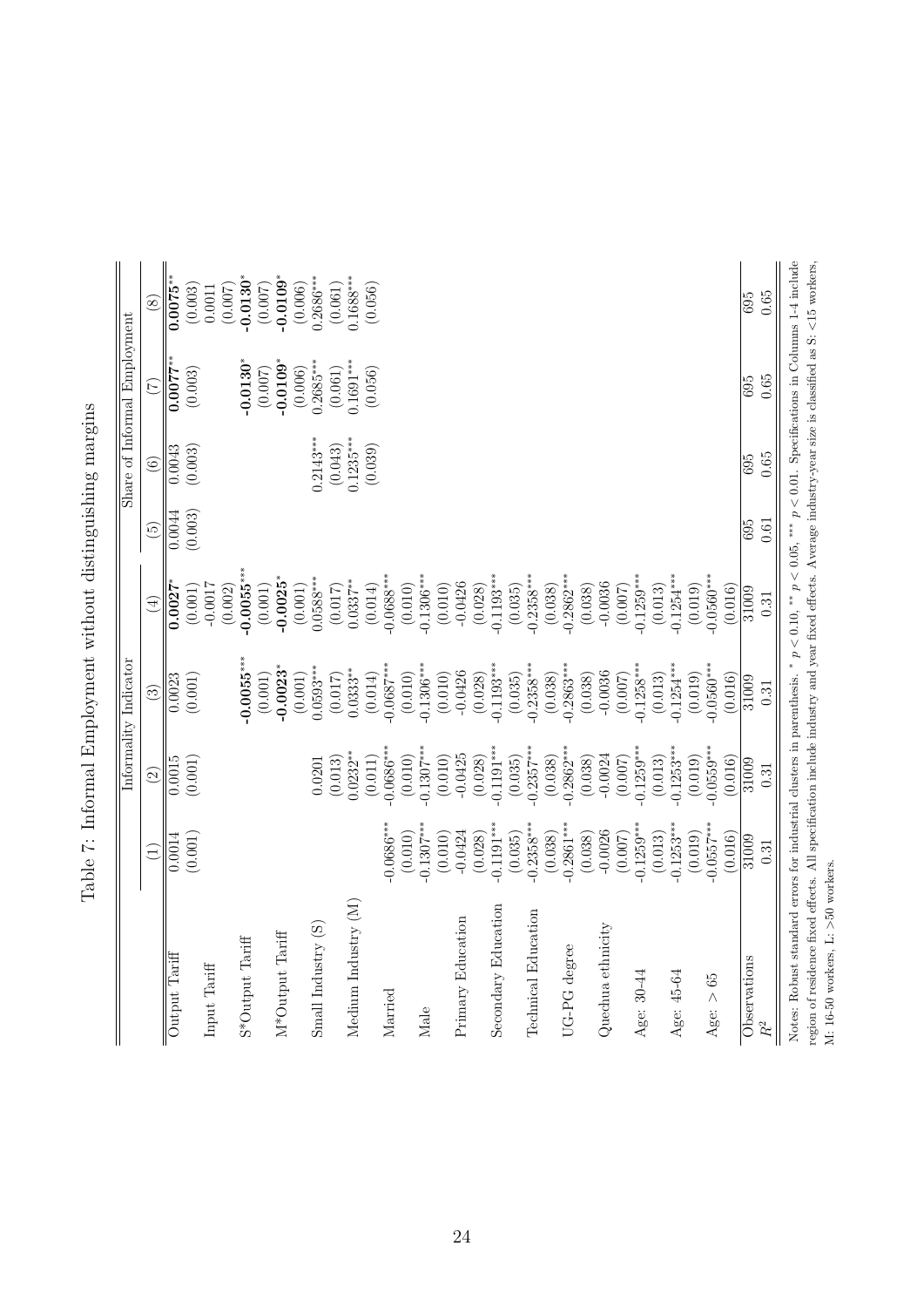<span id="page-25-0"></span>I use a linear probability model to estimate Equation [4,](#page-23-0) and I account for heteroskedasticity and serial correlation in the error term by computing Huber-White standard errors clustered by industry at the 4-digit level of aggregation. Results are in Columns 1-4 in Table [8.](#page-27-0) All specifications in Columns 1-4 in Table [8](#page-27-0) control for individual characteristics and include industry, year and region of residence fixed effects. Results show that married men with above technical education and older than 30 years old are less likely to be hired as intensive-informal workers instead of formal ones.

In Column 1, I only control for individual characteristics. In Column 2, I also control for average firm size in each industry-year. In both specifications, I find that the reduction in output tariffs does not have a statistically significant impact on the probability to be hired as an intensive-informal worker. However, when I also control for industry-year size in Column 3, I find that in industries that on average have employers with less than 50 employees, a reduction in output tariffs translates into an increase in the probability to hire informal-intensive workers.<sup>30</sup>

Interestingly, this result remains the same when controlling for input tariffs in Column 4. I find that a 1-percentage point (pp) reduction in output tariffs generates an increment of 1.3-pp in the probability to be hired as an intensive-informal worker in an industry where, on average, firms are small. The effect is quantitatively lesser in industries that have mostly medium-size firms as in these industries a 1-pp decrease in tariffs increases the likelihood to be hired as an intensive-informal worker by  $0.59$ -pp.<sup>31</sup> This result is consistent with the hypothesis that smaller registered employers tend to hire informal workers as a mean to reduce costs and remain competitive when there is an increase in import competition. I find that this is the case in industries where firms mostly have less than 50 employees. These firms are less likely to get caught when avoiding the payroll taxes that come with hiring formal workers.

To get a more detailed picture at the industry level, I study the effect that a reduction in output tariffs has on the importance of informal labour within registered firms. I estimate Equation 5, where the dependent variable is the proportion of informal employment in registered employers.

$$
ShareINT_{jt} = \delta_0 + \delta_\tau OT_{jt} + \delta_gS_{gjt} * OT_{jt} + \delta_sS_{gjt} + \delta_iIT_{jt} + F_j + F_t + \eta_{jt} \tag{5}
$$

 $30$ In Appendix [B.1,](#page-45-0) I run all regressions in Sections [4.2](#page-23-0) and [4.3](#page-28-0) including an industry trend to make sure that the industry-year size indicator is not capturing any industry-specific trends. I find that results are qualitatively similar.

<sup>&</sup>lt;sup>31</sup>I test the joint significance of the industry size indicators for the regression reported in Column 4. I find that the F-statistic is 4.21 and the corresponding p-value is 0.0176. Thus, I can reject the null hypothesis that both coefficients are zero. I also test if the coefficients of the industry size indicators are different from each other. I find that the F-statistic is 3.08 and the corresponding p-value is 0.0824. Hence, I can reject the null hypothesis that coefficients for the indicators for small and medium industries are the same.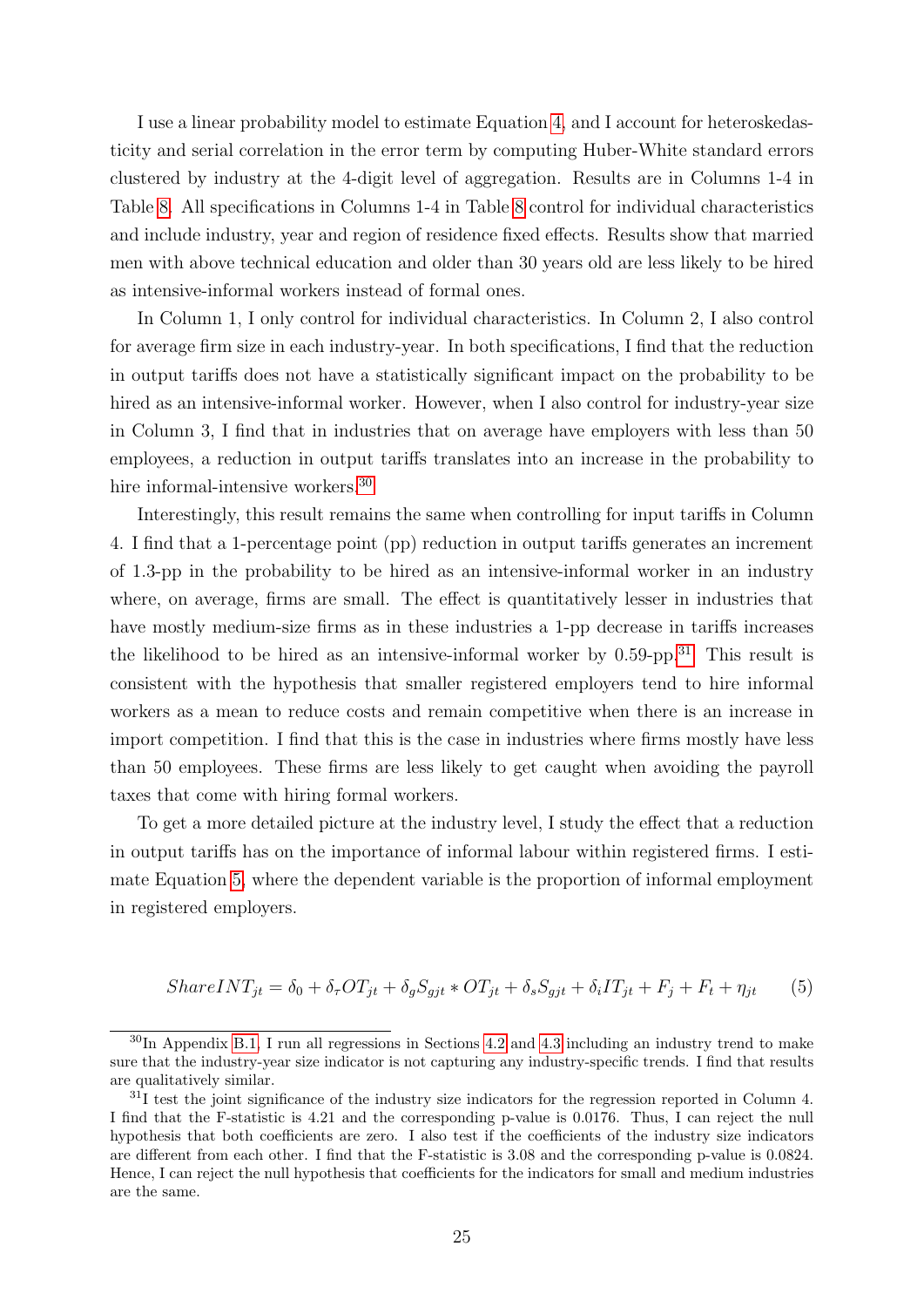where

$$
ShareINT_{jt} = \frac{\text{Total Intensive-Informal Employment}}{\text{Total Employment in Registered Firms}} \text{ in industry } j \text{ in year } t
$$

I present the results from the OLS estimation of Equation [5](#page-25-0) in Columns 5-8 in Table [8.](#page-27-0)<sup>32</sup> I compute Huber-White standard errors clustered by industry at 4-digit level of aggregation. All specifications also control for industry and year fixed effects. In Columns 5 and 6, I find no statistically significant relation between the share of informal employment on total employment in registered employers and output tariffs. However, when controlling for average industry-year size in Column 7, I find that a reduction in output tariffs changes the labour composition towards intensive-informal employment in industries where employers have less than 50 workers.

Moreover, this effect is not offset by the reduction of input tariffs for which I control in Column 8. The coefficients remain almost the same. I find that a 1-pp reduction of output tariffs increases the share of intensive-informal workers in 1.9-pp in industries that, on average, have firms with less than 15 employees. Similarly, the same reduction in output tariffs translates in a 1.3-pp increase in the share of intensive-informal employment in registered employers in medium-size industries.<sup>33</sup>

Results are consistent with the hypothesis that when tariffs drop, registered employers might be motivated to increase their share of informal employment. Since intensiveinformal workers are cheaper than formal ones, and they might be facing a substantial reduction in profits, employers would be willing to risk getting caught when hiring informal workers only after import competition increases. Moreover, I find that this is true for industries where employers are, on average, small or medium size. Assuming that smaller firms are less likely to be audited, this result is not surprising.

This result strengthens the validity of policies that would enhance inspection of labour regulation compliance by registered firms such as the one implemented by SUNAFIL (See Section [3.2.1\)](#page-13-0). Importantly, it provides a guideline to such institutions as it would advice to shift the focus from larger firms towards small and medium size firms. Especially, when resources are of the essence, these sort of direction could translate into a more efficient policy implementation.

 $32$ Since the dependent variable is a proportion, I also estimate a fractional logit model. The results are very similar, and are in the Appendix in Table [12.](#page-43-0)

<sup>33</sup>I test the joint significance of the industry size indicators for the regression reported in Column 8. I find that the F-statistic is 4.44 and the corresponding p-value is 0.0142. Thus, I can reject the null hypothesis that both coefficients are zero. I also test if the coefficients are different from each other, I find that the F-statistic is 0.06 and the corresponding p-value is 0.0809. Hence, I reject the null hypothesis that they are the same.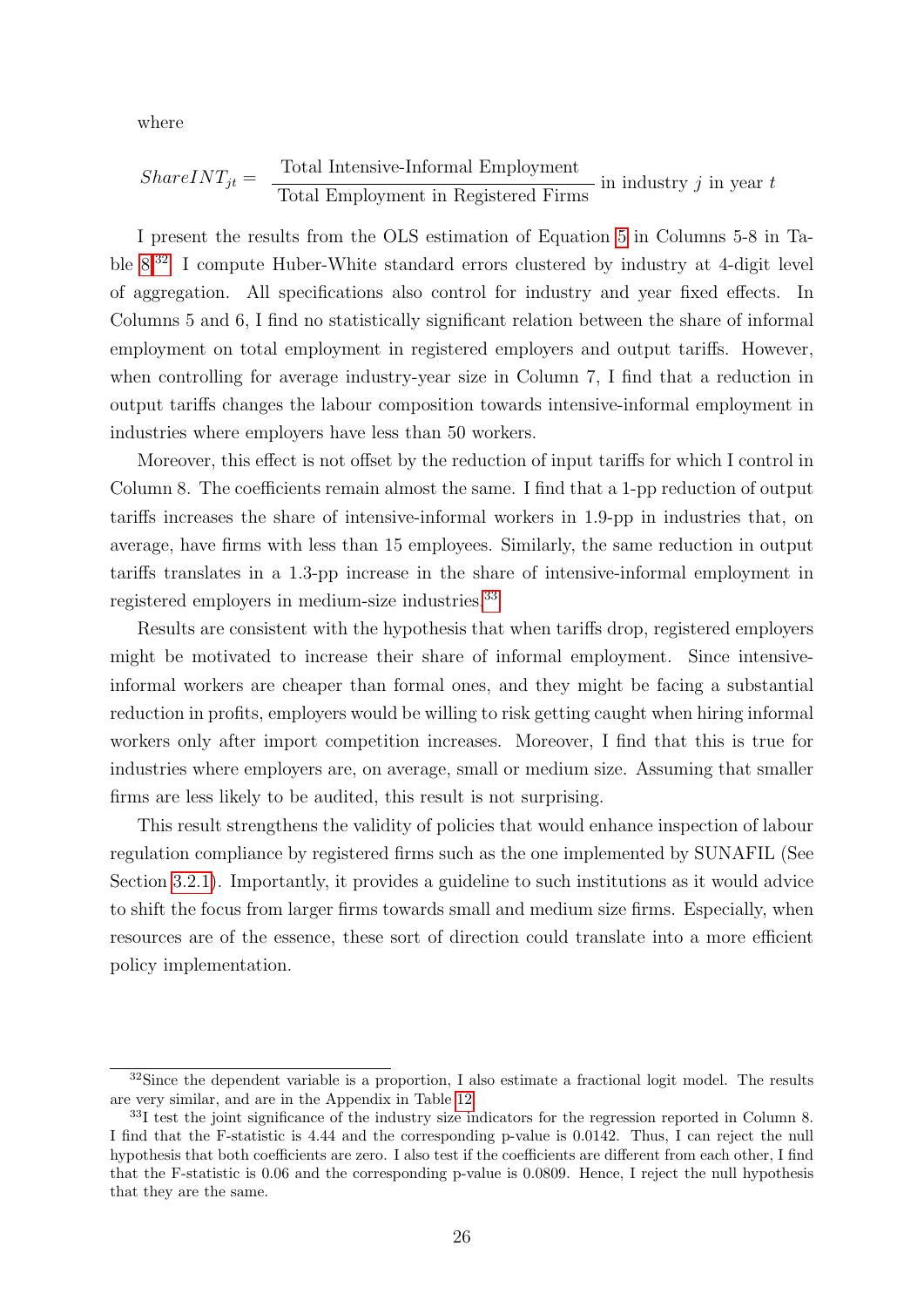<span id="page-27-0"></span>

|                                                                                                                                                       |                         |                         | Informality Indicator   |                        |                      |                      | Share of Informal Employment |                        |
|-------------------------------------------------------------------------------------------------------------------------------------------------------|-------------------------|-------------------------|-------------------------|------------------------|----------------------|----------------------|------------------------------|------------------------|
|                                                                                                                                                       | $\widehat{\Xi}$         | $\widehat{2}$           | $\odot$                 | $\bigoplus$            | $\widetilde{5}$      | $\widehat{6}$        | $\widehat{C}$                | $\circledS$            |
| Output Tariff                                                                                                                                         | 0.0005<br>(0.002)       | 0.0006<br>(0.002)       | (0.002)<br>0.0014       | (0.002)<br>0.0018      | $-0.0013$<br>(0.003) | $-0.0013$<br>(0.003) | (0.003)<br>0.0030            | (0.003)<br>0.0027      |
| Input Tariff                                                                                                                                          |                         |                         |                         | $-0.0025$<br>(0.003)   |                      |                      |                              | (0.007)<br>0.0021      |
| S*Output Tariff                                                                                                                                       |                         |                         | $0.0129***$             | $-0.0130***$           |                      |                      | $0.0196**$                   | $-0.0196**$            |
| M*Output Tariff                                                                                                                                       |                         |                         | $-0.0057***$<br>(0.004) | $0.0059**$<br>(0.004)  |                      |                      | $-0.0133**$<br>(0.009)       | $0.0132***$<br>(0.009) |
|                                                                                                                                                       |                         |                         | (0.002)                 | (0.002)                |                      |                      | (0.006)                      | (0.007)                |
| $Small$ Industry $(S)$                                                                                                                                |                         | 0.0184<br>(0.021)       | $0.0991***$<br>(0.037)  | $0.0988***$<br>(0.037) |                      | $0.0893*$<br>(0.049) | $0.1755***$<br>(0.074)       | $0.1757***$<br>(0.074) |
| Medium Industry (M)                                                                                                                                   |                         | 0.0112                  | $0.0367***$             | $0.0369***$            |                      | $0.1040**$           | $0.1583***$                  | $0.1577***$            |
| Married                                                                                                                                               | $-0.1166***$            | $-0.1166***$<br>(0.017) | $0.1165***$<br>(0.018)  | $0.1166***$<br>(0.018) |                      | (0.043)              | (0.060)                      | (0.060)                |
|                                                                                                                                                       | (0.014)                 | (0.014)                 | (0.014)                 | (0.014)                |                      |                      |                              |                        |
| Male                                                                                                                                                  | $-0.0682***$            | $-0.0681***$            | $0.0679***$             | $0.0678***$            |                      |                      |                              |                        |
|                                                                                                                                                       | (0.010)                 | (0.010)                 | (0.010)                 | (0.010)                |                      |                      |                              |                        |
| Primary Education                                                                                                                                     | $-0.0628$               | $-0.0633$               | $-0.0616$               | $-0.0616$              |                      |                      |                              |                        |
| Secondary Education                                                                                                                                   | $-0.1262$<br>(0.077)    | $-0.1267$<br>(0.077)    | $-0.1252$<br>(0.077)    | $-0.1252$<br>(0.077)   |                      |                      |                              |                        |
|                                                                                                                                                       | (0.078)                 | (0.078)                 | (0.078)                 | (0.078)                |                      |                      |                              |                        |
| <b>Technical Education</b>                                                                                                                            | $-0.2460***$            | $-0.2463***$            | $0.2448***$             | $0.2448***$            |                      |                      |                              |                        |
|                                                                                                                                                       | (0.077)                 | (0.077)                 | (0.077)                 | (0.077)                |                      |                      |                              |                        |
| UG-PG degree                                                                                                                                          | $-0.2794***$            | $0.2799***$             | $0.2784***$             | $0.2784***$            |                      |                      |                              |                        |
| Quechua ethnicity                                                                                                                                     | $-0.0274*$<br>(0.081)   | $-0.0274*$<br>(0.081)   | $0.0275*$<br>(0.081)    | $-0.0276*$<br>(0.081)  |                      |                      |                              |                        |
|                                                                                                                                                       | (0.014)                 | (0.014)                 | (0.014)                 | (0.014)                |                      |                      |                              |                        |
| Age: 30-44                                                                                                                                            | $-0.2399***$            | $0.2399***$             | $0.2401***$             | $0.2400***$            |                      |                      |                              |                        |
| Age: 45-64                                                                                                                                            | $-0.3337***$<br>(0.017) | $-0.3339***$<br>(0.017) | $0.3342***$<br>(0.017)  | $0.3341***$<br>(0.017) |                      |                      |                              |                        |
|                                                                                                                                                       | (0.024)                 | (0.024)                 | (0.024)                 | (0.024)                |                      |                      |                              |                        |
| Age: $> 65$                                                                                                                                           | $-0.3182***$            | $-0.3186***$            | $0.3201***$             | $0.3202***$            |                      |                      |                              |                        |
|                                                                                                                                                       | (0.037)                 | (0.037)                 | (0.037)                 | (0.037)                |                      |                      |                              |                        |
| O <sub>best</sub> <sub>station</sub>                                                                                                                  | 14126                   | 14126                   | 14126                   | 14126                  | 660                  | 660                  | 660                          | 660                    |
| $\ensuremath{R^2}$                                                                                                                                    | 0.25                    | 0.25                    | 0.25                    | 0.25                   | 0.87                 | 0.39                 | 0.40                         | 0.40                   |
| $\mp$ All specifications are conditional on individuals being hired by a registered firm.                                                             |                         |                         |                         |                        |                      |                      |                              |                        |
| Notes: Robust standard errors for industrial clusters in parenthesis. * $p < 0.10$ , *** $p < 0.01$ . Specifications in Columns 1-4                   |                         |                         |                         |                        |                      |                      |                              |                        |
| include region fixed effects. All specifications include industry and year fixed effects. Average industry-year size is classified as S: <15 workers, |                         |                         |                         |                        |                      |                      |                              |                        |
| M: 16-50 workers, L: $>50$ workers.                                                                                                                   |                         |                         |                         |                        |                      |                      |                              |                        |

| ֧֧֧֧֦֧֧֦֧֚֚֚֚֚֚֚֚֚֚֚֚֚֚֚֚֚֬֡֓֕֓֕֓֡֓֓֡֓֓֜֓<br>$\frac{1}{2}$<br>l<br>į<br>Í<br>j |
|--------------------------------------------------------------------------------|
|                                                                                |
| $\sim$ $ -$<br>Í<br>j<br>i                                                     |
| くりゅう くうくし<br>Í                                                                 |
| I<br>j<br>j                                                                    |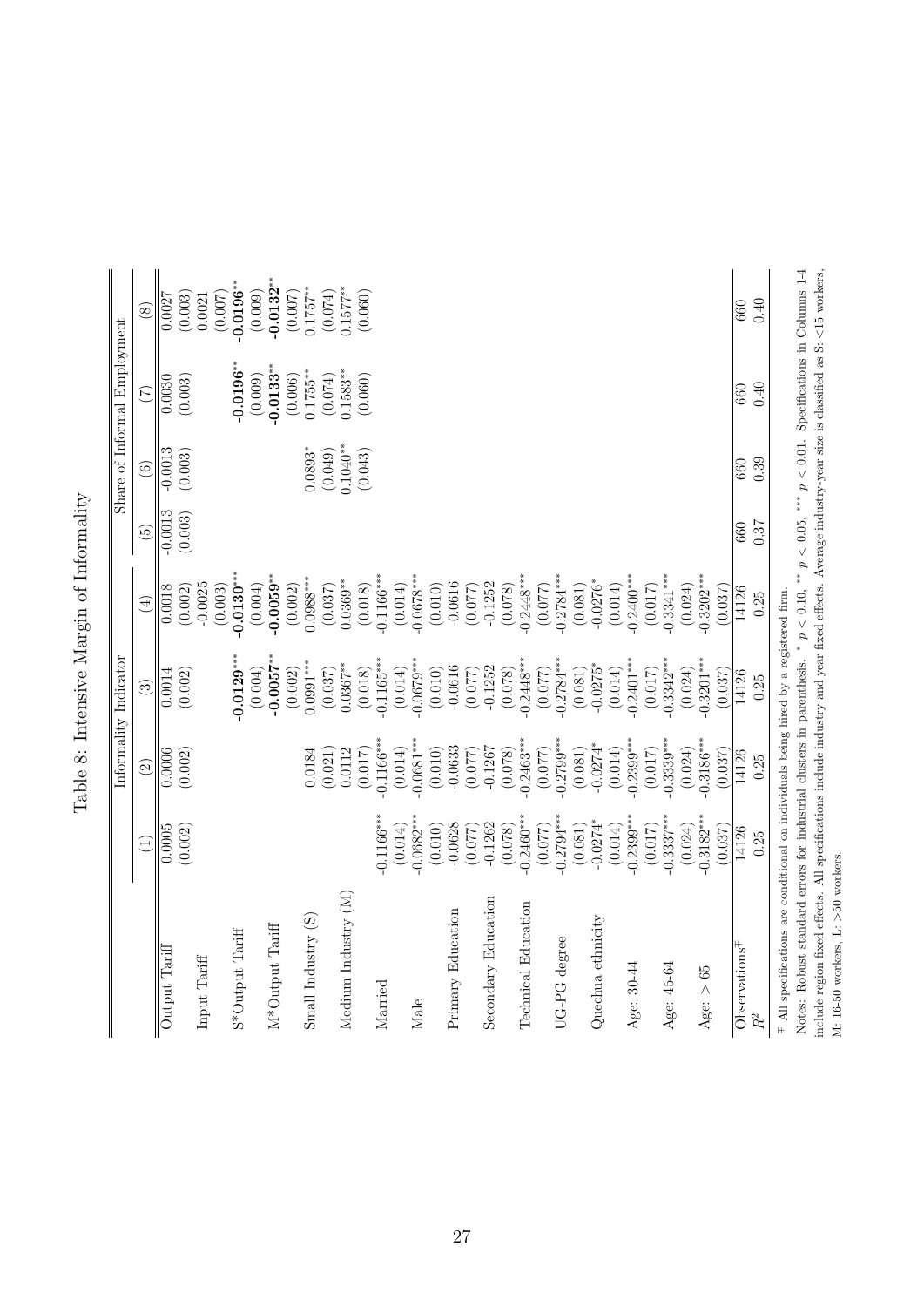#### <span id="page-28-0"></span>4.3 Extensive Margin

In this Section, I study the impact of an increase in import competition on the extensive margin of informality. First, I explore the effect on the probability to be hired as an extensive-informal worker when output tariffs drop. Second, I analyse the impact on the employment composition between labour in the extensive margin of informality and formal or extensive-informal employment.

I estimate Equation 6:

$$
EXT_{\ell jt} = \gamma_0 + \gamma_\tau OT_{jt} + \gamma_gS_{gjt} * OT_{jt} + \gamma_sS_{gjt} + \gamma_iIT_{jt} + \gamma_HH'_{\ell t} + F_j + F_t + \varepsilon_{\ell jt} \tag{6}
$$

where the dependent variable is  $EXT_{\ell it} = 1$  if individual  $\ell$  is informal in the extensive margin and 0 otherwise. In other words,  $EXT_{\ell it} = 0$  if the individual is an intensiveinformal worker or a formal worker. As in the previously estimated linear probability models, I measure import competition with output tariffs,  $OT_{jt}$ , while controlling for input tariffs,  $IT_{jt}$ , and individuals' demographic characteristics,  $H'_{\ell t}$ . Furthermore, I control for the average size in industry j in time t in which the individual  $\ell$  is employed by indexing size with variable  $S_{qit}$  where  $g = s, m, l$ . When  $g = s$ , firms in the industry have on average less than 15 employees, when  $g = m$  they have between 15 and 50 and when  $q = l$  they have more than 50 workers.

Unlike when studying the intensive margin of informality, the sample of analysis is not constrained, and I take into account all individuals as I did when I estimated Equation [2.](#page-20-0) However, the dependent variable, in this case, takes the value of 1 only for extensiveinformal individuals rather than informal in any margin. I estimate Equation 6 with a linear probability model and compute Huber-White robust standard errors clustered by industry at the 4-digit level of aggregation. I include industry, year and region fixed effects in all specifications.

Results for Equation 6 are in Columns 1-4 in Table [9.](#page-31-0)<sup>34</sup> In Column 1, I only control for individual characteristics. I find that young married men with above primary education are less likely to be hired as extensive-informal workers. These results are consistent in all specifications. Furthermore, I find that when output tariffs are cut, the probability to be hired as an extensive-informal worker also drops. This result is robust to the inclusion of industry-year size indicator in Column 2. In the same way, results are not altered by the addition of interaction terms between industry-year size indicator and output tariffs in Column 3. From Columns 2 and 3 is evident that the average industry size does not impact on the probability to be hired as an extensive-informal worker when import competition increases. More interestingly, the result remains unchanged when including

 $34$ The results are also similar when estimating logit models and are in the Appendix in Table [11.](#page-42-0)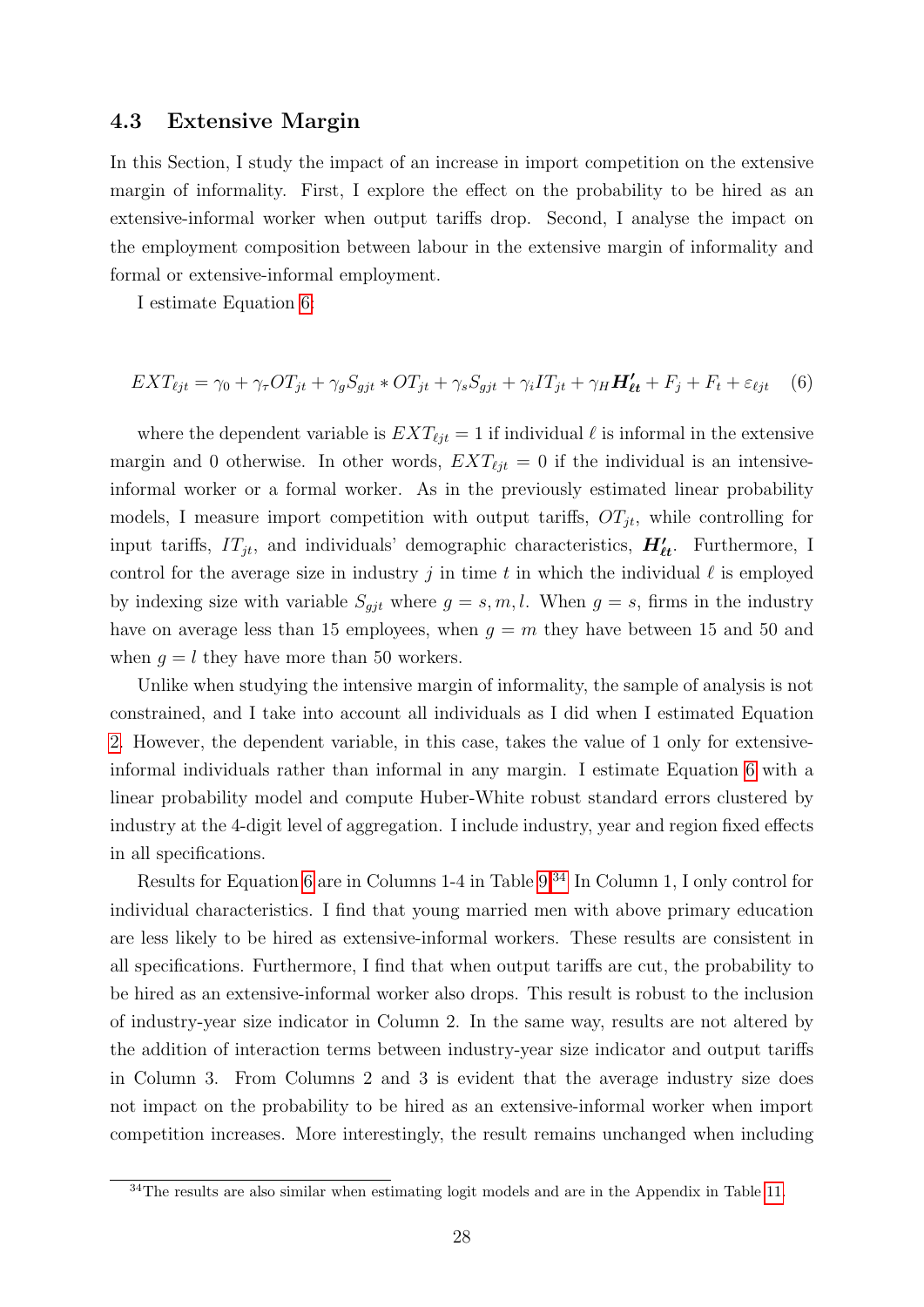<span id="page-29-0"></span>input tariffs in Column 4.

The result in Column 4 suggests that a 1-percentage point (pp) reduction in output tariffs decreases the probability to be hired as an extensive-informal worker by 0.35-pp. In other words, a 50-pp decline in tariffs would diminish the probability to be employed in the intensive margin of informality by  $17.5$ -pp.<sup>35</sup> Thus, the magnitude of the effect is lesser than that of the intensive margin. Nevertheless, the impact on the extensive margin is on all industries, while the effect in the intensive margin is only on industries that, on average, have small and medium size firms. This result is consistent with the hypothesis that unregistered employers are the least productive ones. Consequently, the probability to be hired in the extensive margin of informality drops when import competition increases.

Next, I estimate Equation 7 to gain insight on the effect that a reduction in output tariffs has on the proportion of employment in unregistered employers in the manufacturing sector. In Columns 5-8 in Table [9,](#page-31-0) I report the results from the OLS estimation. I compute Huber-White robust standard errors clustered by industry at 4-digit level of aggregation. I include industry and year fixed effects in all specifications. I also estimate Equation 7 as a fractional logit response model. The results are very similar and are reported in the Appendix in Table [13.](#page-44-0)

$$
ShareEXT_{jt} = \phi_0 + \phi_\tau OT_{jt} + \phi_gS_{gjt} * OT_{jt} + \phi_sS_{gjt} + \phi_iIT_{jt} + F_j + F_t + \eta_{\ell jt}
$$
 (7)

where

$$
ShareEXT_{jt} = \frac{\text{Total Extensive-Informal employment}}{\text{Total Employment}} \text{ in industry } j \text{ in year } t
$$

Columns 5-8 in Table [9](#page-31-0) show that a reduction in output tariffs diminishes the share of extensive-informal employment on total employment. This result holds when adding industry-year size indicator and when including interaction terms between these size indicators and output tariffs. Moreover, the relationship between import competition and the relative importance of extensive-informal employment remains unchanged both quantitatively and qualitatively when controlling for input tariffs in Column 8. From Column 8, the results suggest that a 1-percentage point (pp) decrease in output tariffs translates on 0.55-pp reduction in the share of extensive-informal employment in the manufacturing

<sup>35</sup>I test the joint significance of the industry size indicators for the regression reported in Column 4. I find that the F-statistic is 3.39 and the corresponding p-value is 0.0377. Thus, I can reject the null hypothesis that both coefficients are zero. I also test if the coefficients of the industry size indicators are different from each other. I find that the F-statistic is 5.89 and the corresponding p-value is 0.0170. Hence, I can reject the null hypothesis that coefficients for the indicators for small and medium industries are the same.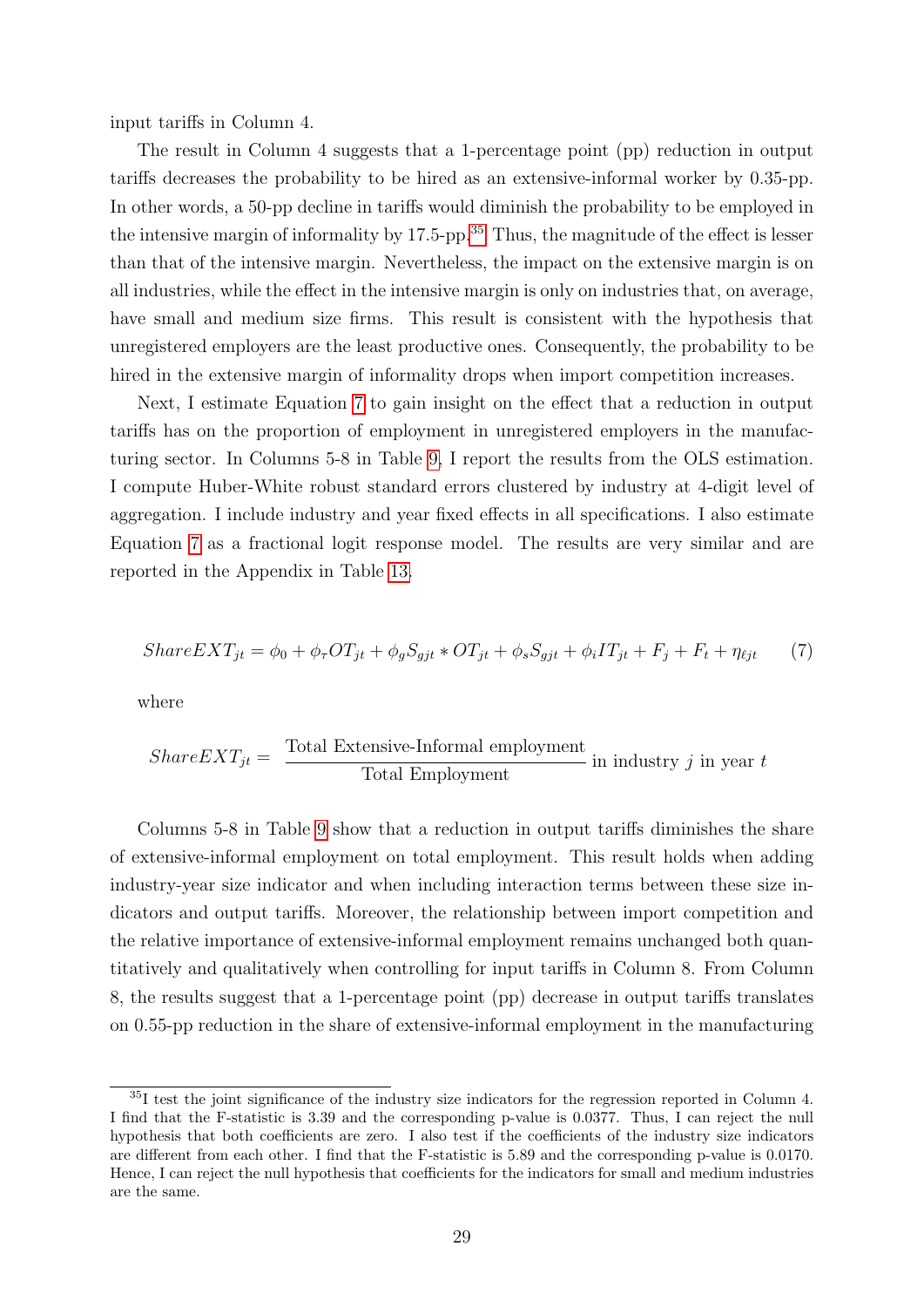sector.<sup>36</sup> Additionally, Columns 6-8 show that industries with average firm size below 15 employees are more likely to show an increase in the proportion of extensive-informal employment.

Results from Table [9](#page-31-0) are consistent with findings that the least productive firms are the first ones to leave the market when a trade liberalisation process takes place.<sup>37</sup> Since the literature tends to describe unregistered firms as unproductive [\(Ulyssea, 2018;](#page-38-0) [La Porta](#page-37-0) [and Shleifer, 2014\)](#page-37-0), it makes sense that when import competition increases, the probability to be hired in the extensive margin of informality decreases and the share of extensiveinformal employment on total employment also drops.

This finding contradicts those that advocate for a reduction on entry regulations in the formal market as a necessary measure to reduce informality [\(De Soto, 1989, 2000\)](#page-36-0). In fact, it suggests that, in the context of globalisation, it is not necessary for policy makers to implement regulations that would help informal firms formalize as these unproductive firms will naturally disappear and their workers would have to seek employment in registered (more productive) firms. Nevertheless, in order for informality in both margins to decrease, globalisation on its own is not enough. As discussed in Section [4.2,](#page-23-0) it should be coupled with strong policies that ensure registered firms compliance with labour law regulations.

<sup>36</sup>I test the joint significance of the industry size indicators for the regression reported in Column 8. I find that the F-statistic is 12.87 and the corresponding p-value is 0.0000. Thus, I can reject the null hypothesis that both coefficients are zero. I also test if the coefficients are different from each other, I find that the F-statistic is 15.23 and the corresponding p-value is 0.0002. Hence, I reject the null hypothesis that they are the same.

 $37$ This finding is widely accepted in the literature following [Melitz](#page-37-0) [\(2003\)](#page-37-0).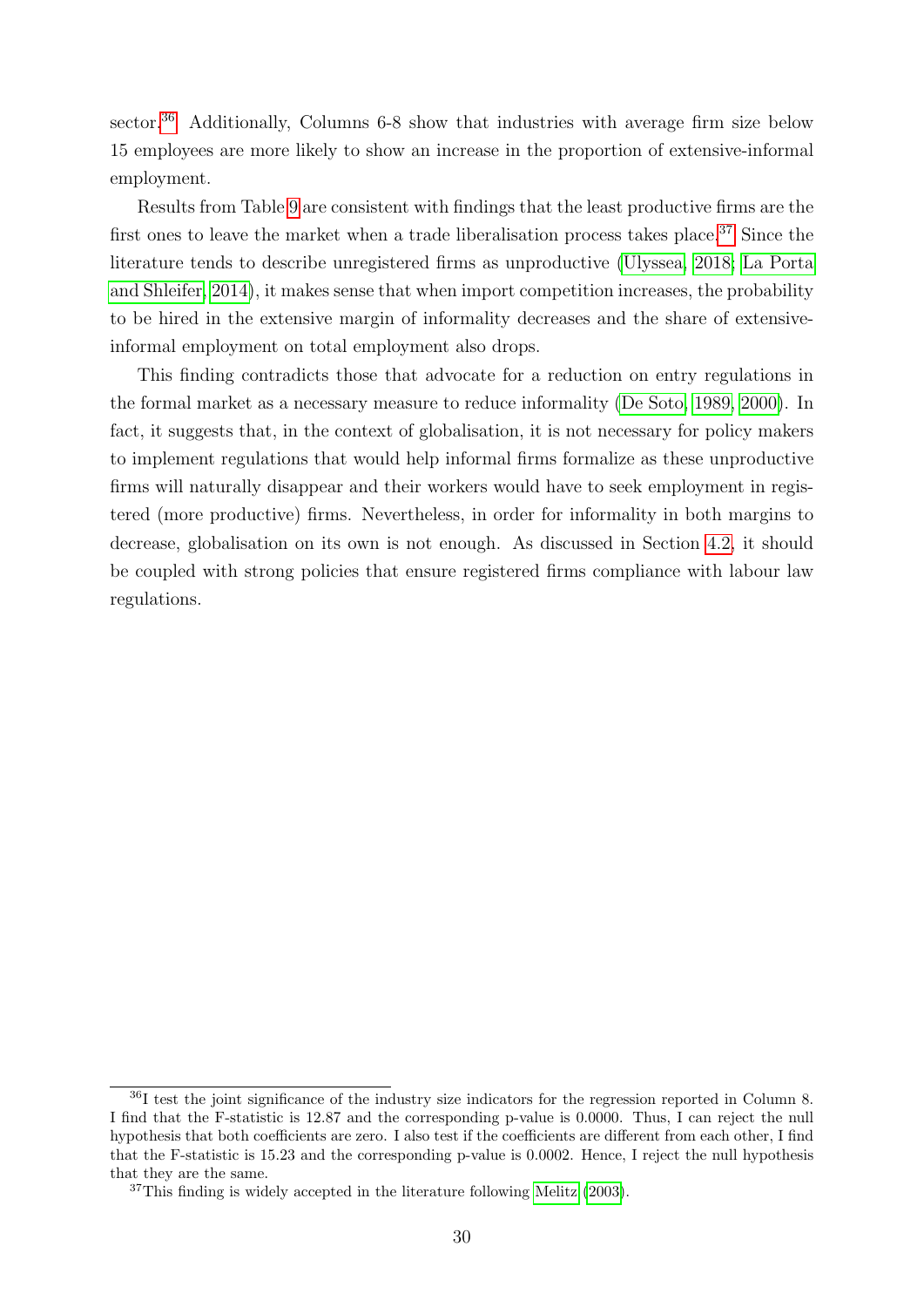<span id="page-31-0"></span>

|                                                                                                                                                             |                        |                        | Informality Indicator    |                         |                 |                   | Share of Informal Employment |                      |
|-------------------------------------------------------------------------------------------------------------------------------------------------------------|------------------------|------------------------|--------------------------|-------------------------|-----------------|-------------------|------------------------------|----------------------|
|                                                                                                                                                             | $\left(1\right)$       | $\widehat{c}$          | $\odot$                  | $\bigoplus$             | $\widetilde{5}$ | $\odot$           | (7)                          | $\circled{s}$        |
| Output Tariff                                                                                                                                               | $0.0034^{**}$          | $0.0035^{**}$          | 0.0035                   | 0.0035                  | $0.0054^{**}$   | $0.0054**$        | $0.0058^{**}$                | $0.0055^*$           |
| Input Tariff                                                                                                                                                | (0.002)                | (0.002)                | (0.002)                  | $-0.0002$<br>(0.002)    | (0.003)         | (0.003)           | (0.003)                      | (0.003)<br>0.0021    |
| S*Output Tariff                                                                                                                                             |                        |                        | $-0.0035$                | $-0.0035$<br>(0.003)    |                 |                   | $-0.0042$                    | $-0.0042$<br>(0.007) |
| M*Output Tariff                                                                                                                                             |                        |                        | $(0.003)$<br>0.0017      | (0.003)<br>0.0017       |                 |                   | $(0.008)$<br>$0.0008$        | (0.008)<br>0.0009    |
|                                                                                                                                                             |                        |                        | (0.003)                  | (0.003)                 |                 |                   | (0.005)                      | (0.005)              |
| Small Industry (S)                                                                                                                                          |                        | 0.0171                 | $0.0503***$              | $0.0503***$             |                 | $0.2475***$       | $0.2667***$                  | $0.2669***$          |
| Medium Industry (M)                                                                                                                                         |                        | 0.0166<br>(0.021)      | 0.0052<br>(0.021)        | (0.022)<br>0.0052       |                 | (0.039)<br>0.0316 | 0.0254<br>(0.053)            | (0.053)<br>0.0248    |
|                                                                                                                                                             |                        | (0.015)                | (0.017)                  | (0.017)                 |                 | (0.027)           | (0.032)                      | (0.032)              |
| Married                                                                                                                                                     | $0.0184***$            | $0.0184***$            | $0.0186***$              | $-0.0186***$            |                 |                   |                              |                      |
| Male                                                                                                                                                        | $0.1726***$<br>(0.009) | $0.1726***$<br>(0.009) | $-0.1727***$<br>(0.009)  | $-0.1727***$<br>(0.009) |                 |                   |                              |                      |
|                                                                                                                                                             | (0.019)                | (0.019)                | (0.019)                  | (0.019)                 |                 |                   |                              |                      |
| Primary Education                                                                                                                                           | $-0.0235$              | $-0.0236$              | $-0.0232$                | $-0.0232$               |                 |                   |                              |                      |
|                                                                                                                                                             | (0.030)                | (0.030)                | (0.030)                  | (0.030)                 |                 |                   |                              |                      |
| Secondary Education                                                                                                                                         | $0.1337***$            | $0.1338***$            | $0.1332***$              | $0.1332***$             |                 |                   |                              |                      |
|                                                                                                                                                             | (0.037)                | (0.037)                | $(0.037)$<br>$0.2220***$ | (0.037)                 |                 |                   |                              |                      |
| Technical Education                                                                                                                                         | $0.2226***$            | $0.2226***$            |                          | $0.2220***$             |                 |                   |                              |                      |
|                                                                                                                                                             | (0.040)                | (0.040)                | (0.040)                  | (0.040)                 |                 |                   |                              |                      |
| UG-PG degree                                                                                                                                                | $-0.2559***$           | $-0.2560***$           | $-0.2552***$             | $-0.2552***$            |                 |                   |                              |                      |
|                                                                                                                                                             | (0.041)                | (0.041)                | (0.041)                  | (0.041)                 |                 |                   |                              |                      |
| Quechua ethnicity                                                                                                                                           | 0.0105                 | 0.0107                 | 0.0101                   | 0.0101                  |                 |                   |                              |                      |
| Age: 30-44                                                                                                                                                  | (0.010)<br>0.0070      | (0.010)<br>0.0071      | $(0.010)$<br>0.0072      | (0.010)<br>0.0072       |                 |                   |                              |                      |
|                                                                                                                                                             | (0.012)                | (0.012)                | (0.012)                  | (0.012)                 |                 |                   |                              |                      |
| Age: 45-64                                                                                                                                                  | $0.0679***$            | $0.0678***$            | $0.0679***$              | $0.0679***$             |                 |                   |                              |                      |
|                                                                                                                                                             | (0.022)                | (0.022)                | (0.021)                  | (0.022)                 |                 |                   |                              |                      |
| Age: $> 65$                                                                                                                                                 | $0.1504***$            | $0.1503***$            | $0.1505***$              | $0.1505***$             |                 |                   |                              |                      |
|                                                                                                                                                             | (0.025)                | (0.025)                | (0.025)                  | (0.025)                 |                 |                   |                              |                      |
| Observations                                                                                                                                                | 31009                  | 31009                  | 31009                    | 31009                   | 695             | 695               | 695                          | 695                  |
| $\mathbb{R}^2$                                                                                                                                              | 0.38                   | 0.38                   | 0.38                     | 0.38                    | 0.71            | 0.76              | 0.76                         | 0.76                 |
| Notes: Robust standard errors for industrial clusters in parenthesis. * $p < 0.10$ , ** $p < 0.05$ , *** $p < 0.01$ . Specifications in Columns 1-4 include |                        |                        |                          |                         |                 |                   |                              |                      |
| region fixed effects. All specifications include industry and year fixed effects. Average industry-year size is classified as S: <15 workers, M: 16-50      |                        |                        |                          |                         |                 |                   |                              |                      |
| workers, $L: >50$ workers.                                                                                                                                  |                        |                        |                          |                         |                 |                   |                              |                      |

Table 9: Extensive Margin of Informality Table 9: Extensive Margin of Informality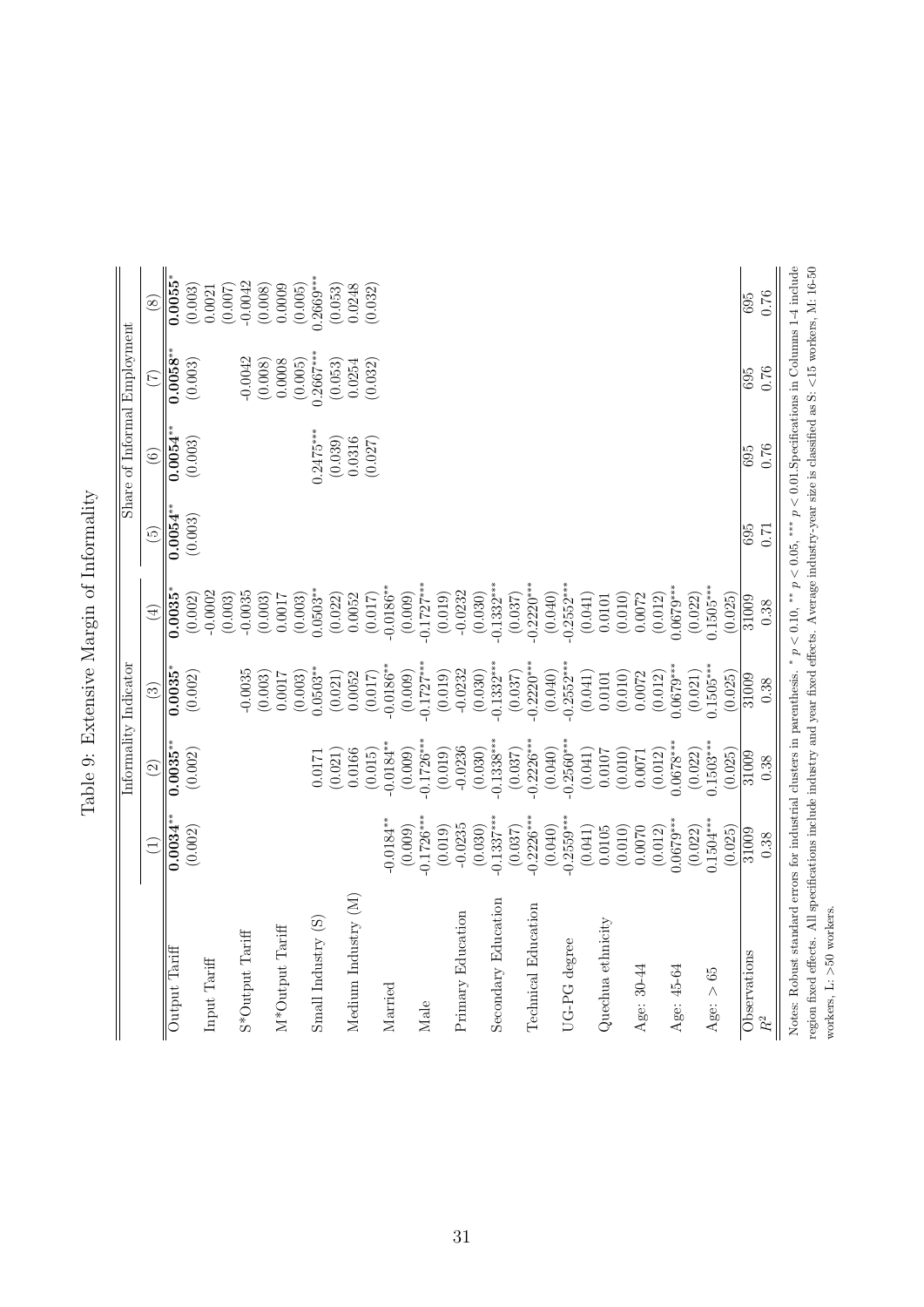### <span id="page-32-0"></span>5 Robustness

Peru recorded high rates of growth rates in the 2000s and an increase in domestic demand. [Chacaltana](#page-36-0) [\(2017\)](#page-36-0) studies the effect of sectoral growth on formalization. He finds that growth reduces informality on employment-intensive sectors such as Farming, Commerce and Services. Moreover, he highlights the importance of growth composition. He points out that regional value-added per worker and regional output share of labour-intensive sectors are crucial in the formalization process. [Chacaltana](#page-36-0) [\(2017\)](#page-36-0) finds that growth did not have an effect on formalization in manufacturing, which is the focus of this paper. Nevertheless, I perform a robustness check on this matter.

Due to data constraints, I cannot control directly for GDP or Domestic Demand at the ISIC 4-digit level. However, I can control for imports and exports growth. If imports increase while the GDP is also increasing, imports growth would proxy an increase in domestic demand. Given that national production is growing, an increase in imports would mean that more consumers at home have increased their demand for manufacturing goods. Hence, in Appendix [B.2](#page-46-0) I conduct an analysis similar to the one discussed in Sections [4.2](#page-23-0) and [4.3.](#page-28-0) I find that results are almost identical for the intensive margin. I also control for exports growth as it could be that the excess of supply in the domestic market is sent abroad, and results remain almost unchanged. Findings are slightly different for one of the results concerning the extensive margin of informality. Nevertheless, the overall conclusions are qualitatively similar. More details can be found in Appendix [B.2.](#page-46-0)

In Sections [4.2](#page-23-0) and [4.3](#page-28-0) I control for input tariffs. However, it might be relevant also to interact input tariffs with industry size. If workers in the sample are employed by exporting firms, which are known to be larger, it might be the case that the reduction in input tariffs benefit them more than the increase in import competition harms them.<sup>38</sup> With that in mind, I conduct similar regressions and report them in Appendix [B.3.](#page-48-0) Results remain very similar to the ones reported in Sections [4.2](#page-23-0) and [4.3.](#page-28-0)

During the period of analysis, China and the United States of America (US) signed FTAs with Peru. Both countries are important trade partners for Peru. Since the measure of trade liberalisation I use are MFN tariffs, the preferential treatment granted to China and the US would not be reflected on the chosen measure of trade policy. To my knowledge, there is no availability of applied tariffs disaggregated at the 4-digit level within manufacturing as there is of MFN tariffs. Hence, to alleviate concerns regarding the potential effect that the FTA with China and the US might have had on informal labour in Peru, I control for the share of imports coming from China and the US on total Peruvian imports.

An increase in import competition due to an increase in trade coming from China or the US might be the cause of the effects on informality I document in this paper. Thus, I

<sup>38</sup>[Nataraj](#page-38-0) [\(2011\)](#page-38-0) finds that larger-formal firms' productivity increase when input tariffs drop.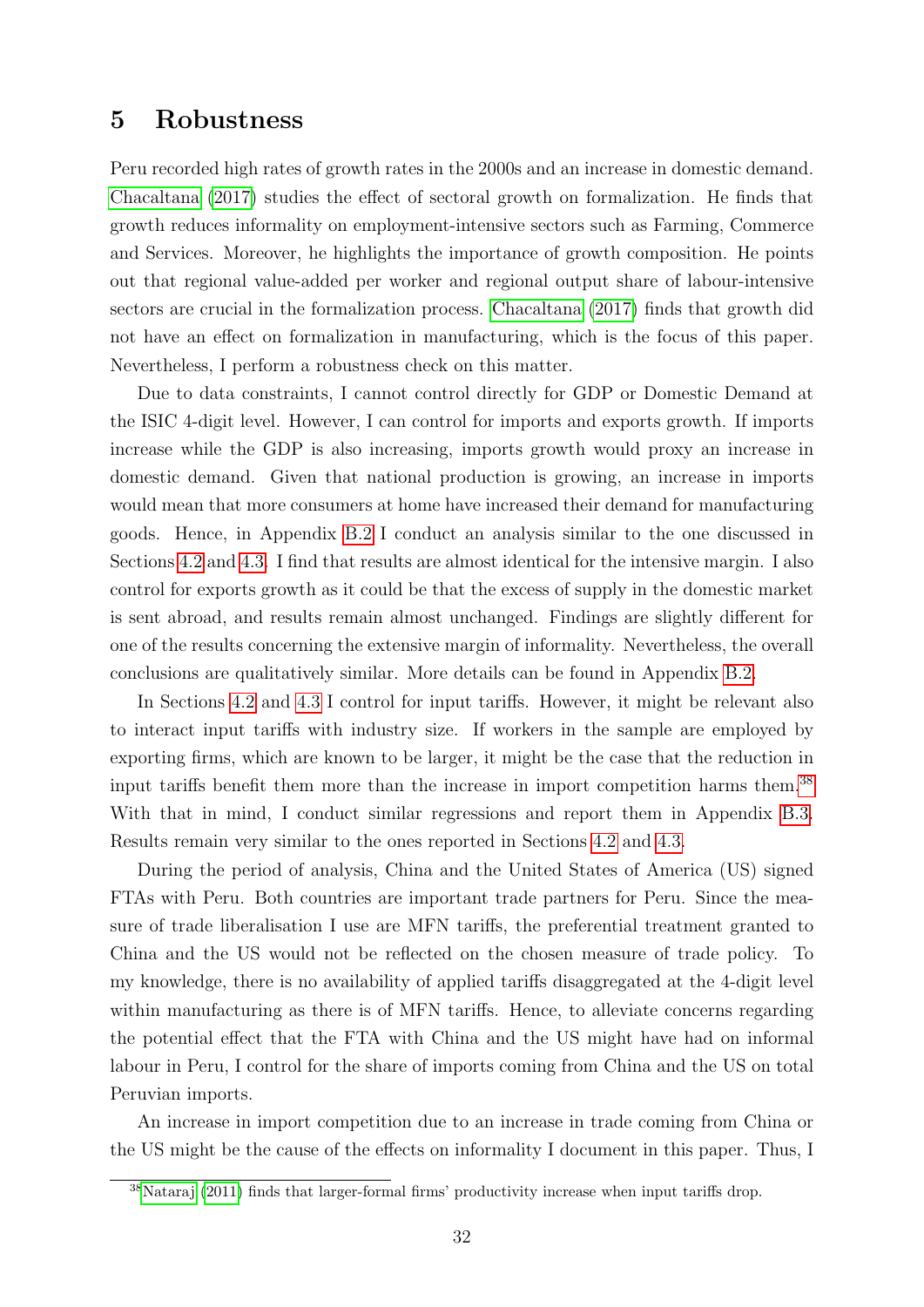<span id="page-33-0"></span>control for the importance of imports coming from the US and China in regressions similar to the ones presented in Sections [4.2](#page-23-0) and [4.3.](#page-28-0) Results are presented in the Appendix [B.4.](#page-49-0) I find that even when controlling for these potential confounding factors, results remain the same. Conclusions are almost the same, both qualitatively and quantitatively.<sup>39</sup>

I also conduct a similar analysis to the one reported in Sections [4.2](#page-23-0) and [4.3](#page-28-0) for the period 2007-2014. I do so to address concerns over three different issues. First, due to a change in the questionnaire in 2012, the definition of intensive-informal workers change. Second, for some unknown reason, Peru did not report tariffs to the WTO in 2012. Hence, I obtained the data for the tariffs for that specific year from the BCRP. Third, based on [Chacaltana](#page-36-0) [\(2017\)](#page-36-0), I claim that the introduction of the electronic payroll system's effect is negligible on the evolution of informality. However, I do acknowledge that this may no longer be true after SUNAFIL started to operate in 2013. For these reasons I estimate equations [4-](#page-23-0)[7](#page-29-0) for the period 2007-2014 and report results in Appendix [B.5.](#page-51-0) I find that the main conclusions remain unchanged.

Finally, results in Sections [4.2](#page-23-0) and [4.2](#page-23-0) include both self-employed workers and employees. Most self-employed workers declare to be in the extensive margin of informality and to be employed mostly in "Textiles", "Wearing Apparel", "Furniture" and "Food products and beverages". I keep them in the analysis in Section [4](#page-20-0) as I think that they are most likely employed by a small informal undertaking and is not entirely accurate to classify them as "self-employed". However, if they do not work for an employer, the mechanisms I claim in previous sections would not apply. Hence, in Appendix [B.6,](#page-53-0) I estimate equations [4-](#page-23-0)[7](#page-29-0) excluding self-employed workers and find very similar results.<sup>40</sup>

### 6 Conclusions

In this paper, I highlight the importance of distinguishing informal workers employed by a registered firm from those working in an unregistered one. Specifically, I show that disentangling these two margins of informality is vital when studying the effect of trade liberalisation on informal labour. First, I present a descriptive analysis of employees in the Peruvian manufacturing sector and show that the demographic characteristics of informal workers in the intensive margin differ from those in the extensive margin of informality. Hence, it is essential to control for individual features when relating trade to informal

 $39$ [Pierola et al.](#page-38-0) [\(2019\)](#page-38-0) find that greater import competition due to the surge of imports from China in 2001-2010, increased the chances of working in the informal sector among workers with only elementary education. This result does not necessarily contradict my findings as they put together the intensive and the extensive margin of informality.

 $^{40}$ It is worth noting that 1 per cent of self-employed workers declared to be formal. Hence, as results in Table [22](#page-54-0) eliminate all extensive-informal self-employed workers, results in Table [21](#page-53-0) omit formal selfemployed workers. Formal workers excluded from the analysis are mostly employed in the following industries: "Wearing Apparel", "Fabricated metal products", "Food products and beverages" and to a lesser extent, "Publishing and printing".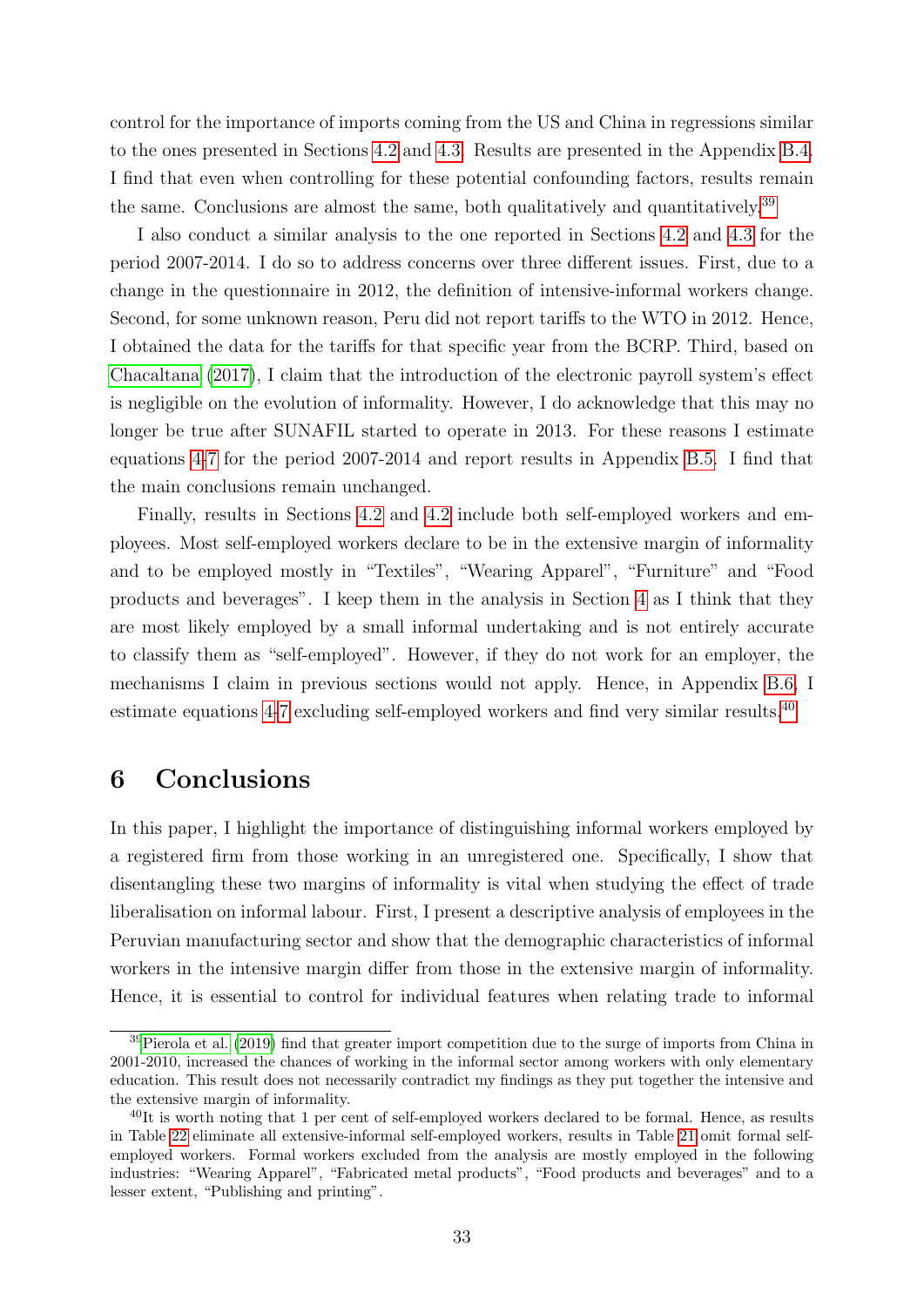employment.

I also show that several features that tend to describe the informal sector in the literature, such as low wages and small firm size, are present in the Peruvian informal sector. Moreover, I provide a descriptive analysis that highlights how some industries within the manufacturing sector are more prone to one margin of informality than the other. Hence, when studying informality at the industry level it is also important to distinguish these two margins of informality.

Furthermore, the empirical analysis demonstrates that an increase in import competition impacts the two margins of informality through entirely different channels. A reduction in tariffs triggers a decrease of extensive-informal employment and an enlargement of intensive-informal employment.

Even though, it is not possible to observe firms' decisions due to data constraints, it is possible to observe the labour outcomes of those decisions in the context of globalisation. On the one hand, registered employers respond to the increase in import competition by hiring cheaper (informal) workers. Moreover, since small and medium size firms are less likely to be audited by the Tax Agency, they hire more prone to hire informal workers than larger firms. Hence, I find that the share of intensive-informal employment expands in industries that, on average, have small and medium size employers. In this way, informal labour in the intensive margin increases.

On the other hand, extensive-informal workers are characterized by very low productivity. As a result, their employers are not able to cope with stronger competition and are less likely to survive when tariffs drop. Thus, when I study the effect of an increase in import competition on the probability to be hired in the extensive margin of informality and on the share of extensive-informal employment on total employment, I find that it goes down in both settings. Importantly, these results do not depend on the average size of employers in any given industry. These results are for all industries.

Since the two margins of informality are not independent, I conduct the analysis separately for each margin. By comparing results presented in Sections [4.2](#page-23-0) and [4.3,](#page-28-0) it is evident that the tariff reduction effect on the intensive margin is stronger than the impact on the extensive margin. Hence, I infer that the intensive margin of informality drives the trade liberalisation effect on informality. In this way, trade increases informality.

This result is disconcerting as many anticipated globalisation to reduce informality. This paper provides valuable insight as it acknowledges that trade reduces informality but only on the extensive margin. When considering both, the intensive and the extensive margin, trade no longer weakens informal labour overall. Nevertheless, this finding is not entirely pessimistic as it can contribute to a more targeted policy aiming to eradicate informality.

Given this paper's findings, policy makers might obtain better results when implementing a policy that focus on encouraging registered firms to hire workers formally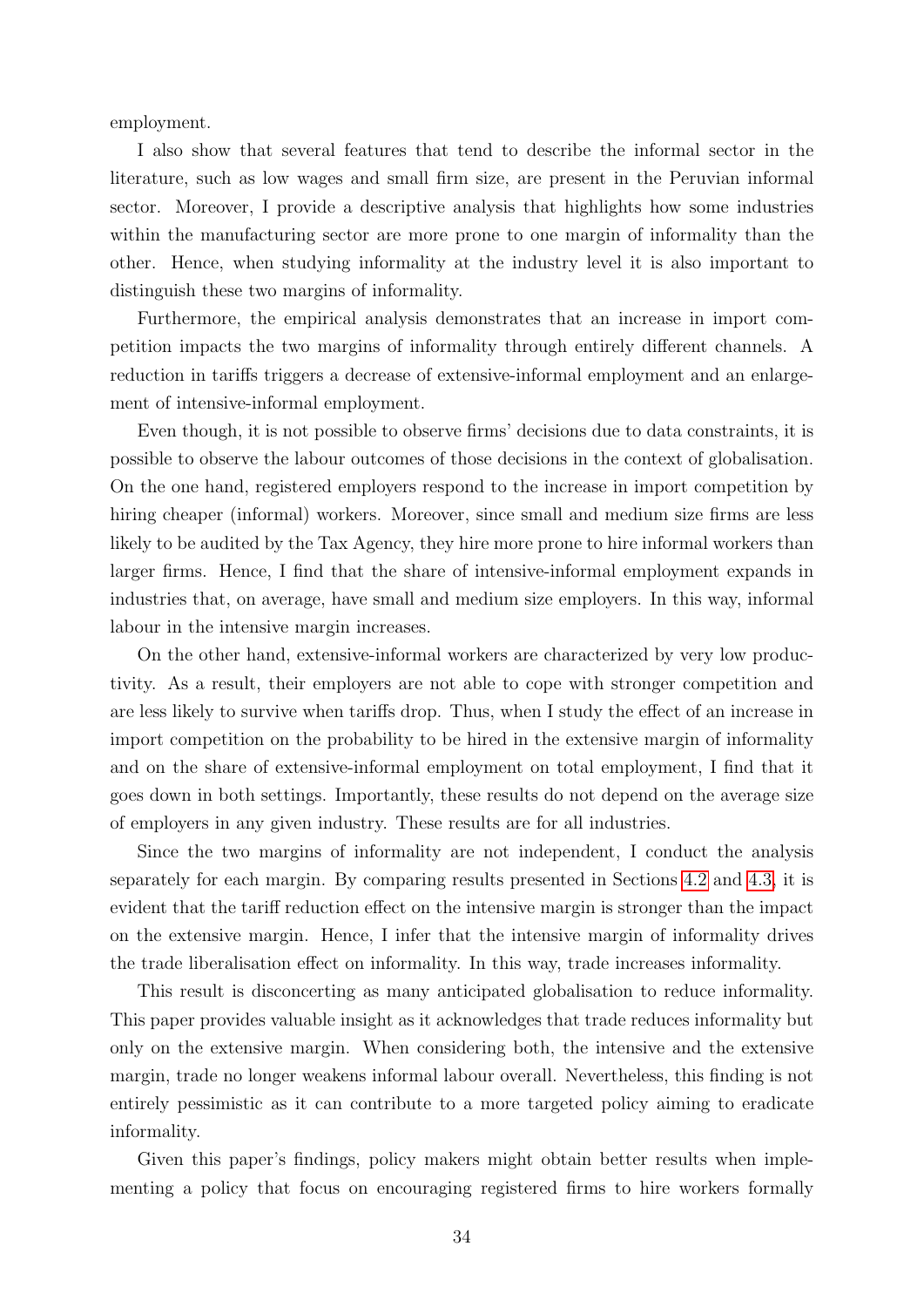during a trade liberalisation process. Even though, red tape reduction and taxes cut for small (informal) firms are potentially helpful in the fight against the extensive margin of informality, they might not be the most adequate use of resources as trade liberalisation shrinks this portion of informal employment on its own.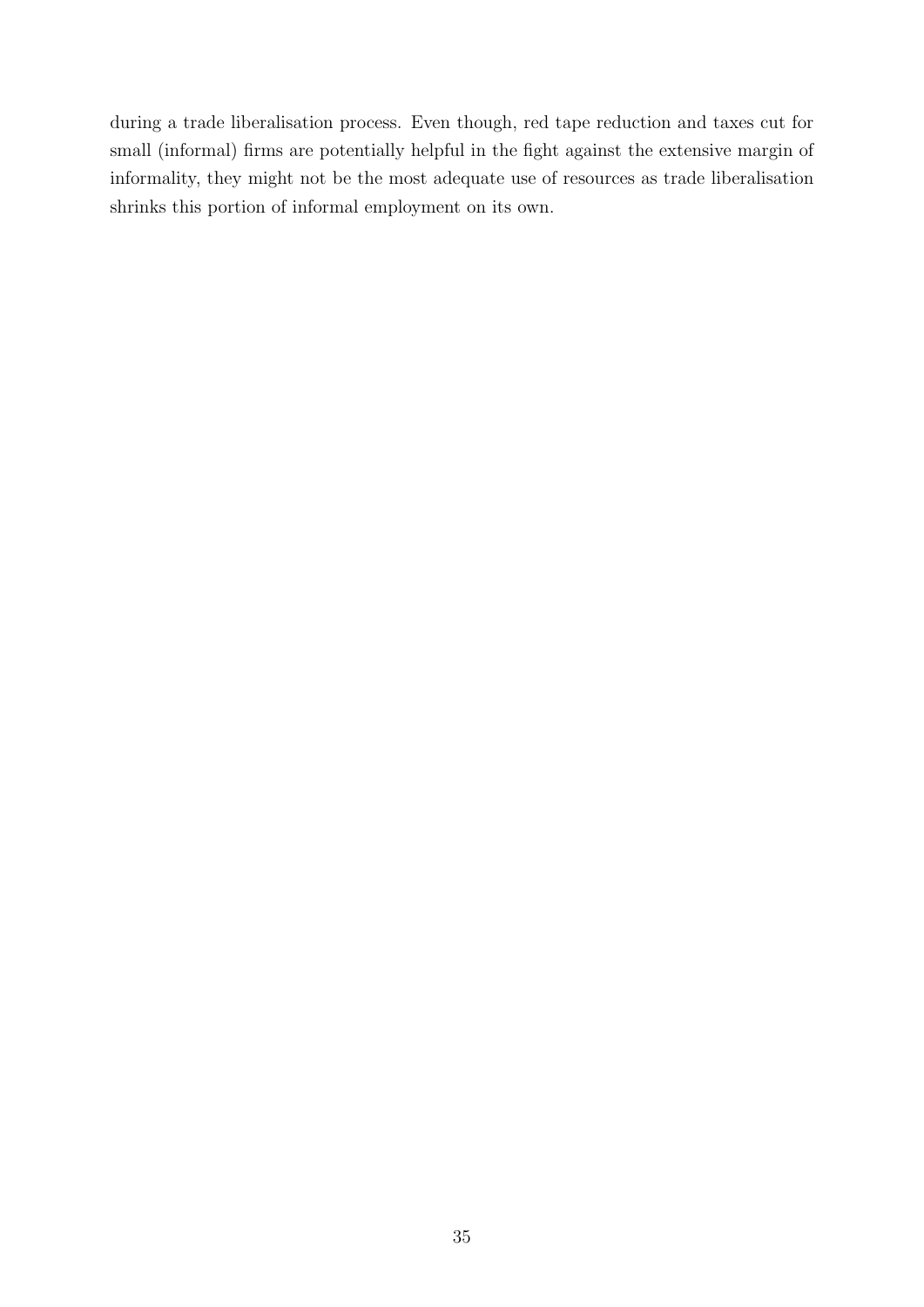### <span id="page-36-0"></span>References

- Acosta, P. and Montes-Rojas, G. (2014). Informal jobs and trade liberalisation in argentina. Journal of Development Studies,  $50(8):1104 - 1118$ .
- Amaral, P. and Quintin, E. (2006). A competitive model of the informal sector. Journal of Monetary Economics, 53(7):1541–53.
- Bosch, M., Goni-Pacchioni, E., and Maloney, W. (2012). Trade liberalization, labor reforms and formal–informal employment dynamics. Labor Economics, 19(5):653 – 667.
- Chacaltana, J. (2017). Peru, 2002-2012: Growth, structural change and formalization. CEPAL Review, 2016:45–64.
- Chong, A., Galdo, J., and Saavedra-Chanduvi, J. (2008). Informality and productivity in the labor market. Journal of Economic Policy Reform,  $11(4):229 - 245$ .
- Cruces, G., Porto, G., and Viollaz, M. (2018). Trade liberalization and informality in argentina: exploring the adjustment mechanisms. Latin American Economic Review,  $27(1):13.$
- Díaz, J. J. (2014). Formalización empresarial y laboral. Number 40741 in Coediciones. Naciones Unidas Comisión Económica para América Latina y el Caribe (CEPAL).
- De Paula, A. and Scheinkman, J. A. (2011). The informal sector: An equilibrium model and some empirical evidence from brazil. Review of Income and Wealth,  $57(s1):S8-S26$ .
- De Soto, H. (1989). The other path: The invisible revolution in the third world. New York: Harper and Row.
- De Soto, H. (2000). The mystery of capital: Why capitalism triumphs in the west and fails everywhere else. New York: Basic Books.
- Dix-Carneiro, R. and Kovak, B. K. (2015). Trade liberalization and the skill premium: A local labor markets approach. American Economic Review, 105(5):551–57.
- Dix-Carneiro, R. and Kovak, B. K. (2017). Trade liberalization and regional dynamics. American Economic Review, 107(10):2908–46.
- Dix-Carneiro, R., Soares, R. R., and Ulyssea, G. (2018). Economic shocks and crime: Evidence from the brazilian trade liberalization. American Economic Journal: Applied Economics, 10(4):158–95.
- Farrell, D. (2004). The hidden dangers of the informal economy. McKinsey Quarterly,  $3:26 - 37.$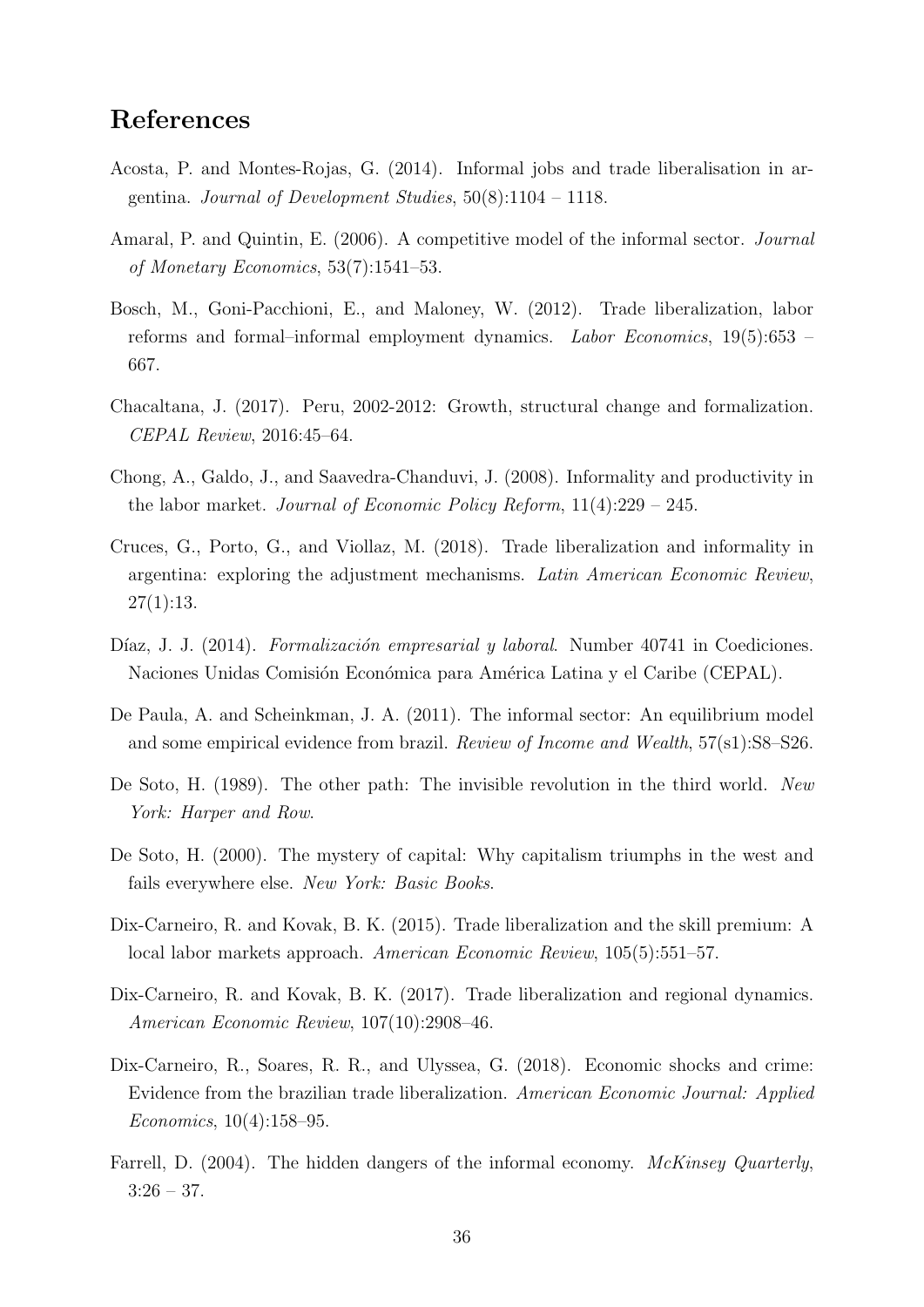- <span id="page-37-0"></span>FORLAC (2014a). Recent experiences of formalization in latin america and the caribbean. Notes on Formalization.
- FORLAC (2014b). Trends in informal employment in Peru: 2004-2012. Notes on Formalization.
- Goldberg, P. K. and Pavcnik, N. (2003). The response of the informal sector to trade liberalization. Journal of Development Economics, 72(2):436 – 496.
- Goldberg, P. K. and Pavcnik, N. (2007). Distributional effects of globalization in developing countries. Journal of economic literature,  $45(1):39-82$ .
- ILO (2018). Women and men in the informal economy: A statistical picture. employnent sector. Geneva: International Labour Office.
- INEI (2018). Peru: Indicadores de Empleo e Ingresos por departamento 2007-2017. INEI.
- Infante, R. and Chacaltana, J. (2014). *Hacia un desarrollo inclusivo: el caso del Perú*. Number 40343 in Coediciones. Naciones Unidas Comisión Económica para América Latina y el Caribe (CEPAL).
- Kanbur, R. (2009). Conceptualising informality: Regulation and enforcement. Indian Journal of Labour Economics, 52.
- Kleven, H. J., Kreiner, C. T., and Saez, E. (2016). Why can modern governments tax so much? an agency model of firms as fiscal intermediaries. Economica, 83:219 – 246.
- La Porta, R. and Shleifer, A. (2008). The unofficial economy and economic development. Brooking Papers on Economic Activity, 105(3):473 – 522.
- La Porta, R. and Shleifer, A. (2014). Informality and development. Journal of Economic *Perspectives*,  $28(3):109 - 26$ .
- Levy, S. (2008). Good intentions, bad outcomes: Social policy, informality and economic growth in mexico. Wshington, DC, United States: Brookings Institution.
- Maloney, W. (2004). Informality revisited. World Development,  $32(2):27 302$ .
- McCaig, B. and Pavcnik, N. (2015). Informal employment in a growing and globalizing low-income country. American Economic Review, 105(5):545–50.
- McCaig, B. and Pavcnik, N. (2018). Export markets and labor allocation in a low-income country. American Economic Review, 108(7):1899–1941.
- Melitz, M. (2003). The impact of trade on industry realllocations and aggregate industry productivity. *Econometrica*,  $71(6):1695 - 1725$ .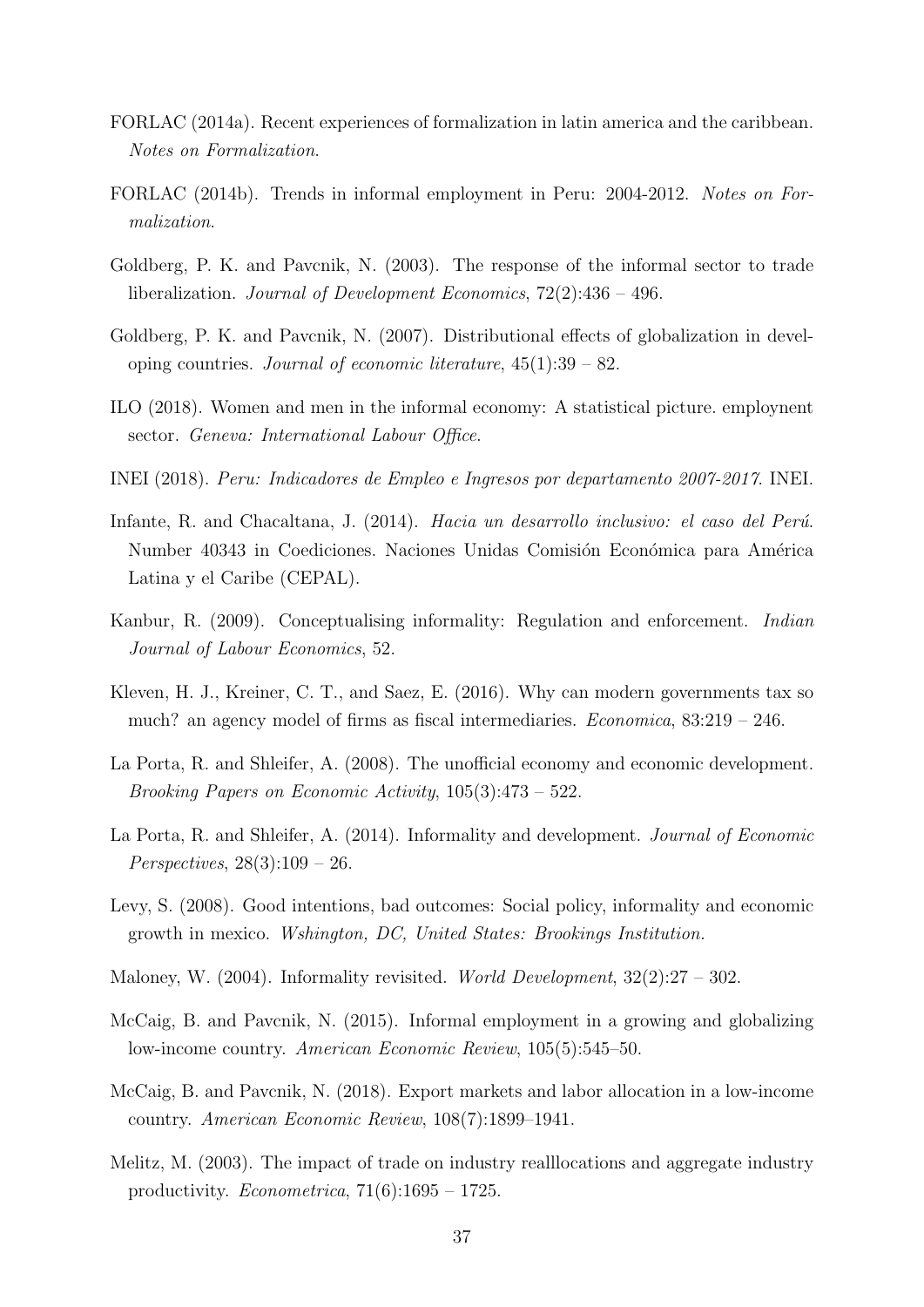- <span id="page-38-0"></span>Menezes-Filho, N. A. and Muendler, M.-A. (2011). Labor reallocation in response to trade reform. Working Paper 17372, National Bureau of Economic Research.
- Nataraj, S. (2011). The impact of trade liberalization on productivity: Evidence from india's formal and informal manufacturing sectors. Journal of International Economics, 85(2):292–301.
- Nuñez, G. (2014). Existe aun la industria manufacturera en el Peru. Pensamiento Critico, 11:011.
- OECD (2019). Multi-dimensional Review of Peru.
- Pavcnik, N. (2017). The impact of trade on inequality in developing countries. *Proceedings* of Jackson Hole Economic Symposium.
- Paz, L. S. (2014). The impacts of trade liberalization on informal labor markets: A theoretical and empirical evaluation of the brazilian case. Journal of International Economics, 92(2):330 – 348.
- Perry, G. E., Maloney, W. F., Arias, O. S., Fajnzylber, P., Mason, A. D., and Saavedra-Chanduvi, J. (2007). Informality : Exit and Exclusion. Number 6730 in World Bank Publications. The World Bank.
- Pierola, M. D., Sanchez-Navarro, D., and Mercado, E. (2019). Import competition in the manufacturing sector in Peru: Its impact on informality and wages. IDB Working Paper Series, Nº IDB- WP -01093.
- Rauch, J. E. (1991). Modelling the informal sector formally. Journal of Development Economics,  $35(1):33 - 47$ .
- Samaniego de la Parra, B. (2016). Formal firms, informal workers and household labor supply in mexico. *Job Market Paper, University of Chicago.*
- Topalova, P. (2007). Trade Liberalization, Poverty and Inequality: Evidence from Indian Districts. NBER Chapters. National Bureau of Economic Research, Inc.
- Topalova, P. and Khandelwal, A. (2011). Trade liberalisation and firm productivity: The case of india. The Review of Economics and Statistics, 93(3):995 – 1009.
- Ulyssea, G. (2018). Firms, informality, and development: Theory and evidence from brazil. American Economic Review, 108(8):2015–47.
- Ulyssea, G. (2020). Informality: Causes and consequences for development. Annual Review of Economics, 12(1):525–546.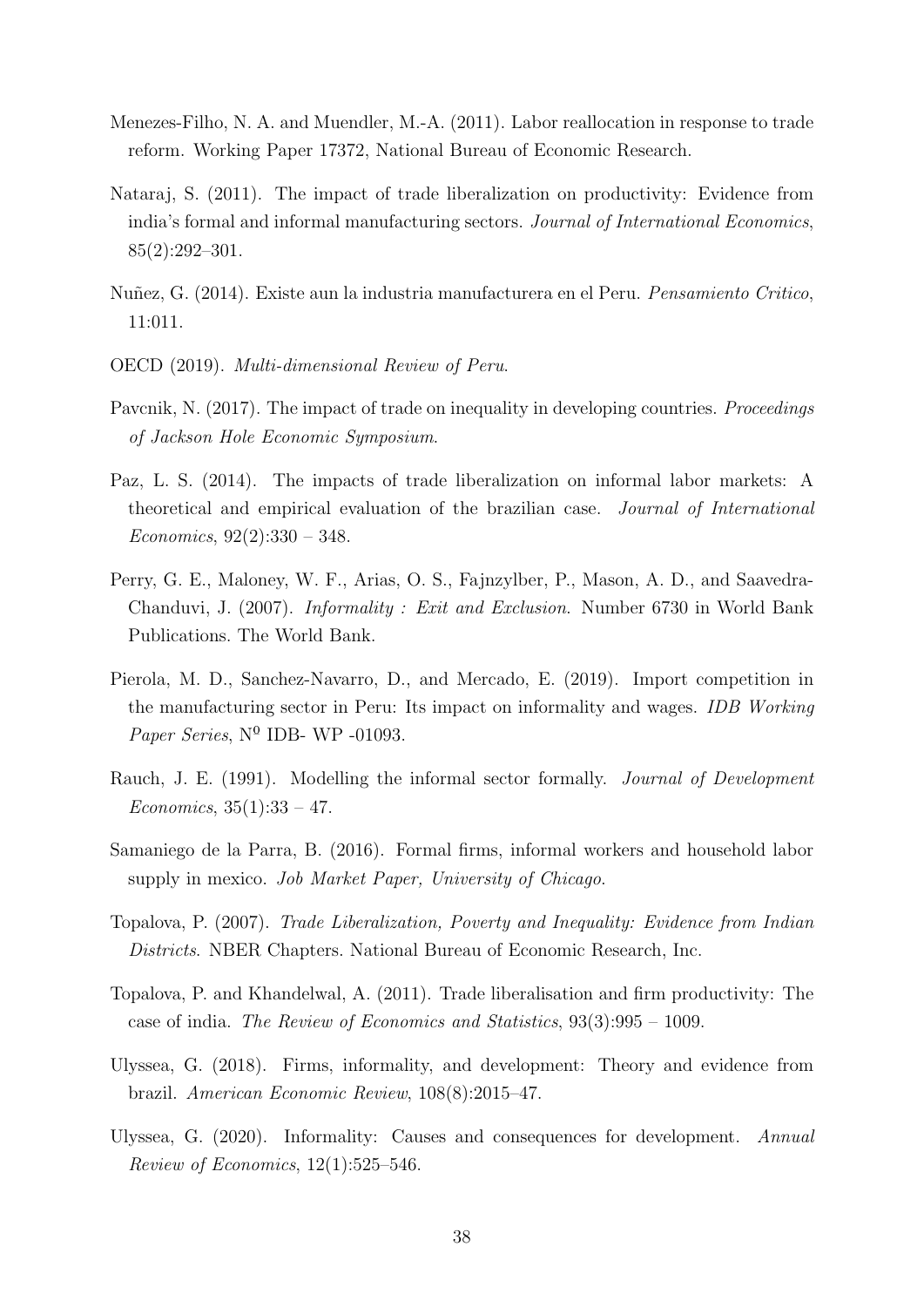- <span id="page-39-0"></span>Ulyssea, G. and Ponczek, V. (2018). Enforcement of labor regulation and the labor market effects of trade: Evidence from brazil. IZA Discussion Paper Series, 11783.
- Villagomez, M. and Chafloque, R. (2019). La informalidad laboural en el Peru. Un mapa nacional basado en ENAHO.
- WB (2018). The world bank annual report 2018. Washington, DC. World Bank.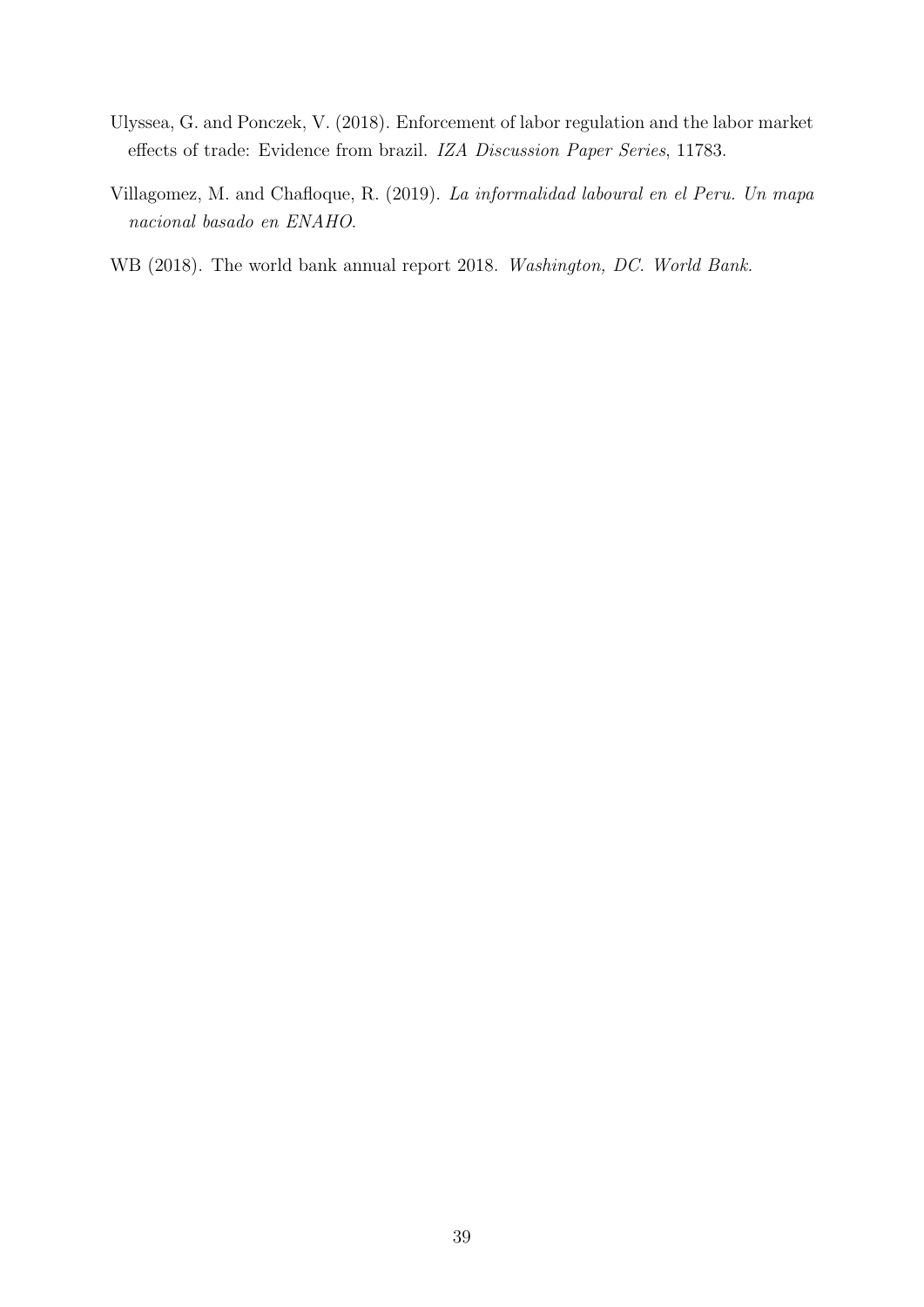### <span id="page-40-0"></span>A Additional Estimations

#### A.1 Multinomial Logit

I classify all individuals into three categories. They might be employed in a registered firm as a formal employee or as informal in the intensive margin. Alternatively, they might be hired by an unregistered firm and be informal in the extensive margin. Hence, I estimate the multinomial logit model described in Equation 8.

$$
Status_{ijt} = \beta_0 + \beta_\tau OT_{jt} + \beta_gS_{gjt} * OT_{jt} + \beta_sS_{gjt} + \beta_iIT_{jt} + \beta_HH'_{\ell t} + I_j + Y_t + \epsilon_{\ell jt} \quad (8)
$$

where

$$
Status_{\ell jt} = \begin{cases} = 0 & \text{if individual } \ell \text{ is a formal wkr in a registered firm} \\ = 1 & \text{if individual } \ell \text{ is intensive-informal} \\ = 2 & \text{if individual } \ell \text{ is extensive-informal} \end{cases}
$$

where  $Status_{\ell i}$  is a categorical variable describing the informality-formality status of individual  $\ell$  who works in industry j at time t. The remaining regressors in Equation 8 are the same controls described in Section [4.](#page-20-0)

The results are in Table [10.](#page-41-0) The table reports average marginal effects so that they are comparable with the output from the OLS estimation in Table [2.](#page-20-0) Note that the output tariff average marginal effect takes into account the effect for the interaction terms between tariffs and size indicator,  $S_{git} * OT_{jt}$ . Interestingly, the estimated effect without distinguishing the two margins of informality (Table [7](#page-24-0) is between the marginal effect found for each margin separately in Table [10.](#page-41-0)

I find that a reduction in output tariffs increases the probability to be informal in the intensive margin while reducing the probability to be hired in the extensive margin of informality. This result is robust to the inclusion of input tariffs controls, and the coefficients remain almost unchanged when I add input tariffs as regressors (Columns 3 and 4). On the one hand, an increase in import competition translates into registered firms reducing costs by being more likely to hire cheaper workers, i. e. intensive-informal workers. On the other hand, unregistered firms are more likely to either exit the market or hire fewer workers when import competition increases.

A limitation of the multinomial logit model is the assumption of the "independence of irrelevant alternatives" (IIA) which implies that the relative odds of being a formal worker in a registered firm are unaffected by the relative odds of being informal in any of the margins. A Haussman test for the violation of the IIA assumption is not conclusive.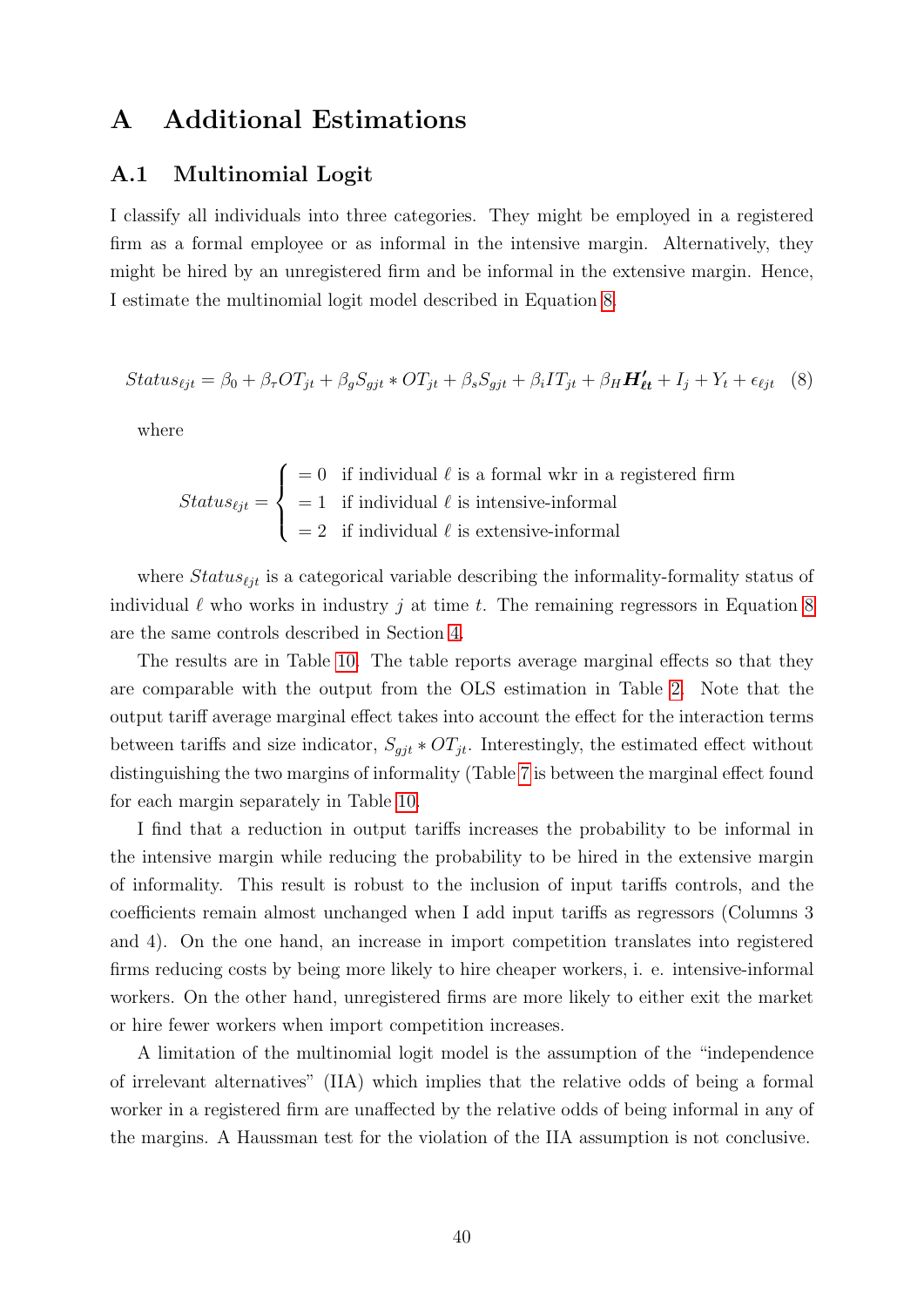<span id="page-41-0"></span>

|                      |              | Model 1      |              | Model 2      |
|----------------------|--------------|--------------|--------------|--------------|
|                      | Intensive    | Extensive    | Intensive    | Extensive    |
|                      | Margin       | Margin       | Margin       | Margin       |
|                      | (1)          | (2)          | (3)          | (4)          |
| Output Tariff        | $-0.0020***$ | $0.0033***$  | $-0.0020***$ | $0.0033***$  |
|                      | (0.001)      | (0.001)      | (0.001)      | (0.001)      |
| Input Tariff         |              |              | 0.0002       | $0.0008*$    |
|                      |              |              | (0.000)      | (0.000)      |
| Small Industry       | $-0.0013$    | 0.0167       | $-0.0012$    | 0.0157       |
|                      | (0.010)      | (0.010)      | (0.010)      | (0.010)      |
| Medium Industry      | $-0.0042$    | $0.0194**$   | $-0.0043$    | $0.0179**$   |
|                      | (0.008)      | (0.009)      | (0.008)      | (0.009)      |
| Married              | $-0.0565***$ | $-0.0075$    | $-0.0565***$ | $-0.0075$    |
|                      | (0.006)      | (0.006)      | (0.006)      | (0.006)      |
| Male                 | $0.0417***$  | $-0.1534***$ | $0.0417***$  | $-0.1534***$ |
|                      | (0.005)      | (0.005)      | (0.005)      | (0.005)      |
| Primary              | $0.0497***$  | $-0.1305***$ | $0.0497***$  | $-0.1307***$ |
|                      | (0.019)      | (0.018)      | (0.019)      | (0.018)      |
| Secondary            | $0.0854***$  | $-0.2389***$ | $0.0854***$  | $-0.2391***$ |
|                      | (0.019)      | (0.018)      | (0.019)      | (0.018)      |
| Technical            | $0.0686***$  | $-0.3249***$ | $0.0686***$  | $-0.3251***$ |
|                      | (0.019)      | (0.019)      | (0.019)      | (0.019)      |
| <b>UG-PG</b> Educ    | $0.0613***$  | $-0.3645***$ | $0.0614***$  | $-0.3645***$ |
|                      | (0.020)      | (0.019)      | (0.020)      | (0.019)      |
| Quechua Ethnic Group | $-0.0172**$  | 0.0062       | $-0.0171**$  | 0.0062       |
|                      | (0.007)      | (0.007)      | (0.007)      | (0.007)      |
| Age: 30-44           | $-0.1140***$ | 0.0002       | $-0.1140***$ | 0.0003       |
|                      | (0.006)      | (0.006)      | (0.006)      | (0.006)      |
| Age: 45-64           | $-0.1788***$ | $0.0580***$  | $-0.1788***$ | $0.0580***$  |
|                      | (0.006)      | (0.007)      | (0.006)      | (0.007)      |
| Age: $> 65$          | $-0.1976***$ | $0.1418***$  | $-0.1976***$ | $0.1419***$  |
|                      | (0.010)      | (0.012)      | (0.010)      | (0.012)      |
| Observations         | 31009        | 31009        | 31009        | 31009        |

Table 10: Multinomial Logit - Average Marginal Effects

Notes: Robust standard errors for industrial clusters in parenthesis.  $*$   $p < 0.10, **$  $p < 0.05$ , \*\*\*  $p < 0.01$ . All specifications include industry and year fixed effects. Average industry size included both as dummy and as an interaction with output tariff, where S: <15 workers, M: 16-50 workers, L: >50 workers. The dependent variable is individual's status of informality. Base category is "Formal worker".

 $\equiv$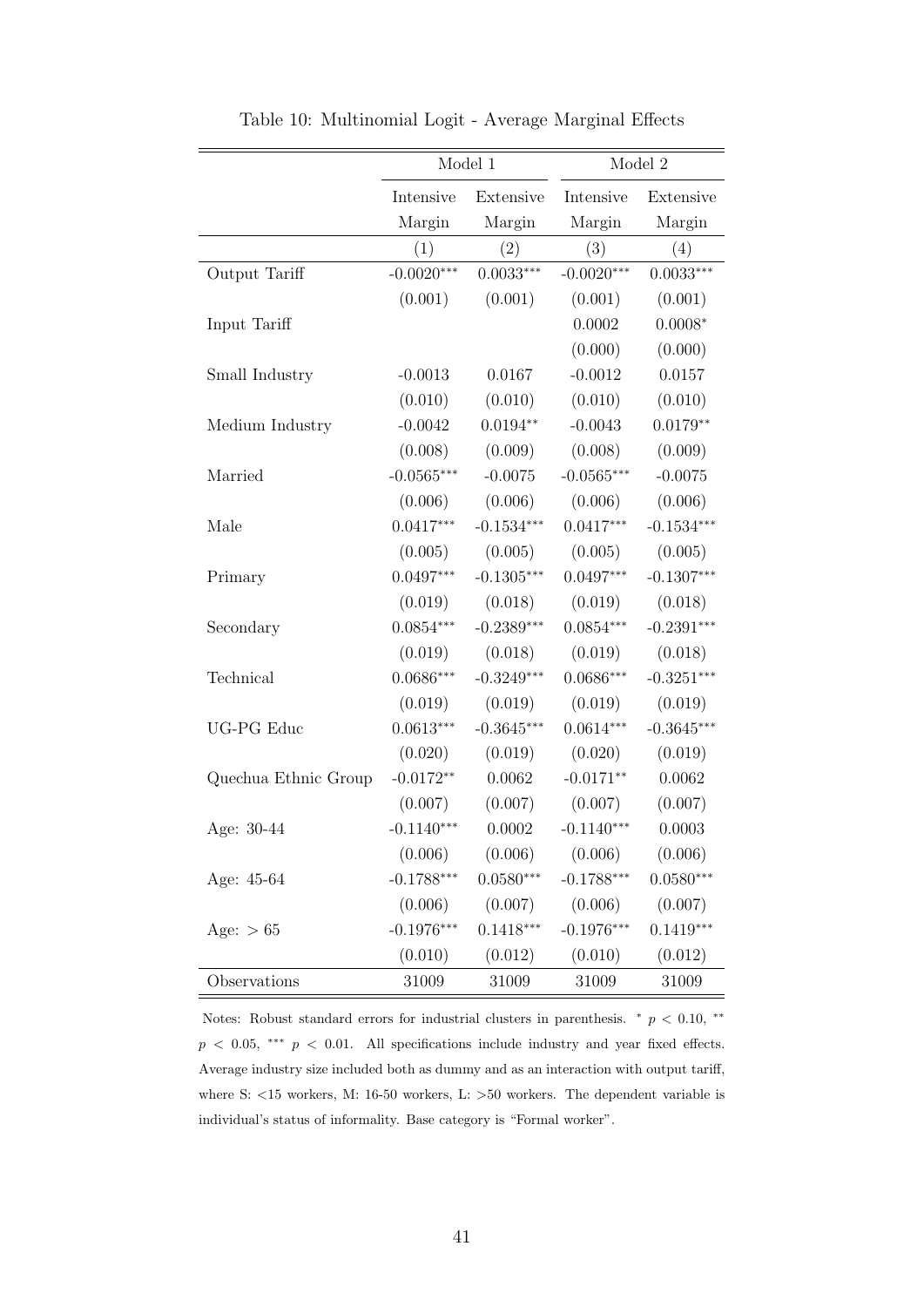### <span id="page-42-0"></span>A.2 Probability to be informal: Logit models

|                         |              | Intensive Margin  |              |                         | Extensive Margin |              |
|-------------------------|--------------|-------------------|--------------|-------------------------|------------------|--------------|
|                         | Uncond       | Size=S            | $Size=M$     | Uncond                  | Size=S           | $Size=M$     |
|                         | (1)          | $\left( 2\right)$ | (3)          | (4)                     | (5)              | (6)          |
| Output Tariff           | $-0.0007$    | $-0.0119***$      | $-0.0039*$   | $0.0032**$              | 0.0002           | $0.0049**$   |
|                         | (0.002)      | (0.004)           | (0.002)      | (0.002)                 | (0.003)          | (0.002)      |
| Input Tariff            | $0.0018***$  | $0.0017***$       | $0.0017***$  | 0.0008                  | 0.0008           | 0.0008       |
|                         | (0.001)      | (0.001)           | (0.001)      | (0.001)                 | (0.001)          | (0.001)      |
| Small Industry          | 0.0118       | 0.0118            | 0.0118       | 0.0170                  | 0.0170           | 0.0170       |
|                         | (0.022)      | (0.022)           | (0.022)      | (0.019)                 | (0.019)          | (0.019)      |
| Medium Industry         | $-0.0050$    | $-0.0050$         | $-0.0050$    | 0.0191                  | 0.0191           | 0.0191       |
|                         | (0.016)      | (0.016)           | (0.016)      | (0.017)                 | (0.017)          | (0.017)      |
| Married                 | $-0.1175***$ | $-0.1170***$      | $-0.1173***$ | $-0.0203**$             | $-0.0204**$      | $-0.0202**$  |
|                         | (0.013)      | (0.013)           | (0.013)      | (0.009)                 | (0.009)          | (0.009)      |
| Male                    | $-0.0666***$ | $-0.0664***$      | $-0.0665***$ | $-0.1569***$            | $-0.1579***$     | $-0.1564***$ |
|                         | (0.009)      | (0.009)           | (0.009)      | (0.014)                 | (0.014)          | (0.014)      |
| Primary Education       | $-0.0522$    | $-0.0514$         | $-0.0524$    | $-0.1407***$            | $-0.1392***$     | $-0.1378***$ |
|                         | (0.069)      | (0.068)           | (0.069)      | (0.027)                 | (0.028)          | (0.027)      |
| Secondary Education     | $-0.1174*$   | $-0.1159*$        | $-0.1176*$   | $-0.2539***$            | $-0.2525***$     | $-0.2498***$ |
|                         | (0.070)      | (0.069)           | (0.071)      | (0.030)                 | (0.030)          | (0.030)      |
| Technical Education     | $-0.2330***$ | $-0.2308***$      | $-0.2328***$ | $-0.3391***$            | $-0.3384***$     | $-0.3348***$ |
|                         | (0.070)      | (0.069)           | (0.070)      | (0.032)                 | (0.033)          | (0.033)      |
| UG-PG degree            | $-0.2678***$ | $-0.2655***$      | $-0.2674***$ | $-0.3819***$            | $-0.3819***$     | $-0.3778***$ |
|                         | (0.074)      | (0.073)           | (0.074)      | (0.032)                 | (0.032)          | (0.032)      |
| Quechua ethnicity       | $-0.0274*$   | $-0.0273*$        | $-0.0274*$   | 0.0061                  | 0.0062           | 0.0061       |
|                         | (0.014)      | (0.014)           | (0.014)      | (0.009)                 | (0.009)          | (0.009)      |
| Age: 30-44              | $-0.2324***$ | $-0.2289***$      | $-0.2323***$ | 0.0053                  | 0.0053           | 0.0053       |
|                         | (0.016)      | (0.015)           | (0.016)      | (0.011)                 | (0.011)          | (0.011)      |
| Age: 45-64              | $-0.3308***$ | $-0.3274***$      | $-0.3298***$ | $0.0623^{\ast\ast\ast}$ | $0.0627***$      | $0.0621***$  |
|                         | (0.023)      | (0.022)           | (0.022)      | (0.018)                 | (0.018)          | (0.018)      |
| Age: $>65$              | $-0.3092***$ | $-0.3056***$      | $-0.3084***$ | $0.1503***$             | $0.1506***$      | $0.1491***$  |
|                         | (0.035)      | (0.036)           | (0.035)      | (0.021)                 | (0.021)          | (0.021)      |
| $Observations\\\ominus$ |              | 14119             |              |                         | 30967            |              |
| $Pseudo-R^2$            |              | 0.2082            |              |                         | 0.3383           |              |

Table 11: Logit Estimations: Average marginal effects

 $\theta$  Model 1 (Columns 1-3) eliminates 7 observations and Model 2 (Columns 4-6) eliminates 9 observations because an outcome of the regressors would mean a perfect prediction resulting in an infinite coefficient.

Notes: Robust standard errors for industrial clusters in parenthesis. <sup>\*</sup>  $p < 0.10$ , \*\*  $p < 0.05$ , \*\*\*  $p < 0.01$ . All specifications include region, industry and year fixed effects. Average industry size is classified as S: <15 workers, M: 16-50 workers, L: >50 workers.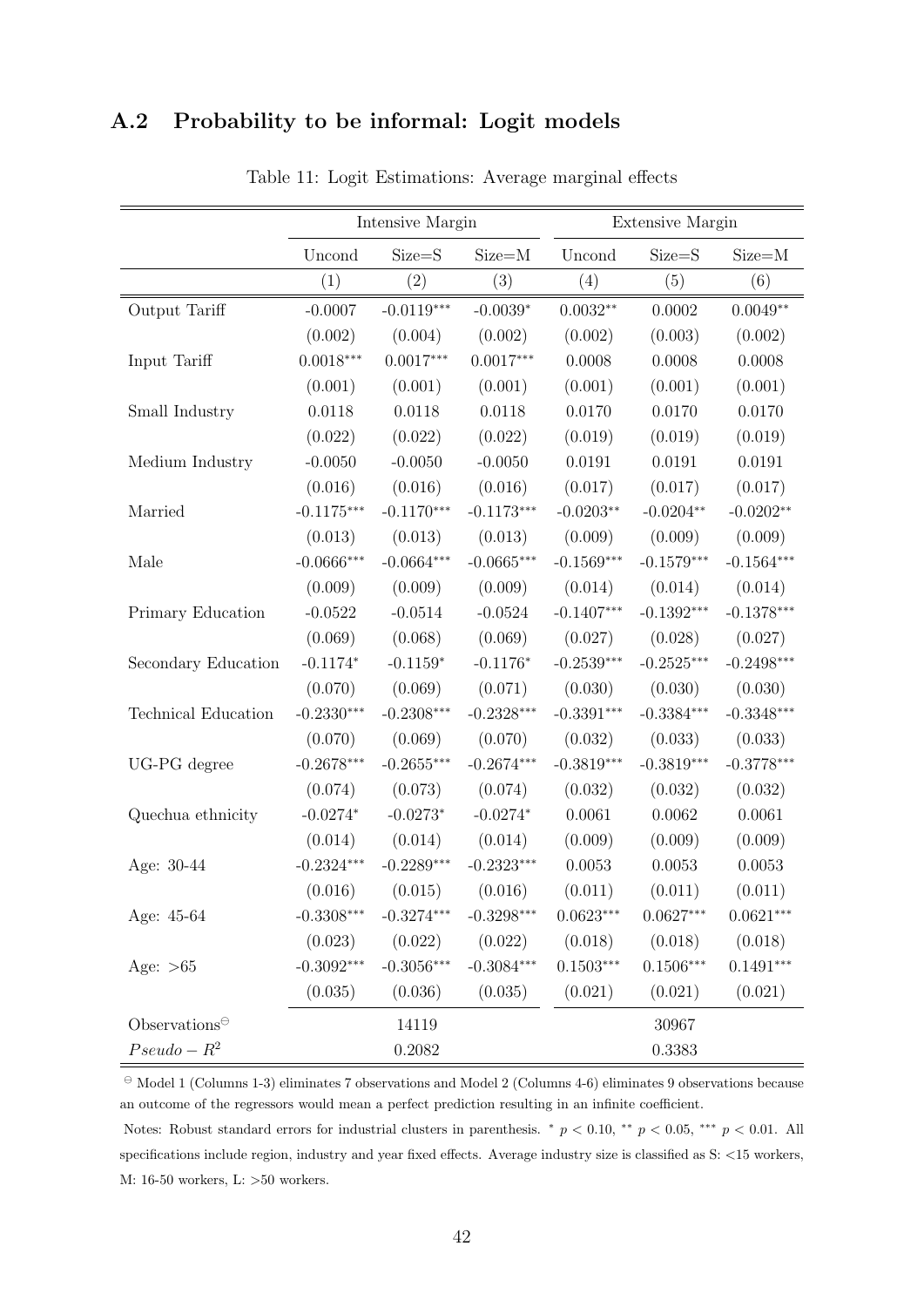#### <span id="page-43-0"></span>A.3 Share of informal labour: Fractional models

In this Section, I report the results from estimating equations [5](#page-25-0) and [7](#page-29-0) using a fractional model. Tables 12 and [13](#page-44-0) present the results as Average Marginal Effects (AME). I report AME in order to make the results comparable to the OLS estimations reported in Columns 5-8 in Tables [8](#page-27-0) and [9](#page-31-0) in Section [4.](#page-20-0)

Columns 1-3 in Tables 12 and [13](#page-44-0) present the Average Marginal Effects (AME) from a model that estimates the share of intensive-informal workers on output tariff, average industry size and the interaction of average industry size and output tariff. Columns 4-5 in Tables 12 and [13](#page-44-0) report the results from estimating a fractional model that also includes a control for input tariffs.

Since I report AMEs, even though I estimate an equation with interaction terms  $(S_{qit} * OT_{it})$ , I have to report the AME for each covariate separately. Then, the AME of the output tariffs takes into account its interaction with average industry size. Since I am aware that industry size is crucial in understanding informal labour's behaviour, Columns 2 and 5 report marginal effects conditional on the average industry size being small (less than 15 workers) and Columns 3 and 6 present average marginal effects conditional on industries being of medium size (between 16 and 50 workers). Columns 1 and 4 show unconditional marginal effects.

|                 |                  | Fractional Model 1  |              |               | Fractional Model 2 |             |  |  |  |  |
|-----------------|------------------|---------------------|--------------|---------------|--------------------|-------------|--|--|--|--|
|                 |                  | AME                 | AME          |               | AME                | AME         |  |  |  |  |
|                 | Unconditional    | Conditional         | Conditional  | Unconditional | Conditional        | Conditional |  |  |  |  |
|                 | AME              | on Average          | on Average   | AME           | on Average         | on Average  |  |  |  |  |
|                 |                  | Industry            | Industry     |               | Industry           | Industry    |  |  |  |  |
|                 |                  | Size $\epsilon$ =15 | Size $16-50$ |               | Size $\leq$ =15    | Size 16-50  |  |  |  |  |
|                 | $\left(1\right)$ | (2)                 | 3)           | $^{(4)}$      | (5)                | (6)         |  |  |  |  |
| Output Tariff   | $-0.0035$        | $-0.0168**$         | $-0.0108*$   | $-0.0037$     | $-0.0170**$        | $-0.0110*$  |  |  |  |  |
|                 | (0.003)          | (0.008)             | (0.006)      | (0.003)       | (0.008)            | (0.006)     |  |  |  |  |
| Input Tariff    |                  |                     |              | 0.0018        | 0.0018             | 0.0019      |  |  |  |  |
|                 |                  |                     |              | (0.006)       | (0.006)            | (0.006)     |  |  |  |  |
| Small Industry  | $0.0807*$        | $0.0807*$           | $0.0807*$    | $0.0809*$     | $0.0809*$          | $0.0809*$   |  |  |  |  |
|                 | (0.045)          | (0.045)             | (0.045)      | (0.045)       | (0.045)            | (0.045)     |  |  |  |  |
| Medium Industry | $0.0937**$       | $0.0937**$          | $0.0937**$   | $0.0937**$    | $0.0937**$         | $0.0937**$  |  |  |  |  |
|                 | (0.037)          | (0.037)             | (0.037)      | (0.037)       | (0.037)            | (0.037)     |  |  |  |  |
| Observations    |                  | 660                 |              |               | 660                |             |  |  |  |  |
| $R^2$           |                  | 0.0972              |              |               | 0.0972             |             |  |  |  |  |

Table 12: Share of Intensive-Informal Employment

Notes: Robust standard errors for industrial clusters in parenthesis. \*  $p < 0.10$ , \*\*  $p < 0.05$ , \*\*\*  $p < 0.01$ . All specifications include industry and year fixed effects. Average industry size included both as dummy and as an interaction with output tariff.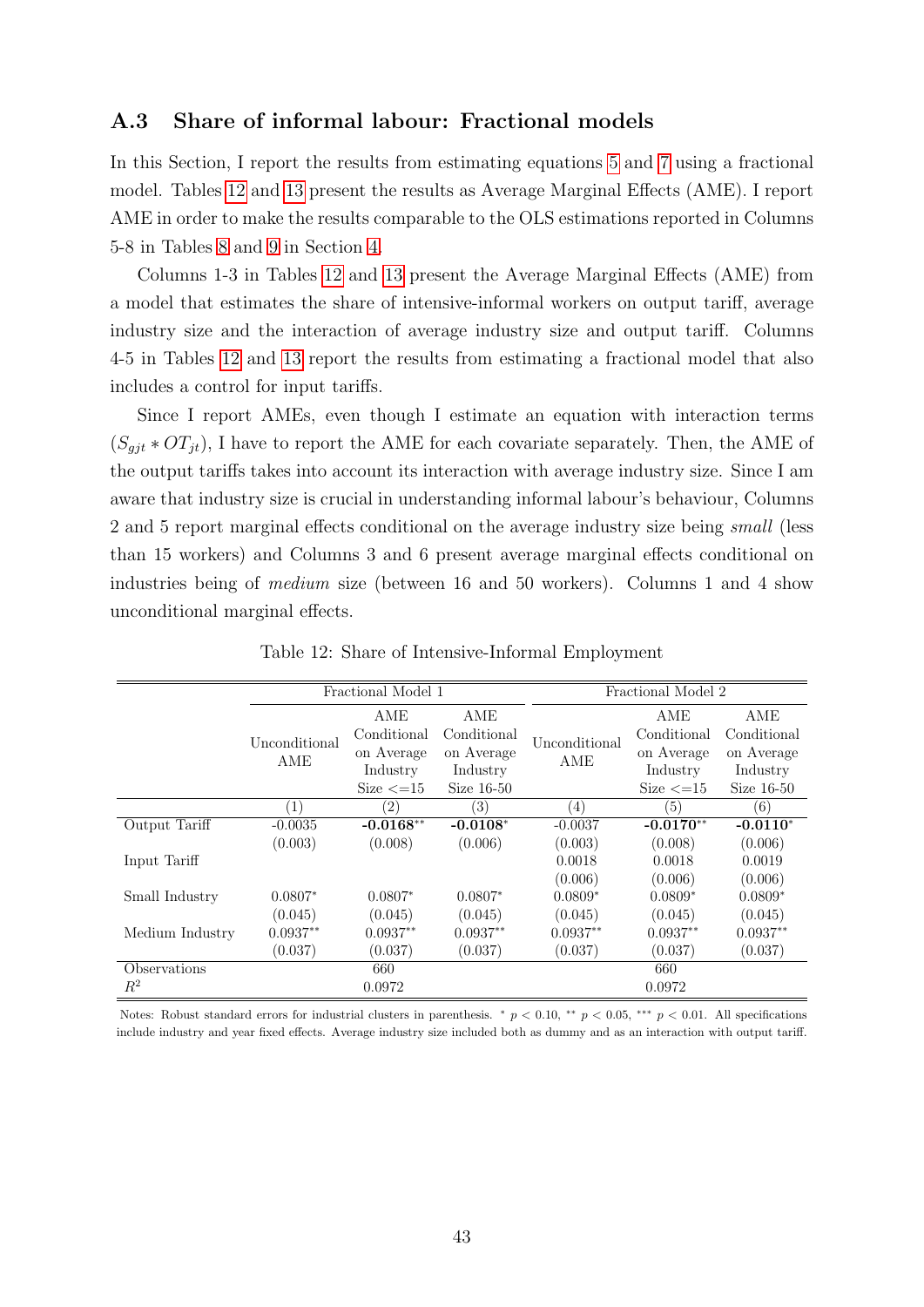<span id="page-44-0"></span>

|                 |                      | Fractional Model 1          |                          |                      | Fractional Model 2           |                          |
|-----------------|----------------------|-----------------------------|--------------------------|----------------------|------------------------------|--------------------------|
|                 |                      | AME<br>Conditional          | AME<br>Conditional       |                      | AME<br>Conditional           | AME<br>Conditional       |
|                 | Unconditional<br>AME | on Average                  | on Average               | Unconditional<br>AME | on Average                   | on Average               |
|                 |                      | Industry<br>Size $\leq$ =15 | Industry<br>Size $16-50$ |                      | Industry<br>Size $\leq$ = 15 | Industry<br>Size $16-50$ |
|                 | $\left(1\right)$     | (2)                         | (3)                      | (4)                  | (5)                          | (6)                      |
| Output Tariff   | $0.0054**$           | 0.0048                      | 0.0061                   | $0.0049*$            | 0.0043                       | 0.0056                   |
|                 | (0.003)              | (0.007)                     | (0.004)                  | (0.003)              | (0.007)                      | (0.004)                  |
| Input Tariff    |                      |                             |                          | 0.0034               | 0.0038                       | 0.0036                   |
|                 |                      |                             |                          | (0.005)              | (0.006)                      | (0.006)                  |
| Small Industry  | $0.2222***$          | $0.2222***$                 | $0.2222***$              | $0.2234***$          | $0.2234***$                  | $0.2234***$              |
|                 | (0.033)              | (0.033)                     | (0.033)                  | (0.033)              | (0.033)                      | (0.033)                  |
| Medium Industry | 0.0250               | 0.0250                      | 0.0250                   | 0.0254               | 0.0254                       | 0.0254                   |
|                 | (0.022)              | (0.022)                     | (0.022)                  | (0.022)              | (0.022)                      | (0.022)                  |
| Observations    |                      | 695                         |                          |                      | 695                          |                          |
| $R^2$           |                      | 0.3128                      |                          |                      | 0.3129                       |                          |

Table 13: Share of Extensive-Informal Employment

Notes: Robust standard errors for industrial clusters in parenthesis. \*  $p < 0.10$ , \*\*  $p < 0.05$ , \*\*\*  $p < 0.01$ . All specifications include industry and year fixed effects. Average industry size included both as dummy and as an interaction with output tariff.

### B Robustness Estimations

In this Section, I entitle columns with "Indicator" to signal that the dependent variable is an Informality Indicator and that the regression is run at the individual level. Hence, in these cases, I also include workers' region of residence. I entitle "Share" columns where the dependent variable is the share of informal employment. Note that in the same way as in Section [4.2,](#page-23-0) when evaluating the intensive margin of informality, the universe of analysis is individuals working for a registered employer.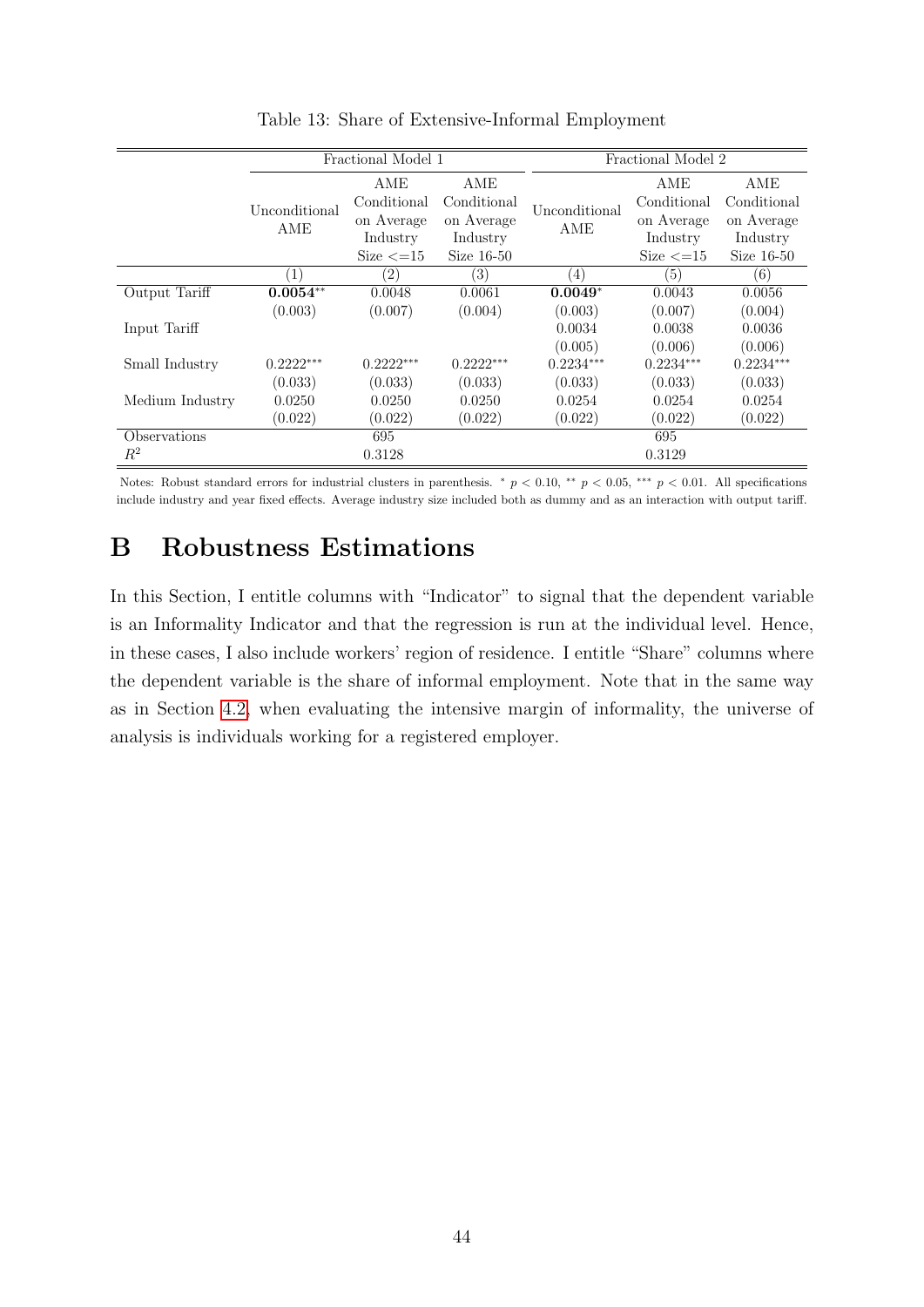## <span id="page-45-0"></span>B.1 Industry Trend

|                     |              | <b>Intensive Margin</b> | <b>Extensive Margin</b> |             |
|---------------------|--------------|-------------------------|-------------------------|-------------|
|                     | Indicator    | Share                   | Indicator               | Share       |
|                     | (1)          | (2)                     | (3)                     | (4)         |
| Output Tariff       | 0.0025       | 0.0014                  | $0.0068***$             | $0.0064*$   |
|                     | (0.003)      | (0.005)                 | (0.001)                 | (0.004)     |
| Input Tariff        | $-0.0044$    | 0.0001                  | $-0.0022$               | 0.0028      |
|                     | (0.003)      | (0.007)                 | (0.002)                 | (0.006)     |
| S*Output Tariff     | $-0.0146***$ | $-0.0213***$            | $-0.0016$               | $-0.0049$   |
|                     | (0.004)      | (0.008)                 | (0.002)                 | (0.006)     |
| M*Output Tariff     | $-0.0065**$  | $-0.0132**$             | $0.0028*$               | 0.0012      |
|                     | (0.003)      | (0.006)                 | (0.001)                 | (0.005)     |
| Small Industry (S)  | $0.1049***$  | $0.1786***$             | $0.0366**$              | $0.2734***$ |
|                     | (0.036)      | (0.066)                 | (0.017)                 | (0.048)     |
| Medium Industry (M) | $0.0377*$    | $0.1520***$             | $-0.0018$               | 0.0271      |
|                     | (0.020)      | (0.059)                 | (0.013)                 | (0.034)     |
| Married             | $-0.1170***$ |                         | $-0.0191***$            |             |
|                     | (0.009)      |                         | (0.005)                 |             |
| Male                | $-0.0670***$ |                         | $-0.1725***$            |             |
|                     | (0.009)      |                         | (0.006)                 |             |
| Primary Education   | $-0.0587$    |                         | $-0.0239***$            |             |
|                     | (0.056)      |                         | (0.008)                 |             |
| Secondary Education | $-0.1228**$  |                         | $-0.1343***$            |             |
|                     | (0.055)      |                         | (0.009)                 |             |
| Technical Education | $-0.2413***$ |                         | $-0.2229***$            |             |
|                     | (0.056)      |                         | (0.011)                 |             |
| UG-PG degree        | $-0.2757***$ |                         | $-0.2557***$            |             |
|                     | (0.056)      |                         | (0.011)                 |             |
| Quechua ethnicity   | $-0.0269**$  |                         | 0.0092                  |             |
|                     | (0.012)      |                         | (0.007)                 |             |
| Age: 30-44          | $-0.2416***$ |                         | 0.0075                  |             |
|                     | (0.009)      |                         | (0.006)                 |             |
| Age: 45-64          | $-0.3350***$ |                         | $0.0682***$             |             |
|                     | (0.011)      |                         | (0.007)                 |             |
| Age: $> 65$         | $-0.3202***$ |                         | $0.1507***$             |             |
|                     | (0.027)      |                         | (0.010)                 |             |
| Observations        | 14126        | 660                     | 31009                   | 695         |
| $R^2$               | 0.25         | 0.41                    | 0.38                    | 0.76        |

Table 14: Estimations with Industry Trend

Notes: Robust standard errors.  $*$   $p < 0.10$ ,  $**$   $p < 0.05$ ,  $***$   $p < 0.01$ . All specifications include industry trend, and industry and year fixed effects. Average industryyear size is classified as S:  $<\!15$  workers, M:  $16\text{-}50$  workers, L:  $>\!50$  workers.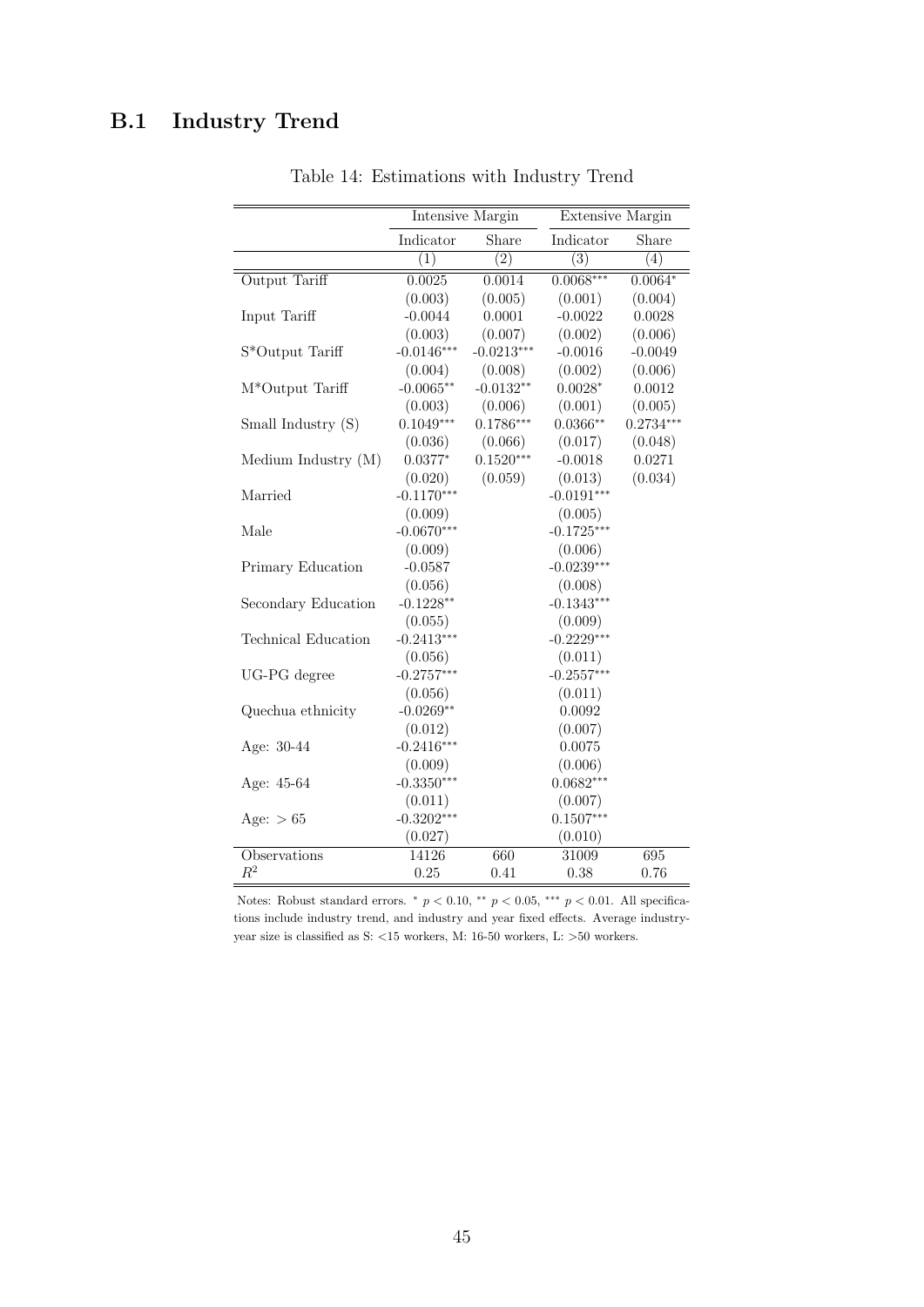### <span id="page-46-0"></span>B.2 Imports and Exports Growth

In this Section, I control for imports and exports growth when studying the effect that a reduction in tariffs had in each margin of informality. Results in Columns 1-4 in Table 15 are qualitatively identical to results presented in Table [8.](#page-27-0)

|                                        |              | Intensive Margin |             |             |              | Extensive Margin |             |             |
|----------------------------------------|--------------|------------------|-------------|-------------|--------------|------------------|-------------|-------------|
|                                        |              | Indicator        |             | Share       |              | Indicator        |             | Share       |
|                                        | (1)          | (2)              | (3)         | (4)         | (5)          | (6)              | (7)         | (8)         |
| Output Tariff                          | 0.0026       | 0.0025           | 0.0026      | 0.0025      | $0.0025***$  | $0.0025***$      | $0.0057*$   | $0.0054*$   |
|                                        | (0.002)      | (0.002)          | (0.004)     | (0.004)     | (0.001)      | (0.001)          | (0.003)     | (0.003)     |
| Input Tariff                           | $-0.0023$    | $-0.0023$        | 0.0022      | 0.0025      | 0.0001       | 0.0001           | 0.0019      | 0.0024      |
|                                        | (0.003)      | (0.003)          | (0.007)     | (0.007)     | (0.002)      | (0.002)          | (0.007)     | (0.007)     |
| S*Output Tariff                        | $-0.0137***$ | $-0.0137***$     | $-0.0187**$ | $-0.0188**$ | $-0.0038**$  | $-0.0038**$      | $-0.0042$   | $-0.0043$   |
|                                        | (0.004)      | (0.004)          | (0.009)     | (0.009)     | (0.002)      | (0.002)          | (0.008)     | (0.008)     |
| M*Output Tariff                        | $-0.0060**$  | $-0.0060**$      | $-0.0133**$ | $-0.0134**$ | 0.0013       | 0.0013           | 0.0015      | 0.0013      |
|                                        | (0.002)      | (0.002)          | (0.007)     | (0.007)     | (0.001)      | (0.001)          | (0.005)     | (0.005)     |
| Small Industry (S)                     | $0.1013***$  | $0.1014***$      | $0.1498**$  | $0.1506**$  | $0.0523***$  | $0.0522***$      | $0.2673***$ | $0.2674***$ |
|                                        | (0.038)      | (0.038)          | (0.073)     | (0.073)     | (0.017)      | (0.017)          | (0.054)     | (0.054)     |
| Medium Industry (M)                    | $0.0360**$   | $0.0360**$       | $0.1459**$  | $0.1462**$  | 0.0061       | 0.0060           | 0.0291      | 0.0316      |
|                                        | (0.018)      | (0.018)          | (0.060)     | (0.060)     | (0.012)      | (0.012)          | (0.031)     | (0.031)     |
| Imports Growth                         | $0.0099**$   | $0.0099**$       | 0.0000      | $-0.0009$   | $-0.0129***$ | $-0.0129***$     | $-0.0018$   | $-0.0040$   |
|                                        | (0.005)      | (0.005)          | (0.030)     | (0.030)     | (0.003)      | (0.003)          | (0.017)     | (0.017)     |
| <b>Exports Growth</b>                  |              | $-0.0000$        |             | $-0.0001$   |              | 0.0000           |             | $-0.0002$   |
|                                        |              | (0.000)          |             | (0.000)     |              | (0.000)          |             | (0.000)     |
| Married                                | $-0.1165***$ | $-0.1165***$     |             |             | $-0.0194***$ | $-0.0194***$     |             |             |
|                                        | (0.015)      | (0.015)          |             |             | (0.005)      | (0.005)          |             |             |
| Male                                   | $-0.0667***$ | $-0.0667***$     |             |             | $-0.1729***$ | $-0.1729***$     |             |             |
|                                        | (0.010)      | (0.010)          |             |             | (0.006)      | (0.006)          |             |             |
| Primary Education                      | $-0.0623$    | $-0.0623$        |             |             | $-0.0227***$ | $-0.0227***$     |             |             |
|                                        | (0.077)      | (0.077)          |             |             | (0.008)      | (0.008)          |             |             |
| Secondary Education                    | $-0.1260$    | $-0.1260$        |             |             | $-0.1330***$ | $-0.1330***$     |             |             |
|                                        | (0.078)      | (0.078)          |             |             | (0.009)      | (0.009)          |             |             |
| Technical Education                    | $-0.2458***$ | $-0.2458***$     |             |             | $-0.2223***$ | $-0.2222***$     |             |             |
|                                        | (0.077)      | (0.077)          |             |             | (0.011)      | (0.011)          |             |             |
| UG-PG degree                           | $-0.2785***$ | $-0.2785***$     |             |             | $-0.2551***$ | $-0.2551***$     |             |             |
|                                        | (0.081)      | (0.081)          |             |             | (0.012)      | (0.012)          |             |             |
| Quechua ethnicity                      | $-0.0270*$   | $-0.0270*$       |             |             | 0.0104       | 0.0104           |             |             |
|                                        | (0.014)      | (0.014)          |             |             | (0.007)      | (0.007)          |             |             |
| Age: 30-44                             | $-0.2403***$ | $-0.2403***$     |             |             | 0.0078       | 0.0078           |             |             |
|                                        | (0.017)      | (0.017)          |             |             | (0.006)      | (0.006)          |             |             |
| Age: 45-64                             | $-0.3340***$ | $-0.3340***$     |             |             | $0.0689***$  | $0.0688***$      |             |             |
|                                        | (0.024)      | (0.024)          |             |             | (0.007)      | (0.007)          |             |             |
| Age: $> 65$                            | $-0.3196***$ | $-0.3196***$     |             |             | $0.1521***$  | $0.1521***$      |             |             |
|                                        | (0.038)      | (0.038)          |             |             | (0.010)      | (0.010)          |             |             |
| Observations <sup><math>#</math></sup> | 14062        | 14062            | 653         | 653         | 30908        | 30908            | 681         | 681         |
| $\mathbb{R}^2$                         | 0.25         | 0.25             | $0.39\,$    | 0.39        | 0.38         | 0.38             | 0.76        | 0.77        |

Table 15: Controlling for Imports and Exports Growth

<sup>∓</sup> The number of observations does not coincide with the observations in Tables [8](#page-27-0) and [9](#page-31-0) because 14 industries (ISIC 4-digit) do not have information on imports and exports. Columns 1-4 include 7 of these industries, and Columns 5-8 include all 14 of these industries in Tables [8](#page-27-0) and [9,](#page-31-0) respectively.

Notes: Robust standard errors for industrial clusters in parenthesis. \*  $p < 0.10$ , \*\*  $p < 0.05$ , \*\*\*  $p < 0.01$ . All specifications include industry and year fixed effects. Average industry-year size is classified as S: <15 workers, M: 16-50 workers, L: >50 workers.

Namely, when tariffs go down, the intensive margin of informality increases in industries where, on average, employers have less than 50 employees. In Columns 1 and 2, I conduct the individual level study discussed in Section [4.2.](#page-23-0) In Column 1, I only control for Imports growth and find that industries, where imports growth rate was positive, ex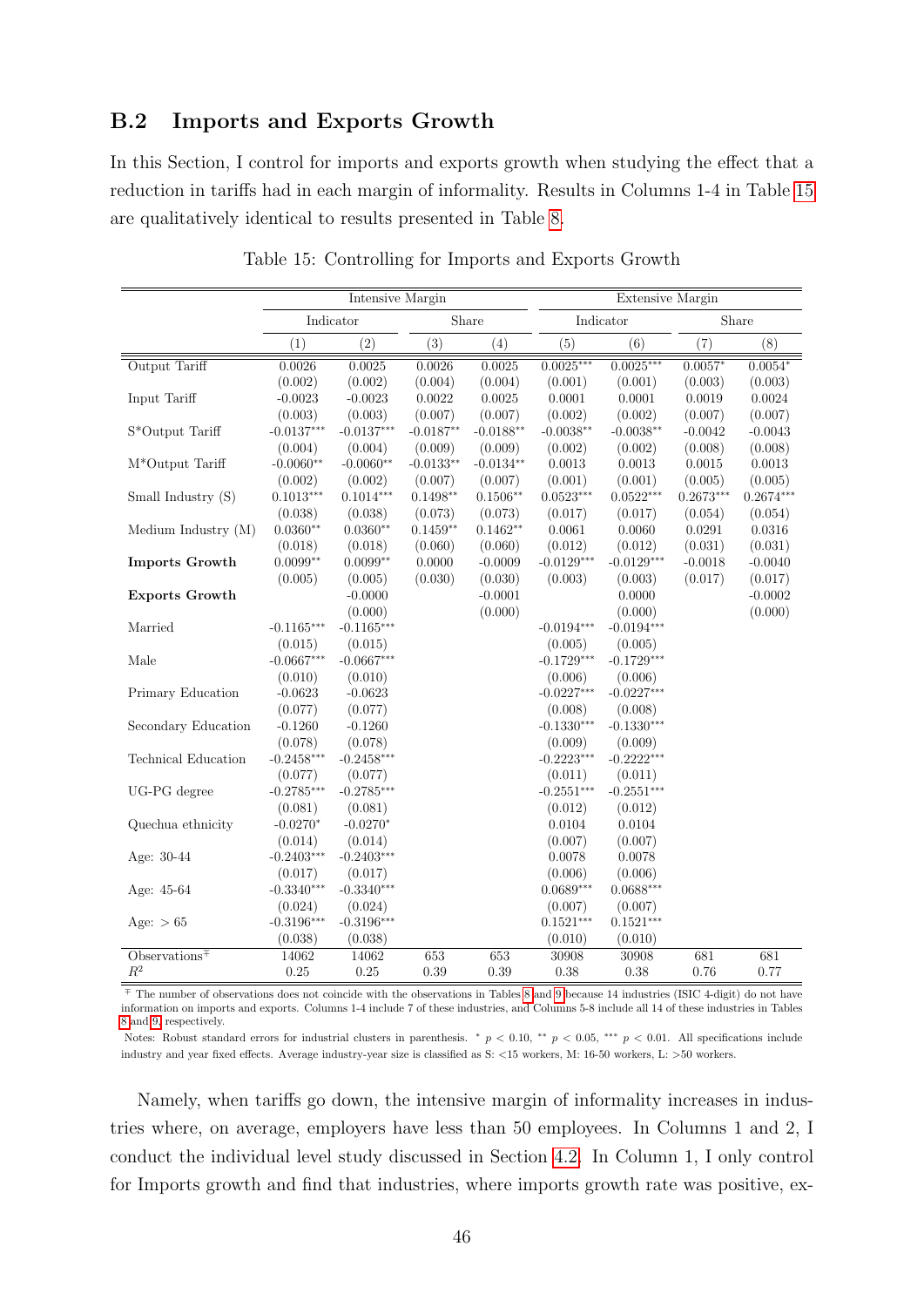perienced an increase in the intensive margin of informality. Results in Column 2 are very similar despite also controlling for exports growth. These results are consistent with the claim that employers facing a boost in import competition would hire more workers in the intensive margin of informality. Moreover, when conducting the industry-level analysis detailed in Section [4.2](#page-23-0) and controlling for imports and exports growth, they are both insignificant. I show in Columns 3 and 4 in Table [15](#page-46-0) that when tariffs decrease, the share of intensive-informal employment increases in industries that, on average, have less than 50 workers.

When adding imports and exports growth to the regressions that study the effect of tariffs on the extensive margin of informality at the individual level, I find that there are slight differences with the results presented in Table [9.](#page-31-0) The analysis remains the same as the one found in Section [4.3](#page-28-0) for most industries. However, in industries where on average employers hire less than 15 workers, the probability to be employed in the extensive margin of informality increases. I believe this result is capturing that in Peru, the extensive margin of informality sometimes replaces the unemployment safety nets that more developed countries provide.

Moreover, when conducting the analysis presented at the industry level, I find that controlling for exports and imports growth does not alter results. Results presented in Table [9](#page-31-0) in Columns 5-8 are also qualitatively identical to what I show in Table [15](#page-46-0) in Columns 7 and 8. I find that a reduction in tariffs translates into a reduction of the proportion of workers in the extensive margin of informality in all industries.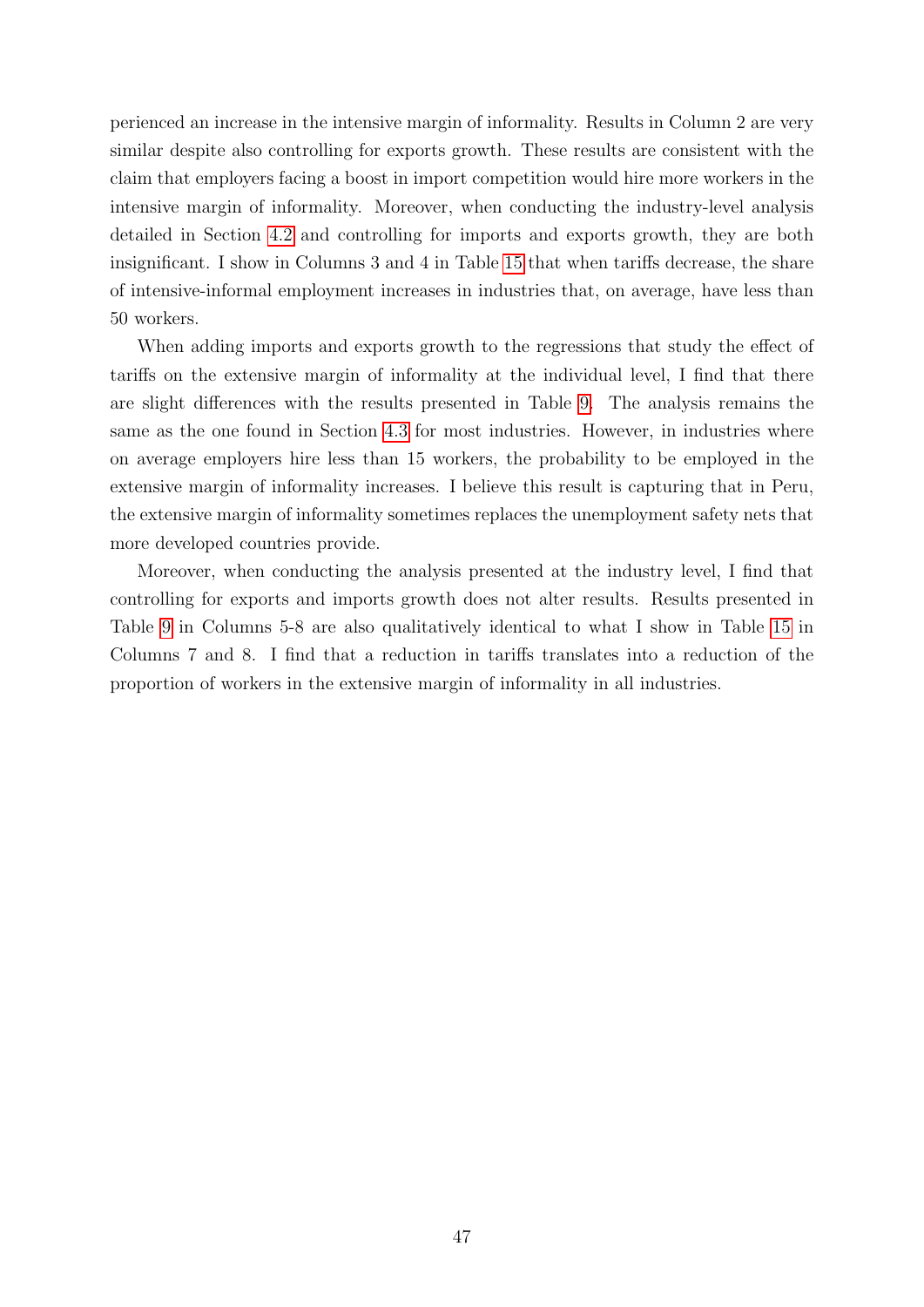## <span id="page-48-0"></span>B.3 Input Tariffs

|                            | <b>Intensive Margin</b> |             | <b>Extensive Margin</b> |             |
|----------------------------|-------------------------|-------------|-------------------------|-------------|
|                            | Indicator               | Share       | Indicator               | Share       |
|                            | (1)                     | (2)         | (3)                     | (4)         |
| Output Tariff              | 0.0023                  | 0.0026      | $0.0041**$              | $0.0051*$   |
|                            | (0.002)                 | (0.003)     | (0.002)                 | (0.003)     |
| Input Tariff               | $-0.0053$               | 0.0018      | $-0.0027$               | 0.0061      |
|                            | (0.004)                 | (0.006)     | (0.004)                 | (0.006)     |
| S*Output Tariff            | $-0.0140***$            | $-0.0175*$  | $-0.0041$               | $-0.0045$   |
|                            | (0.004)                 | (0.009)     | (0.003)                 | (0.008)     |
| M*Output Tariff            | $-0.0070**$             | $-0.0138**$ | 0.0010                  | 0.0020      |
|                            | (0.003)                 | (0.007)     | (0.003)                 | (0.005)     |
| S*Input Tariff             | 0.0065                  | $-0.0246$   | 0.0025                  | 0.0025      |
|                            | (0.008)                 | (0.022)     | (0.006)                 | (0.016)     |
| M*Input Tariff             | $0.0275**$              | 0.0273      | $0.0150*$               | $-0.0237$   |
|                            | (0.011)                 | (0.018)     | (0.008)                 | (0.021)     |
| Small Industry (S)         | $0.1022***$             | $0.1858**$  | $0.0528**$              | $0.2659***$ |
|                            | (0.039)                 | (0.075)     | (0.022)                 | (0.054)     |
| Medium Industry $(M)$      | 0.0265                  | $0.1384**$  | $-0.0014$               | 0.0396      |
|                            | (0.017)                 | (0.064)     | (0.019)                 | (0.037)     |
| Married                    | $-0.1164***$            |             | $-0.0187**$             |             |
|                            | (0.014)                 |             | (0.009)                 |             |
| Male                       | $-0.0676***$            |             | $-0.1724***$            |             |
|                            | (0.010)                 |             | (0.019)                 |             |
| Primary Education          | $-0.0623$               |             | $-0.0237$               |             |
|                            | (0.077)                 |             | (0.030)                 |             |
| Secondary Education        | $-0.1255$               |             | $-0.1335***$            |             |
|                            | (0.078)                 |             | (0.037)                 |             |
| <b>Technical Education</b> | $-0.2454***$            |             | $-0.2225***$            |             |
|                            | (0.077)                 |             | (0.040)                 |             |
| UG-PG degree               | $-0.2791***$            |             | $-0.2556***$            |             |
|                            | (0.081)                 |             | (0.041)                 |             |
| Quechua ethnicity          | $-0.0279*$              |             | 0.0098                  |             |
|                            | (0.014)                 |             | (0.010)                 |             |
| Age: 30-44                 | $-0.2403***$            |             | 0.0074                  |             |
|                            | (0.017)                 |             | (0.012)                 |             |
| Age: 45-64                 | $-0.3342***$            |             | $0.0682***$             |             |
|                            | (0.024)                 |             | (0.022)                 |             |
| Age: $> 65$                | $-0.3194***$            |             | $0.1511***$             |             |
|                            | (0.037)                 |             | (0.025)                 |             |
| Observations               | 14126                   | 660         | 31009                   | 695         |
| $R^2$                      | 0.25                    | 0.40        | 0.38                    | 0.76        |

Table 16: Input Tariffs and Size

Notes: Robust standard errors for industrial clusters in parenthesis.  $*$   $p < 0.10$ , <sup>\*\*</sup>  $p$  < 0.05, \*\*\*  $p$  < 0.01. All specifications include industry and year fixed effects. Average industry-year size is classified as S:  $<\!15$  workers, M:  $16\text{-}50$  workers, L:  $>\!50$ workers.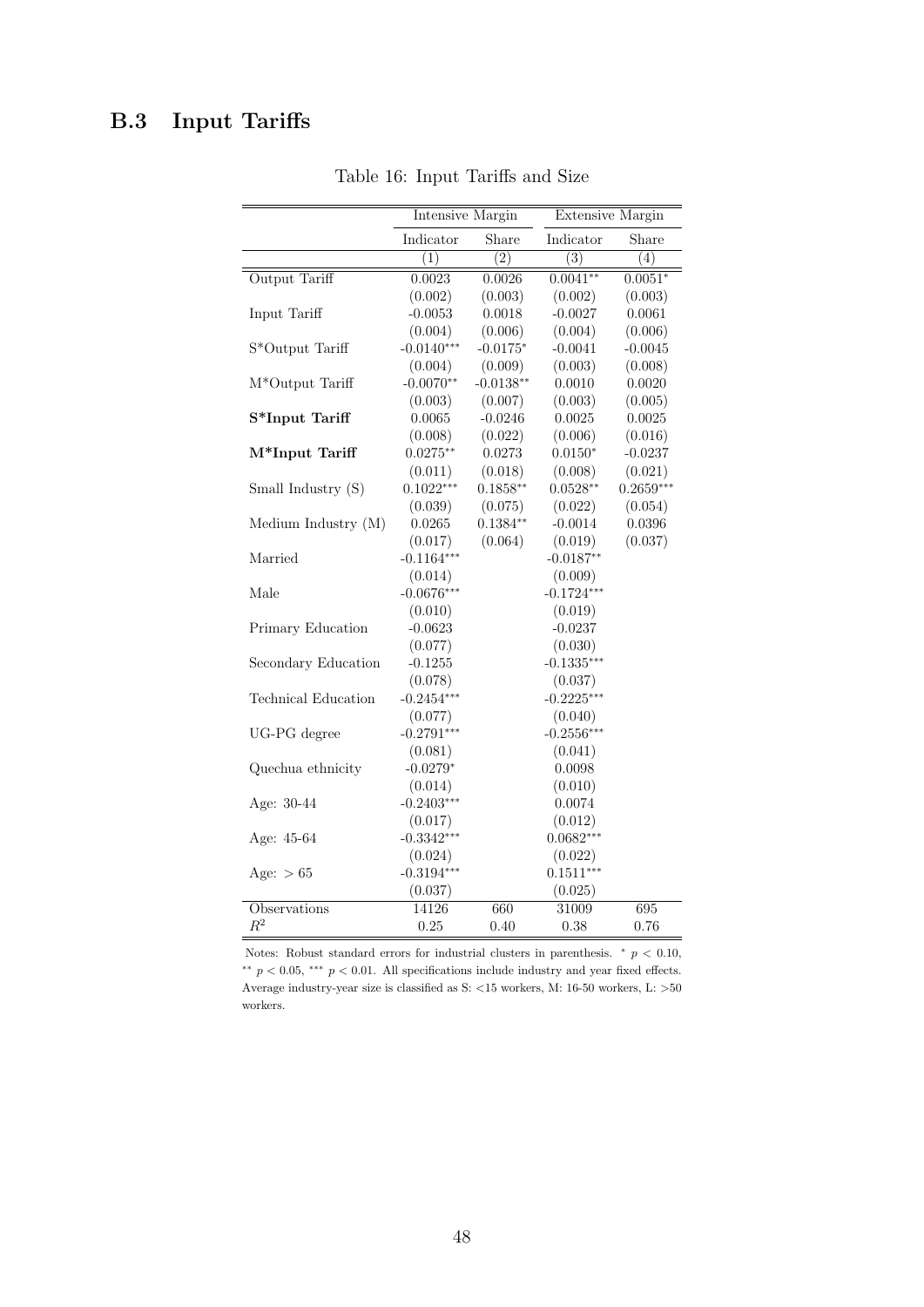### <span id="page-49-0"></span>B.4 China and US Imports

|                                      |              | Informality Indicator |              |             | Share of Informal Employment |             |
|--------------------------------------|--------------|-----------------------|--------------|-------------|------------------------------|-------------|
|                                      | (1)          | (2)                   | (3)          | (4)         | (5)                          | (6)         |
| Output Tariff                        | 0.0018       | 0.0021                | 0.0021       | 0.0027      | 0.0027                       | 0.0027      |
|                                      | (0.002)      | (0.002)               | (0.002)      | (0.003)     | (0.003)                      | (0.003)     |
| Input Tariff                         | $-0.0025$    | $-0.0031$             | $-0.0031$    | 0.0024      | 0.0020                       | 0.0022      |
|                                      | (0.003)      | (0.003)               | (0.004)      | (0.007)     | (0.007)                      | (0.007)     |
| S*Output Tariff                      | $-0.0130***$ | $-0.0135***$          | $-0.0135***$ | $-0.0195**$ | $-0.0197**$                  | $-0.0197**$ |
|                                      | (0.004)      | (0.004)               | (0.004)      | (0.009)     | (0.009)                      | (0.009)     |
| M*Output Tariff                      | $-0.0059**$  | $-0.0068***$          | $-0.0067***$ | $-0.0131**$ | $-0.0133**$                  | $-0.0132**$ |
|                                      | (0.002)      | (0.002)               | (0.002)      | (0.007)     | (0.007)                      | (0.007)     |
| Small Industry (S)                   | $0.0975**$   | $0.0982***$           | $0.0970**$   | $0.1751**$  | $0.1760**$                   | $0.1754**$  |
|                                      | (0.038)      | (0.037)               | (0.037)      | (0.074)     | (0.074)                      | (0.074)     |
| Medium Industry (M)                  | $0.0367**$   | $0.0445**$            | $0.0443**$   | $0.1586**$  | $0.1584**$                   | $0.1593***$ |
|                                      | (0.018)      | (0.018)               | (0.018)      | (0.060)     | (0.060)                      | (0.060)     |
| <b>Share US Imports</b>              | $-0.0129$    |                       | $-0.0127$    | $-0.0417$   |                              | $-0.0423$   |
|                                      | (0.018)      |                       | (0.019)      | (0.059)     |                              | (0.059)     |
| <b>Share Chinese Imports</b>         |              | $-0.0356$             | $-0.0355$    |             | $-0.0155$                    | $-0.0163$   |
|                                      |              | (0.024)               | (0.024)      |             | (0.048)                      | (0.047)     |
| Married                              | $-0.1166***$ | $-0.1160***$          | $-0.1160***$ |             |                              |             |
|                                      | (0.014)      | (0.015)               | (0.015)      |             |                              |             |
| $\rm Male$                           | $-0.0678***$ | $-0.0667***$          | $-0.0668***$ |             |                              |             |
|                                      | (0.010)      | (0.009)               | (0.009)      |             |                              |             |
| Primary Education                    | $-0.0617$    | $-0.0621$             | $-0.0622$    |             |                              |             |
|                                      | (0.077)      | (0.077)               | (0.077)      |             |                              |             |
| Secondary Education                  | $-0.1253$    | $-0.1262$             | $-0.1263$    |             |                              |             |
|                                      | (0.078)      | (0.078)               | (0.078)      |             |                              |             |
| Technical Education                  | $-0.2449***$ | $-0.2455***$          | $-0.2456***$ |             |                              |             |
|                                      | (0.077)      | (0.077)               | (0.077)      |             |                              |             |
| UG-PG degree                         | $-0.2784***$ | $-0.2794***$          | $-0.2794***$ |             |                              |             |
|                                      | (0.081)      | (0.081)               | (0.081)      |             |                              |             |
| Quechua ethnicity                    | $-0.0275*$   | $-0.0273*$            | $-0.0272*$   |             |                              |             |
|                                      | (0.014)      | (0.014)               | (0.014)      |             |                              |             |
| Age: 30-44                           | $-0.2401***$ | $-0.2410***$          | $-0.2411***$ |             |                              |             |
|                                      | (0.017)      | (0.016)               | (0.016)      |             |                              |             |
| Age: 45-64                           | $-0.3341***$ | $-0.3353***$          | $-0.3353***$ |             |                              |             |
|                                      | (0.024)      | (0.024)               | (0.024)      |             |                              |             |
| Age: $> 65$                          | $-0.3204***$ | $-0.3211***$          | $-0.3213***$ |             |                              |             |
|                                      | (0.037)      | (0.037)               | (0.037)      |             |                              |             |
| O <sub>bervations</sub> <sup>±</sup> | 14126        | 14096                 | 14096        | 660         | 659                          | 659         |
| $\mathbb{R}^2$                       | 0.25         | 0.25                  | 0.25         | 0.40        | 0.40                         | $0.40\,$    |

Table 17: Intensive Margin of Informality

Notes: Robust standard errors for industrial clusters in parenthesis. \*  $p < 0.10$ , \*\*  $p < 0.05$ , \*\*\*  $p < 0.01$ . All specifications include industry and year fixed effects. Average industry-year size is classified as S: <15 workers, M: 16-50 workers, L: >50 workers.

 $^\pm$  Observations in Columns 2 and 3 are less than in Column 1 because China does not import weapons and ammunition to Peru (ISIC code 2520). However, there are 30 individuals employed in this industry hired by registered employers. Consequently, Columns 5 and 6 have one observation less than Column 4 because of the lack of imports from China to Peru of products ISIC code 2520.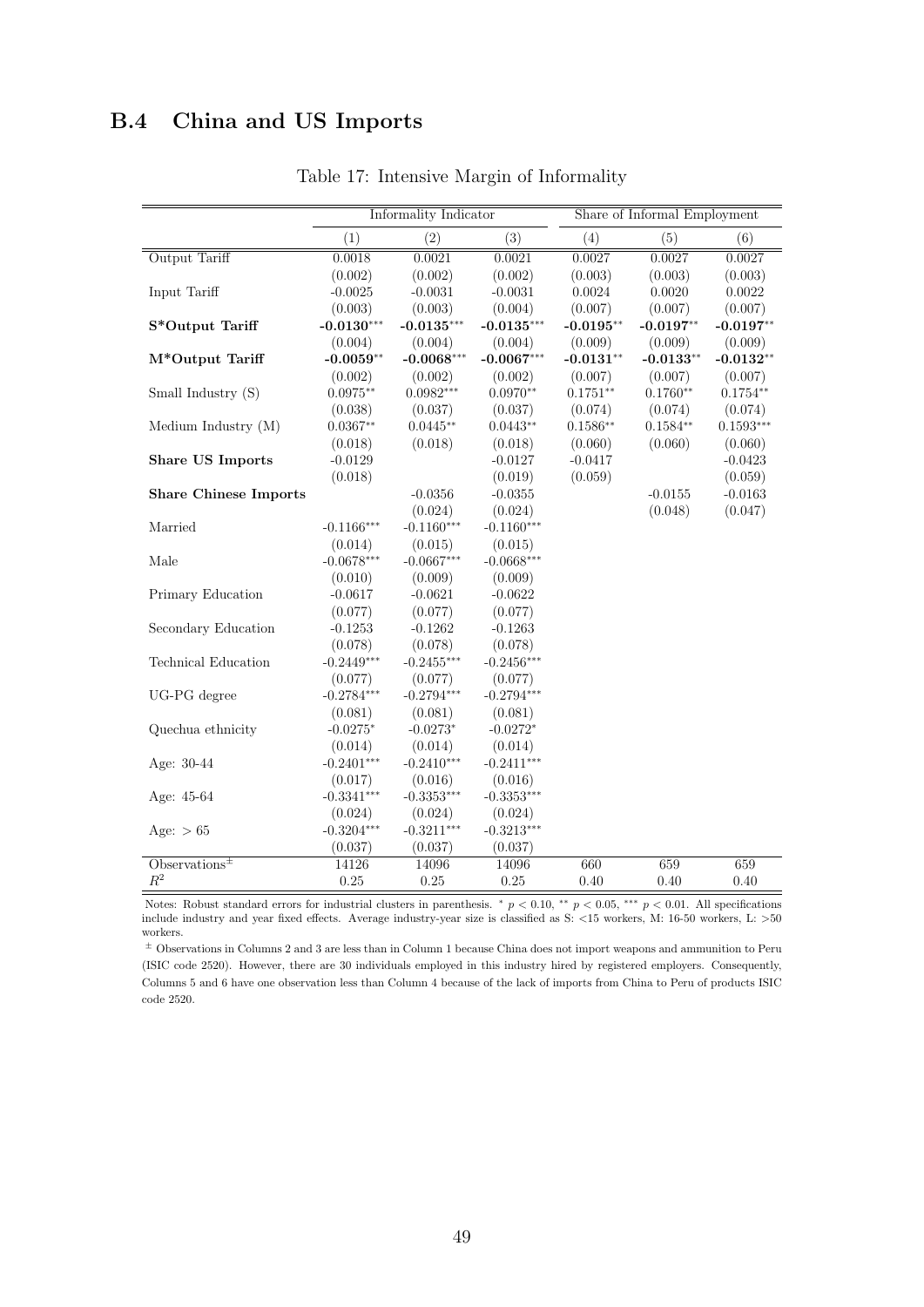|                              |                         | Informality Indicator |              |               | Share of Informal Employment |             |
|------------------------------|-------------------------|-----------------------|--------------|---------------|------------------------------|-------------|
|                              | (1)                     | (2)                   | (3)          | (4)           | (5)                          | (6)         |
| <b>Output Tariff</b>         | $0.\overline{0035^{*}}$ | $0.0031*$             | $0.0031*$    | $0.0055^\ast$ | $0.0054*$                    | $0.0054*$   |
|                              | (0.002)                 | (0.002)               | (0.002)      | (0.003)       | (0.003)                      | (0.003)     |
| Input Tariff                 | $-0.0002$               | 0.0006                | 0.0006       | 0.0018        | 0.0026                       | 0.0024      |
|                              | (0.003)                 | (0.003)               | (0.003)      | (0.007)       | (0.007)                      | (0.007)     |
| S*Output Tariff              | $-0.0035$               | $-0.0032$             | $-0.0032$    | $-0.0043$     | $-0.0026$                    | $-0.0027$   |
|                              | (0.003)                 | (0.003)               | (0.003)      | (0.008)       | (0.008)                      | (0.008)     |
| $M^*$ Output Tariff          | 0.0017                  | $0.0026\,$            | 0.0026       | 0.0008        | 0.0017                       | 0.0016      |
|                              | (0.003)                 | (0.003)               | (0.003)      | (0.005)       | (0.005)                      | (0.005)     |
| Small Industry (S)           | $0.0501**$              | $0.0514**$            | $0.0513**$   | $0.2668***$   | $0.2526***$                  | $0.2527***$ |
|                              | (0.022)                 | (0.022)               | (0.022)      | (0.053)       | (0.052)                      | (0.052)     |
| Medium Industry (M)          | 0.0052                  | $-0.0038$             | $-0.0038$    | 0.0238        | 0.0167                       | 0.0158      |
|                              | (0.017)                 | (0.018)               | (0.018)      | (0.032)       | (0.032)                      | (0.032)     |
| <b>Share US Imports</b>      | $-0.0027$               |                       | $-0.0014$    | 0.0506        |                              | 0.0485      |
|                              | (0.011)                 |                       | (0.012)      | (0.043)       |                              | (0.044)     |
| <b>Share Chinese Imports</b> |                         | $0.0363***$           | $0.0363***$  |               | 0.0508                       | 0.0517      |
|                              |                         | (0.009)               | (0.009)      |               | (0.040)                      | (0.040)     |
| Married                      | $-0.0186**$             | $-0.0190**$           | $-0.0190**$  |               |                              |             |
|                              | (0.009)                 | (0.009)               | (0.009)      |               |                              |             |
| Male                         | $-0.1727***$            | $-0.1729***$          | $-0.1729***$ |               |                              |             |
|                              | (0.019)                 | (0.019)               | (0.019)      |               |                              |             |
| Primary Education            | $-0.0232$               | $-0.0229$             | $-0.0229$    |               |                              |             |
|                              | (0.030)                 | (0.030)               | (0.030)      |               |                              |             |
| Secondary Education          | $-0.1332***$            | $-0.1328***$          | $-0.1328***$ |               |                              |             |
|                              | (0.037)                 | (0.037)               | (0.037)      |               |                              |             |
| <b>Technical Education</b>   | $-0.2220***$            | $-0.2221***$          | $-0.2221***$ |               |                              |             |
|                              | (0.040)                 | (0.040)               | (0.040)      |               |                              |             |
| UG-PG degree                 | $-0.2552***$            | $-0.2550***$          | $-0.2550***$ |               |                              |             |
|                              | (0.041)                 | (0.041)               | (0.041)      |               |                              |             |
| Quechua ethnicity            | 0.0101                  | 0.0104                | 0.0104       |               |                              |             |
|                              | (0.010)                 | (0.010)               | (0.010)      |               |                              |             |
| Age: 30-44                   | 0.0072                  | 0.0074                | 0.0074       |               |                              |             |
|                              | (0.012)                 | (0.012)               | (0.012)      |               |                              |             |
| Age: 45-64                   | $0.0679***$             | $0.0682***$           | $0.0682***$  |               |                              |             |
|                              | (0.022)                 | (0.022)               | (0.022)      |               |                              |             |
| Age: $> 65$                  | $0.1505***$             | $0.1507***$           | $0.1507***$  |               |                              |             |
|                              | (0.025)                 | (0.025)               | (0.025)      |               |                              |             |
| <b>Observations</b>          | 31009                   | 30974                 | 30974        | 695           | 693                          | 693         |
| $\mathbb{R}^2$               | 0.38                    | 0.38                  | 0.38         | 0.76          | 0.76                         | 0.76        |

Table 18: Extensive Margin of Informality

Notes: Robust standard errors for industrial clusters in parenthesis. \*  $p < 0.10$ , \*\*  $p < 0.05$ , \*\*\*  $p < 0.01$ . All specifications include industry and year fixed effects. Average industry-year size is classified as S: <15 workers, M: 16-50 workers, L: >50 workers.

 $^\pm$  Observations in Columns 2 and 3 are less than in Column 1 because China does not import weapons and ammunition (ISIC code 2520) nor structural metal products (ISIC code 2511). However, there are 34 individuals employed in the former and 1 in the latter. Consequently, Columns 5 and 6 have one observation less than Column 4 because of the lack of imports from China to Peru of products ISIC codes 2520 and 2511.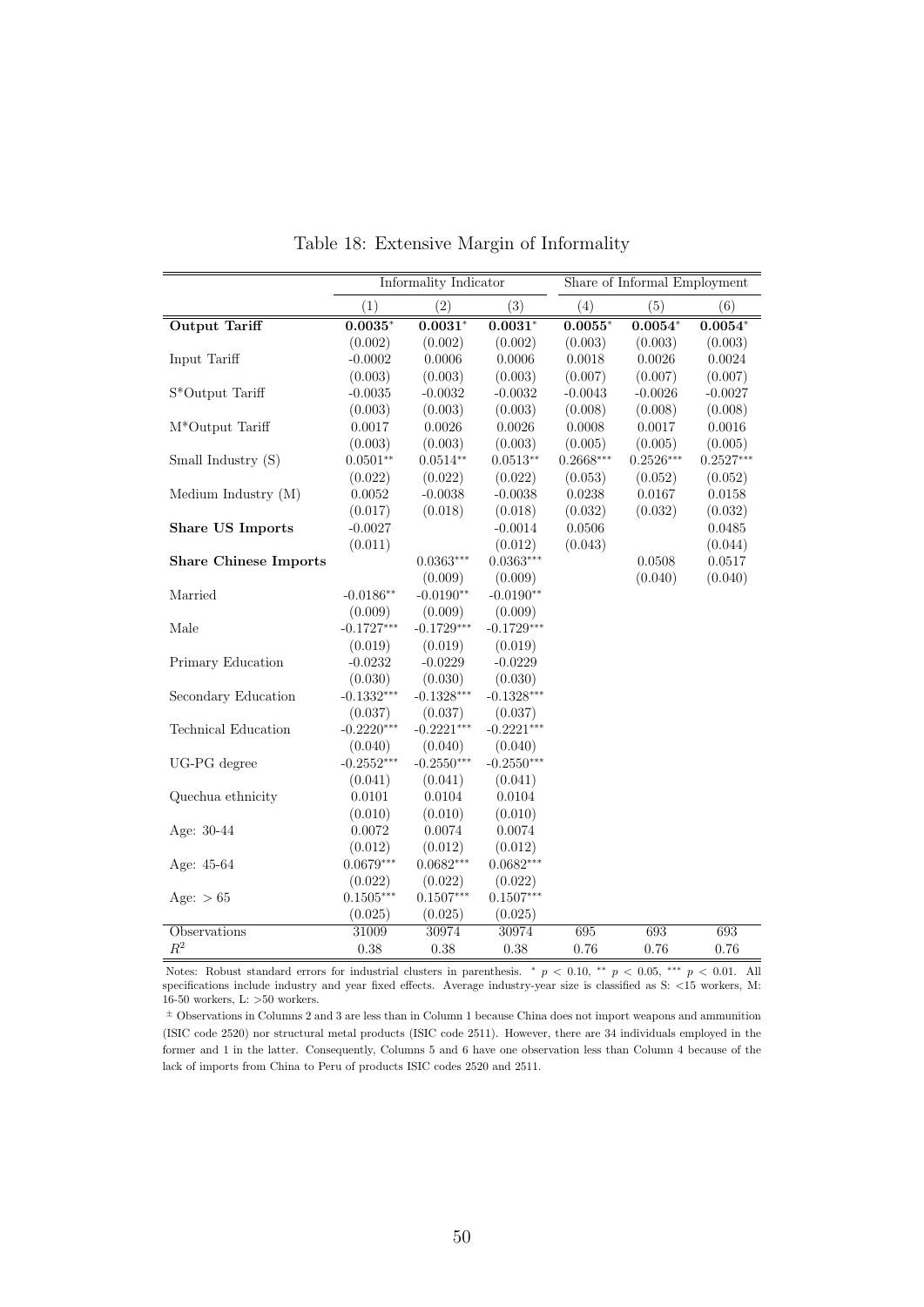# <span id="page-51-0"></span>B.5 Period of Analysis: 2007-2011

|                                                                 |              | Informality Indicator |              |              |           |           | Share of Informal Employment |            |
|-----------------------------------------------------------------|--------------|-----------------------|--------------|--------------|-----------|-----------|------------------------------|------------|
|                                                                 | (1)          | (2)                   | (3)          | (4)          | (5)       | (6)       | (7)                          | (8)        |
| Output Tariff                                                   | 0.0016       | 0.0019                | 0.0025       | 0.0024       | $-0.0019$ | $-0.0021$ | 0.0030                       | 0.0029     |
|                                                                 | (0.002)      | (0.002)               | (0.002)      | (0.002)      | (0.009)   | (0.009)   | (0.009)                      | (0.009)    |
| Input Tariff                                                    |              |                       |              | 0.0004       |           |           |                              | 0.0018     |
|                                                                 |              |                       |              | (0.003)      |           |           |                              | (0.010)    |
| $\ensuremath{\mathrm{S}} ^*\ensuremath{\mathrm{Output}}$ Tariff |              |                       | $-0.0091$    | $-0.0090$    |           |           | $-0.0267*$                   | $-0.0267*$ |
|                                                                 |              |                       | (0.006)      | (0.006)      |           |           | (0.015)                      | (0.015)    |
| M*Output Tariff                                                 |              |                       | $-0.0054**$  | $-0.0054**$  |           |           | $-0.0171*$                   | $-0.0170*$ |
|                                                                 |              |                       | (0.003)      | (0.003)      |           |           | (0.009)                      | (0.009)    |
| Small Industry (S)                                              |              | 0.0073                | 0.0696       | 0.0699       |           | 0.0464    | 0.2054                       | 0.2053     |
|                                                                 |              | (0.029)               | (0.056)      | (0.057)      |           | (0.086)   | (0.147)                      | (0.147)    |
| Medium Industry $(M)$                                           |              | 0.0171                | $0.0521*$    | $0.0521*$    |           | 0.0581    | $0.1508*$                    | $0.1499*$  |
|                                                                 |              | (0.025)               | (0.029)      | (0.029)      |           | (0.063)   | (0.086)                      | (0.087)    |
| Married                                                         | $-0.1350***$ | $-0.1348***$          | $-0.1345***$ | $-0.1345***$ |           |           |                              |            |
|                                                                 | (0.012)      | (0.012)               | (0.012)      | (0.012)      |           |           |                              |            |
| Male                                                            | $-0.0452***$ | $-0.0452***$          | $-0.0447***$ | $-0.0448***$ |           |           |                              |            |
|                                                                 | (0.010)      | (0.010)               | (0.010)      | (0.010)      |           |           |                              |            |
| Primary Education                                               | $-0.1477*$   | $-0.1484*$            | $-0.1467*$   | $-0.1467*$   |           |           |                              |            |
|                                                                 | (0.087)      | (0.087)               | (0.087)      | (0.087)      |           |           |                              |            |
| Secondary Education                                             | $-0.2288***$ | $-0.2295***$          | $-0.2282***$ | $-0.2282***$ |           |           |                              |            |
|                                                                 | (0.083)      | (0.084)               | (0.084)      | (0.084)      |           |           |                              |            |
| <b>Technical Education</b>                                      | $-0.3386***$ | $-0.3393***$          | $-0.3378***$ | $-0.3378***$ |           |           |                              |            |
|                                                                 | (0.083)      | (0.083)               | (0.084)      | (0.084)      |           |           |                              |            |
| UG-PG degree                                                    | $-0.3628***$ | $-0.3635***$          | $-0.3624***$ | $-0.3624***$ |           |           |                              |            |
|                                                                 | (0.090)      | (0.091)               | (0.091)      | (0.091)      |           |           |                              |            |
| Quechua Ethnic Group $=1$                                       | $-0.0570***$ | $-0.0568***$          | $-0.0565***$ | $-0.0565***$ |           |           |                              |            |
|                                                                 | (0.018)      | (0.018)               | (0.018)      | (0.018)      |           |           |                              |            |
| Age: 30-44                                                      | $-0.2249***$ | $-0.2249***$          | $-0.2255***$ | $-0.2255***$ |           |           |                              |            |
|                                                                 | (0.023)      | (0.023)               | (0.023)      | (0.023)      |           |           |                              |            |
| Age: 45-64                                                      | $-0.3262***$ | $-0.3264***$          | $-0.3270***$ | $-0.3270***$ |           |           |                              |            |
|                                                                 | (0.033)      | (0.033)               | (0.033)      | (0.033)      |           |           |                              |            |
| Age: $> 65$                                                     | $-0.3623***$ | $-0.3626***$          | $-0.3630***$ | $-0.3630***$ |           |           |                              |            |
|                                                                 | (0.057)      | (0.057)               | (0.057)      | (0.057)      |           |           |                              |            |
| Observations $F$                                                | 7697         | 7697                  | 7697         | 7697         | 404       | 404       | 404                          | 404        |
| $\mathbb{R}^2$                                                  | 0.22         | 0.22                  | 0.22         | 0.22         | 0.62      | 0.62      | 0.63                         | 0.63       |

### Table 19: Intensive Margin of Informality (2007-2011)

<sup>∓</sup> All specifications are conditional on individuals declaring to work for a registered employer.

Notes: Robust standard errors for industrial clusters in parenthesis.  $* p < 0.10, ** p < 0.05, *** p < 0.01$ . All specifications include industry and year fixed effects. Average industry-year size is classified as S: <15 workers, M: 16-50 workers, L: >50 workers.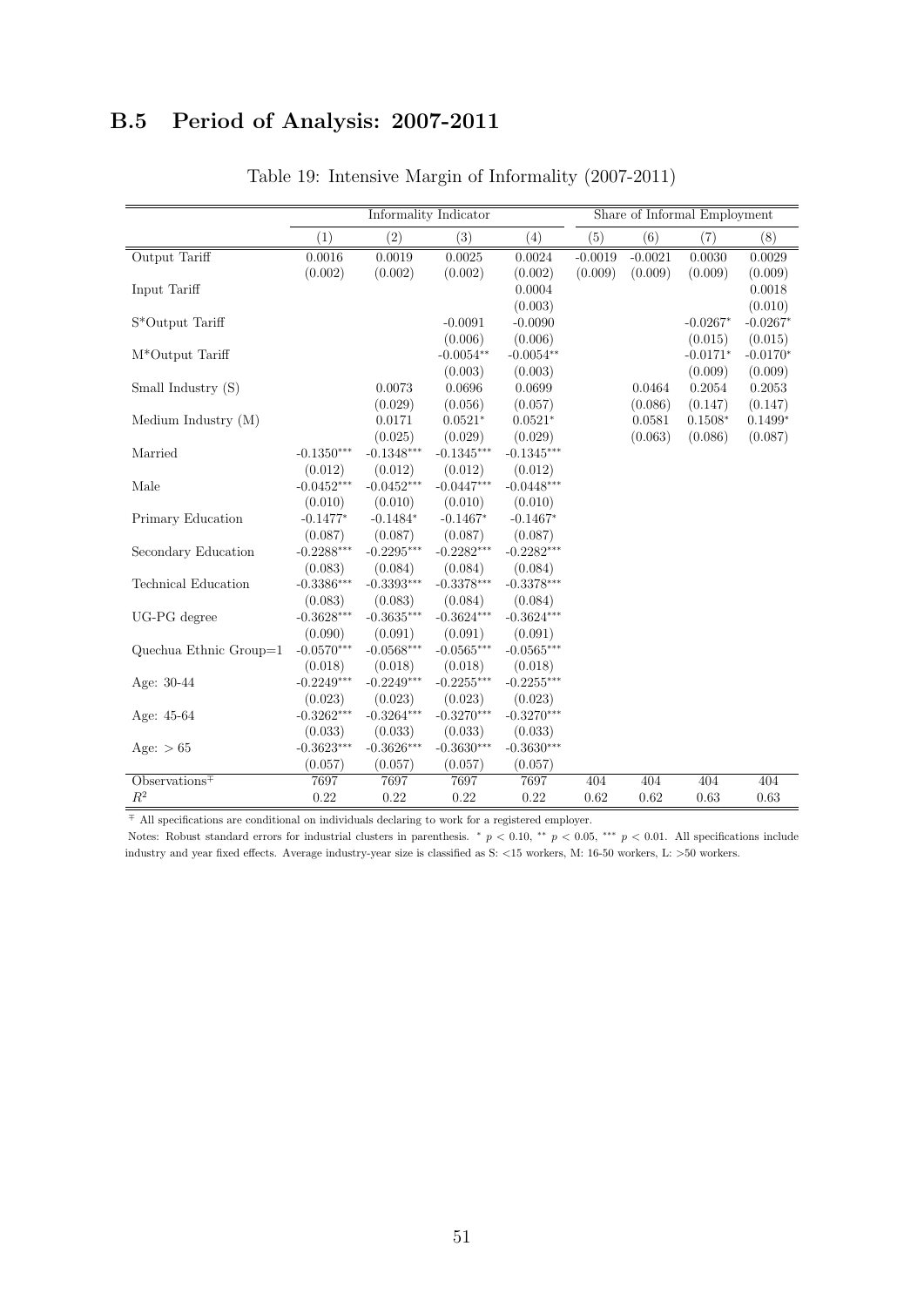|                        |              |              | Informality Indicator |                  |             | Share of Informal Employment |             |             |
|------------------------|--------------|--------------|-----------------------|------------------|-------------|------------------------------|-------------|-------------|
|                        | (1)          | (2)          | (3)                   | $\left(4\right)$ | (5)         | (6)                          | (7)         | (8)         |
| Output Tariff          | $0.0019***$  | $0.0035***$  | $0.0040***$           | $0.0025***$      | $0.0191***$ | $0.0192***$                  | $0.0137***$ | $0.0135***$ |
|                        | (0.001)      | (0.001)      | (0.001)               | (0.001)          | (0.003)     | (0.002)                      | (0.003)     | (0.003)     |
| Input Tariff           |              |              |                       | $0.0137***$      |             |                              |             | 0.0127      |
|                        |              |              |                       | (0.002)          |             |                              |             | (0.009)     |
| S*Output Tariff        |              |              | $-0.0013$             | $-0.0012$        |             |                              | $0.0176***$ | $0.0173***$ |
|                        |              |              | (0.001)               | (0.001)          |             |                              | (0.006)     | (0.006)     |
| M*Output Tariff        |              |              | $-0.0019$             | $-0.0004$        |             |                              | 0.0056      | 0.0061      |
|                        |              |              | (0.001)               | (0.001)          |             |                              | (0.007)     | (0.007)     |
| Small Industry (S)     |              | $0.2525***$  | $0.2646***$           | $0.2674***$      |             | $0.4092***$                  | $0.3069***$ | $0.3088***$ |
|                        |              | (0.008)      | (0.016)               | (0.016)          |             | (0.031)                      | (0.051)     | (0.051)     |
| Medium Industry (M)    |              | $0.2353***$  | $0.2524***$           | $0.2440***$      |             | $0.2108***$                  | $0.1772***$ | $0.1728***$ |
|                        |              | (0.009)      | (0.015)               | (0.015)          |             | (0.039)                      | (0.056)     | (0.057)     |
| Married                | $-0.0269***$ | $-0.0270***$ | $-0.0268***$          | $-0.0262***$     |             |                              |             |             |
|                        | (0.008)      | (0.007)      | (0.007)               | (0.007)          |             |                              |             |             |
| Male                   | $-0.2183***$ | $-0.2123***$ | $-0.2128***$          | $-0.2143***$     |             |                              |             |             |
|                        | (0.008)      | (0.007)      | (0.007)               | (0.007)          |             |                              |             |             |
| Primary Education      | $-0.0562***$ | $-0.0386***$ | $-0.0398***$          | $-0.0428***$     |             |                              |             |             |
|                        | (0.009)      | (0.010)      | (0.010)               | (0.010)          |             |                              |             |             |
| Secondary Education    | $-0.2492***$ | $-0.2017***$ | $-0.2038***$          | $-0.2062***$     |             |                              |             |             |
|                        | (0.011)      | (0.011)      | (0.011)               | (0.011)          |             |                              |             |             |
| Technical Education    | $-0.4095***$ | $-0.3415***$ | $-0.3433***$          | $-0.3459***$     |             |                              |             |             |
|                        | (0.013)      | (0.013)      | (0.013)               | (0.013)          |             |                              |             |             |
| UG-PG degree           | $-0.4586***$ | $-0.3948***$ | $-0.3964***$          | $-0.3998***$     |             |                              |             |             |
|                        | (0.015)      | (0.015)      | (0.015)               | (0.015)          |             |                              |             |             |
| Quechua Ethnic Group=1 | $0.0308***$  | $0.0192*$    | $0.0196*$             | $0.0191*$        |             |                              |             |             |
|                        | (0.012)      | (0.011)      | (0.011)               | (0.011)          |             |                              |             |             |
| Age: 30-44             | $-0.0289***$ | $-0.0273***$ | $-0.0274***$          | $-0.0266***$     |             |                              |             |             |
|                        | (0.009)      | (0.008)      | (0.008)               | (0.008)          |             |                              |             |             |
| Age: 45-64             | $0.0342***$  | $0.0363***$  | $0.0361***$           | $0.0355***$      |             |                              |             |             |
|                        | (0.010)      | (0.009)      | (0.009)               | (0.009)          |             |                              |             |             |
| Age: $> 65$            | $0.1327***$  | $0.1244***$  | $0.1240***$           | $0.1231***$      |             |                              |             |             |
|                        | (0.014)      | (0.014)      | (0.014)               | (0.014)          |             |                              |             |             |
| Observations           | 18329        | 18329        | 18329                 | 18329            | 428         | 428                          | 428         | 428         |
| $\mathbb{R}^2$         | 0.17         | 0.23         | 0.23                  | 0.23             | 0.08        | 0.37                         | 0.38        | 0.38        |

Table 20: Extensive Margin of Informality (2007-2011)

Notes: Robust standard errors for industrial clusters in parenthesis.  $* p < 0.10$ ,  $** p < 0.05$ ,  $*** p < 0.01$ . All specifications include industry and year fixed effects. Average industry-year size is classified as S:  $<$ 15 workers, M: 16-50 workers, L: >50 workers.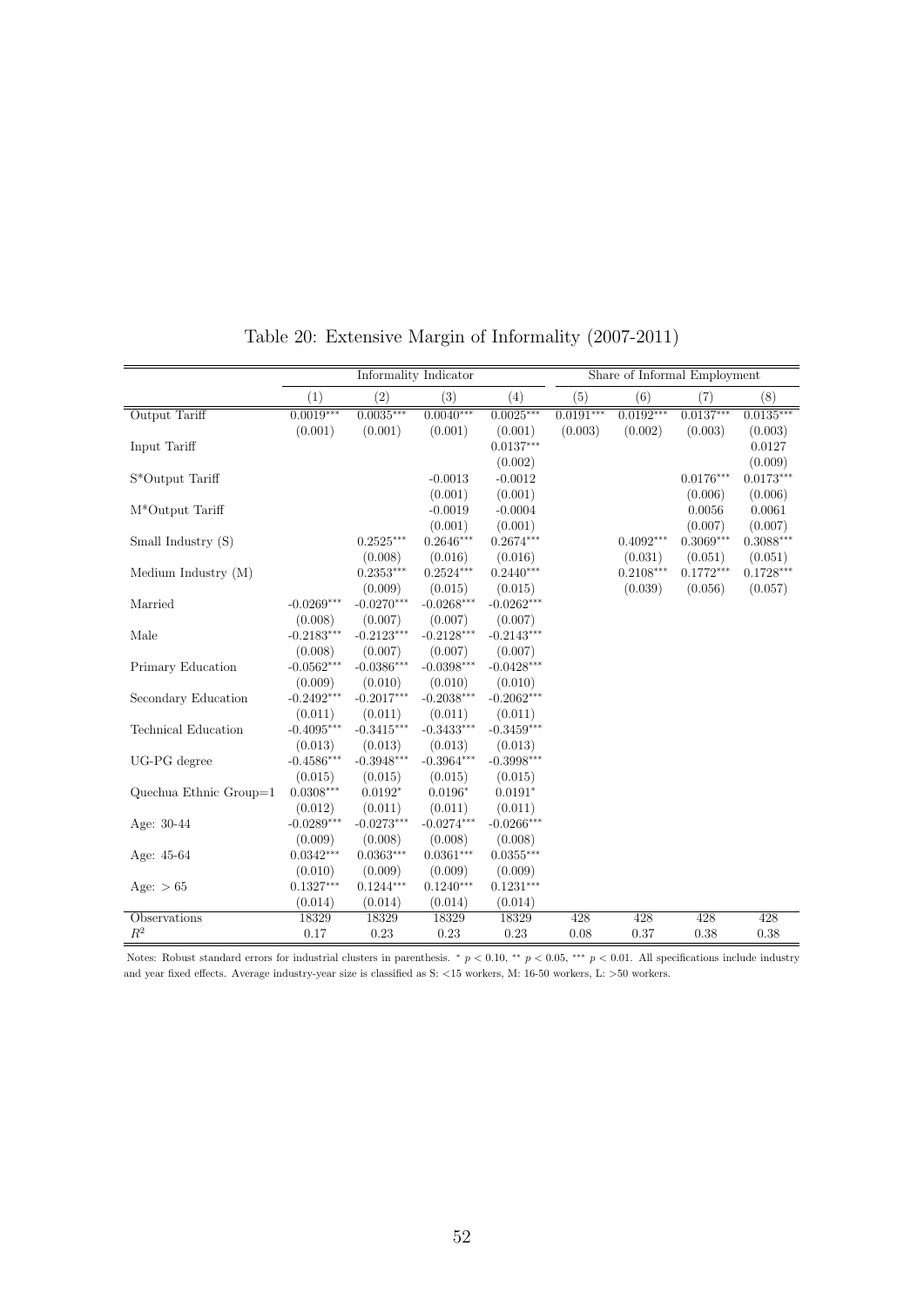## <span id="page-53-0"></span>B.6 Only Wage Workers (excluding Self-Employed)

|                            |              | Informality Indicator |              |              |           |            | Share of Informal Employment |             |
|----------------------------|--------------|-----------------------|--------------|--------------|-----------|------------|------------------------------|-------------|
|                            | (1)          | (2)                   | (3)          | (4)          | (5)       | (6)        | (7)                          | (8)         |
| Output Tariff              | 0.0001       | 0.0001                | 0.0008       | 0.0012       | $-0.0011$ | $-0.0011$  | 0.0036                       | 0.0036      |
|                            | (0.002)      | (0.002)               | (0.002)      | (0.002)      | (0.003)   | (0.003)    | (0.003)                      | (0.003)     |
| Input Tariff               |              |                       |              | $-0.0018$    |           |            |                              | 0.0004      |
|                            |              |                       |              | (0.004)      |           |            |                              | (0.007)     |
| S*Output Tariff            |              |                       | $-0.0123**$  | $-0.0124**$  |           |            | $-0.0233**$                  | $-0.0233**$ |
|                            |              |                       | (0.005)      | (0.005)      |           |            | (0.010)                      | (0.010)     |
| M*Output Tariff            |              |                       | $-0.0055**$  | $-0.0057**$  |           |            | $-0.0134**$                  | $-0.0134**$ |
|                            |              |                       | (0.002)      | (0.002)      |           |            | (0.007)                      | (0.007)     |
| Small Industry (S)         |              | 0.0256                | $0.1031**$   | $0.1028**$   |           | $0.1071**$ | $0.2123**$                   | $0.2123**$  |
|                            |              | (0.021)               | (0.044)      | (0.044)      |           | (0.053)    | (0.082)                      | (0.082)     |
| Medium Industry (M)        |              | 0.0175                | $0.0424**$   | $0.0426**$   |           | $0.1066**$ | $0.1603***$                  | $0.1602***$ |
|                            |              | (0.016)               | (0.018)      | (0.018)      |           | (0.043)    | (0.060)                      | (0.061)     |
| Married                    | $-0.1209***$ | $-0.1209***$          | $-0.1209***$ | $-0.1210***$ |           |            |                              |             |
|                            | (0.017)      | (0.017)               | (0.017)      | (0.017)      |           |            |                              |             |
| Male                       | $-0.0676***$ | $-0.0676***$          | $-0.0674***$ | $-0.0673***$ |           |            |                              |             |
|                            | (0.010)      | (0.010)               | (0.010)      | (0.010)      |           |            |                              |             |
| Primary Education          | $-0.0776$    | $-0.0784$             | $-0.0780$    | $-0.0780$    |           |            |                              |             |
|                            | (0.074)      | (0.074)               | (0.074)      | (0.074)      |           |            |                              |             |
| Secondary Education        | $-0.1509**$  | $-0.1517**$           | $-0.1512**$  | $-0.1512**$  |           |            |                              |             |
|                            | (0.075)      | (0.075)               | (0.075)      | (0.075)      |           |            |                              |             |
| <b>Technical Education</b> | $-0.2744***$ | $-0.2749***$          | $-0.2744***$ | $-0.2743***$ |           |            |                              |             |
|                            | (0.073)      | (0.073)               | (0.073)      | (0.073)      |           |            |                              |             |
| UG-PG degree               | $-0.3101***$ | $-0.3110***$          | $-0.3108***$ | $-0.3107***$ |           |            |                              |             |
|                            | (0.077)      | (0.078)               | (0.078)      | (0.078)      |           |            |                              |             |
| Quechua ethnicity          | $-0.0186$    | $-0.0185$             | $-0.0184$    | $-0.0185$    |           |            |                              |             |
|                            | (0.014)      | (0.014)               | (0.014)      | (0.014)      |           |            |                              |             |
| Age: $30-44$               | $-0.2144***$ | $-0.2145***$          | $-0.2147***$ | $-0.2146***$ |           |            |                              |             |
|                            | (0.015)      | (0.015)               | (0.015)      | (0.015)      |           |            |                              |             |
| Age: 45-64                 | $-0.2809***$ | $-0.2812***$          | $-0.2816***$ | $-0.2815***$ |           |            |                              |             |
|                            | (0.022)      | (0.022)               | (0.022)      | (0.022)      |           |            |                              |             |
| Age: $> 65$                | $-0.1913***$ | $-0.1913***$          | $-0.1920***$ | $-0.1921***$ |           |            |                              |             |
|                            | (0.044)      | (0.044)               | (0.044)      | (0.044)      |           |            |                              |             |
| $Observations+$            | 13248        | 13248                 | 13248        | 13248        | 653       | 653        | 653                          | 653         |
| $R^2$                      | 0.26         | 0.26                  | 0.26         | 0.26         | 0.39      | 0.40       | 0.41                         | 0.41        |

### Table 21: Intensive Margin of Informality (Only Wage Workers)

 $\overline{\texttt{+}}$  All specifications are conditional on individuals declaring to work for a registered employer.

Notes: Robust standard errors for industrial clusters in parenthesis.  $*$   $p$  < 0.10,  $**$   $p$  < 0.05,  $***$   $p$  < 0.01. All specifications include industry and year fixed effects. Average industry-year size is classified as S: <15 workers, M: 16-50 workers, L: >50 workers.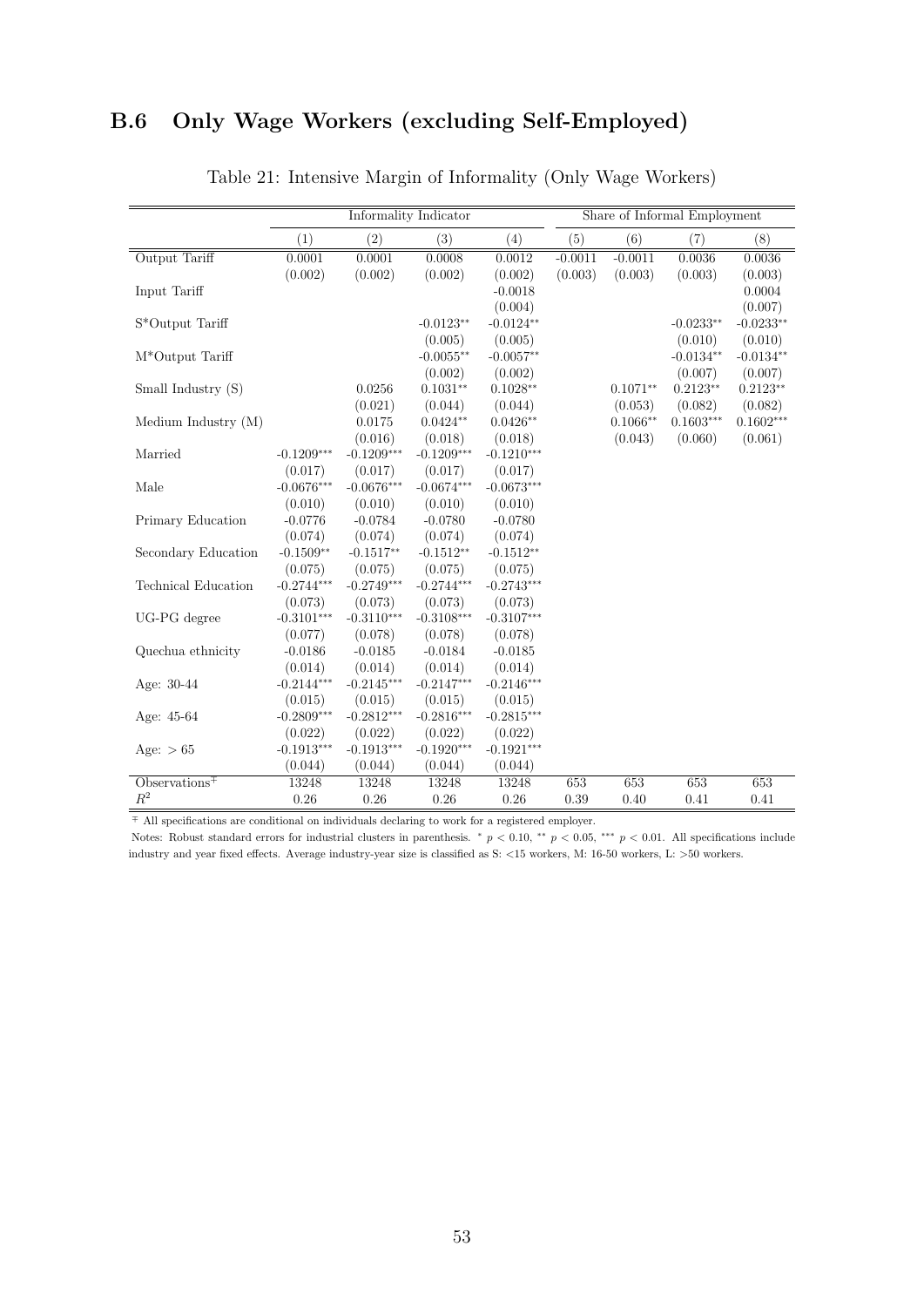|                                                                 |              |              | Informality Indicator |              |            | Share of Informal Employment |             |             |
|-----------------------------------------------------------------|--------------|--------------|-----------------------|--------------|------------|------------------------------|-------------|-------------|
|                                                                 | (1)          | (2)          | (3)                   | (4)          | (5)        | (6)                          | (7)         | (8)         |
| Output Tariff                                                   | $0.0047***$  | $0.0047***$  | $0.0043**$            | $0.0040**$   | $0.0053**$ | $0.0052**$                   | $0.0053**$  | $0.0052*$   |
|                                                                 | (0.002)      | (0.002)      | (0.002)               | (0.002)      | (0.003)    | (0.002)                      | (0.003)     | (0.003)     |
| Input Tariff                                                    |              |              |                       | 0.0012       |            |                              |             | 0.0008      |
|                                                                 |              |              |                       | (0.004)      |            |                              |             | (0.007)     |
| $\ensuremath{\mathrm{S}} ^*\ensuremath{\mathrm{Output}}$ Tariff |              |              | $-0.0022$             | $-0.0021$    |            |                              | $-0.0022$   | $-0.0022$   |
|                                                                 |              |              | (0.005)               | (0.005)      |            |                              | (0.007)     | (0.007)     |
| M*Output Tariff                                                 |              |              | 0.0041                | 0.0042       |            |                              | 0.0013      | 0.0013      |
|                                                                 |              |              | (0.004)               | (0.004)      |            |                              | (0.005)     | (0.005)     |
| Small Industry (S)                                              |              | 0.0333       | $0.0567**$            | $0.0569**$   |            | $0.2304***$                  | $0.2411***$ | $0.2412***$ |
|                                                                 |              | (0.026)      | (0.027)               | (0.028)      |            | (0.036)                      | (0.049)     | (0.049)     |
| Medium Industry (M)                                             |              | 0.0161       | $-0.0053$             | $-0.0055$    |            | 0.0267                       | 0.0196      | 0.0194      |
|                                                                 |              | (0.016)      | (0.019)               | (0.019)      |            | (0.026)                      | (0.030)     | (0.030)     |
| Married                                                         | $-0.0210*$   | $-0.0209*$   | $-0.0212*$            | $-0.0212*$   |            |                              |             |             |
|                                                                 | (0.011)      | (0.011)      | (0.011)               | (0.011)      |            |                              |             |             |
| Male                                                            | $-0.1261***$ | $-0.1260***$ | $-0.1261***$          | $-0.1261***$ |            |                              |             |             |
|                                                                 | (0.015)      | (0.015)      | (0.015)               | (0.015)      |            |                              |             |             |
| Primary Education                                               | $-0.1164***$ | $-0.1172***$ | $-0.1170***$          | $-0.1171***$ |            |                              |             |             |
|                                                                 | (0.028)      | (0.027)      | (0.027)               | (0.027)      |            |                              |             |             |
| Secondary Education                                             | $-0.2337***$ | $-0.2344***$ | $-0.2340***$          | $-0.2341***$ |            |                              |             |             |
|                                                                 | (0.028)      | (0.028)      | (0.028)               | (0.027)      |            |                              |             |             |
| Technical Education                                             | $-0.3202***$ | $-0.3208***$ | $-0.3204***$          | $-0.3205***$ |            |                              |             |             |
|                                                                 | (0.029)      | (0.029)      | (0.029)               | (0.029)      |            |                              |             |             |
| UG-PG degree                                                    | $-0.3429***$ | $-0.3439***$ | $-0.3432***$          | $-0.3433***$ |            |                              |             |             |
|                                                                 | (0.030)      | (0.030)      | (0.030)               | (0.030)      |            |                              |             |             |
| Quechua ethnicity                                               | $-0.0063$    | $-0.0060$    | $-0.0057$             | $-0.0057$    |            |                              |             |             |
|                                                                 | (0.011)      | (0.011)      | (0.011)               | (0.011)      |            |                              |             |             |
| Age: $30-44$                                                    | $-0.0552***$ | $-0.0552***$ | $-0.0551***$          | $-0.0551***$ |            |                              |             |             |
|                                                                 | (0.010)      | (0.010)      | (0.010)               | (0.010)      |            |                              |             |             |
| Age: 45-64                                                      | $-0.0250$    | $-0.0254$    | $-0.0250$             | $-0.0251$    |            |                              |             |             |
|                                                                 | (0.015)      | (0.015)      | (0.015)               | (0.015)      |            |                              |             |             |
| Age: $> 65$                                                     | $0.0692**$   | $0.0688**$   | $0.0688**$            | $0.0687**$   |            |                              |             |             |
|                                                                 | (0.031)      | (0.031)      | (0.031)               | (0.031)      |            |                              |             |             |
| Observations                                                    | 20874        | 20874        | 20874                 | 20874        | 684        | 684                          | 684         | 684         |
| $R^2$                                                           | 0.29         | $0.29\,$     | 0.29                  | 0.29         | 0.73       | 0.77                         | 0.77        | 0.77        |

<span id="page-54-0"></span>Table 22: Extensive Margin of Informality (Only Wage Workers)

Notes: Robust standard errors for industrial clusters in parenthesis. \*  $p < 0.10$ , \*\*  $p < 0.05$ , \*\*\*  $p < 0.01$ . All specifications include industry and year fixed effects. Average industry-year size is classified as S:  $<\!15$  workers, M:  $16\text{--}50$  workers, L:  $>\!50$  workers.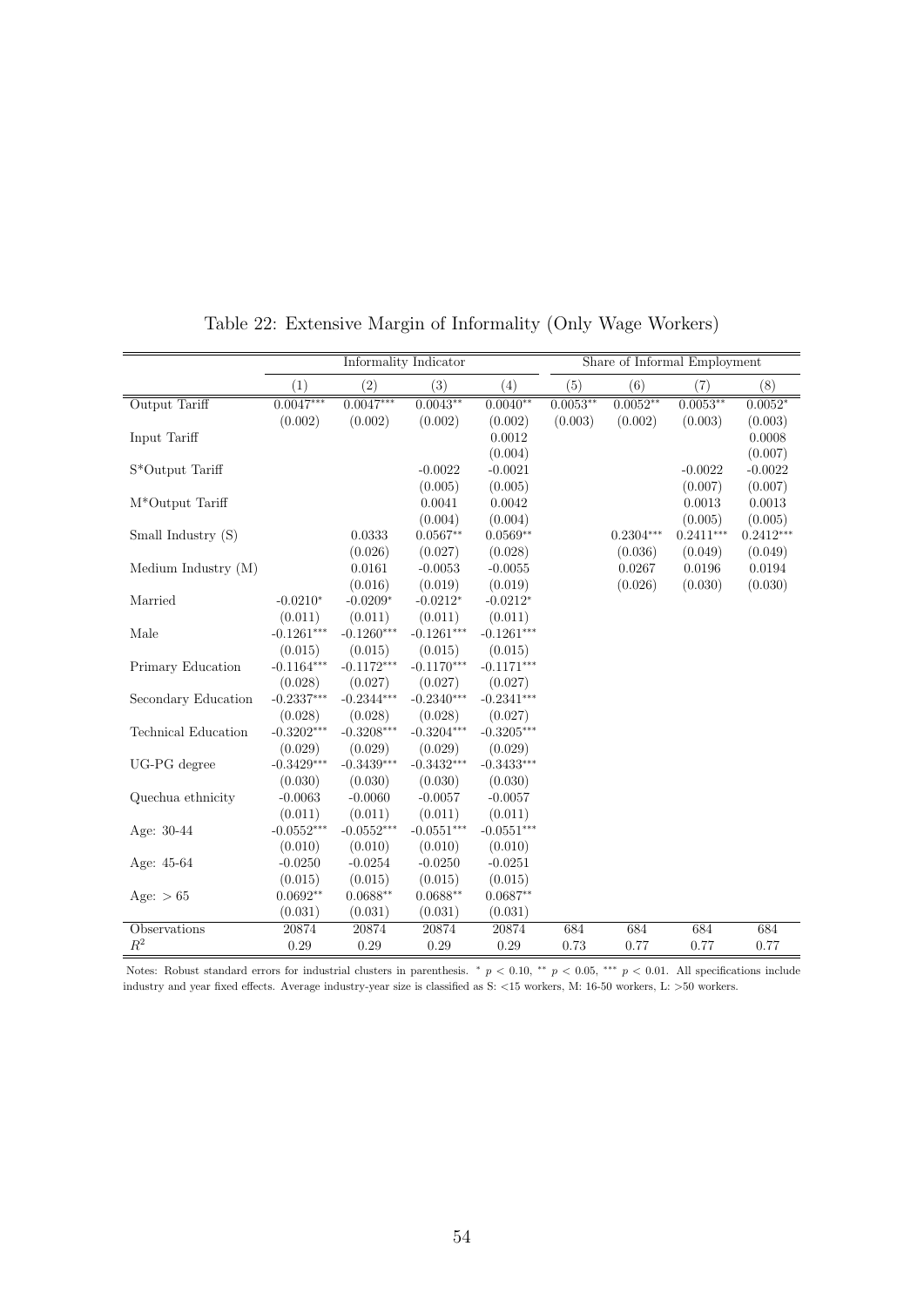### <span id="page-55-0"></span>C Industry Size

Results in Section [4](#page-20-0) rely on a measure of average industry size based on workers' declaration. Since workers might be mistaken on how big their place of work is in terms of number of employees, I construct a measure of average employer size by industry at the 4-digit level. In this Section, I check if the average industry size constructed in this manner is comparable to the firm size distribution obtained when using firm-level data.

The Peruvian National Institute of Statistics and Informatics (INEI) publishes a firmlevel dataset every year, "Encuesta Economica Anual". However, these surveys include only firms with net sales above 150 UIT. The threshold is set in UIT, "Unidad impositiva tributaria", which is a reference unit set annually by the Peruvian Ministry of Economy, 150 UIT is approximately  $200000$  US dollars.<sup>41</sup> Hence, the survey excludes micro-enterprises which, according to Peruvian legislation are defined as firms with net sales below 150 UIT and with less than 10 workers.

The INEI also conducted in 2015 its first National Firm Survey, "Encuesta Nacional de Empresas". In this case, the INEI pushed the threshold down for annual sales to 20 UIT. The survey gathered information on firms' operations in 2014. Note that according to the Peruvian Ministry of Production, in 2014, 56.8 per cent of the formal micro-enterprise had sales below 13 UIT and 83 per cent below 25 UIT.<sup>42</sup>

According to the Peruvian Ministry of Production, 99 per cent of the labour force in Peru is employed by micro-enterprises. Since this paper's focus is on employment, it would be fair to argue that most of the employers in the INEI surveys do not employ most of the workers in which the study in Section [4](#page-20-0) is based.

Hence, I look at The World Bank Enterprise Survey. As Table [23](#page-56-0) shows, these are not large surveys and some industries are more represented than others. However, they include most of the period of analysis in this paper, and there is a fair amount of firms in most 2-digit industries in manufacturing.

Since this survey does not include informal firms, for comparison purposes, I focus on the industries where the extensive margin of informality is small in terms of employment. Namely, Publishing and printing, Chemicals and chemical products, Rubber and plastics products, Basic Metals, and Machinery and equipment.<sup>43</sup> Comparing Table [3](#page-15-0) with Table [24,](#page-57-0) it is apparent that the size distribution is similar for these industries.

For instance, Table [3](#page-15-0) shows that, using household survey data, the industry of publishing and printing, and the production of chemicals and chemical products, concentrates

<sup>&</sup>lt;sup>41</sup>In 2008, 1 UIT was equivalent to 3500 soles (approximately 1206 US dollars), and in 2014, 1 UIT was 3800 soles (approximately 1357 US dollars).

<sup>42</sup>Industrial Statistic Yearbook for small enterprise and internal commerce,"Anuario Estadistico Industrial, Mipyme y Comercio Interno" in Spanish.

 $^{43}$ See Table [4.](#page-16-0) In this Section, I consider 2-digit industries with less than 22 per cent of employment in the extensive margin of informality.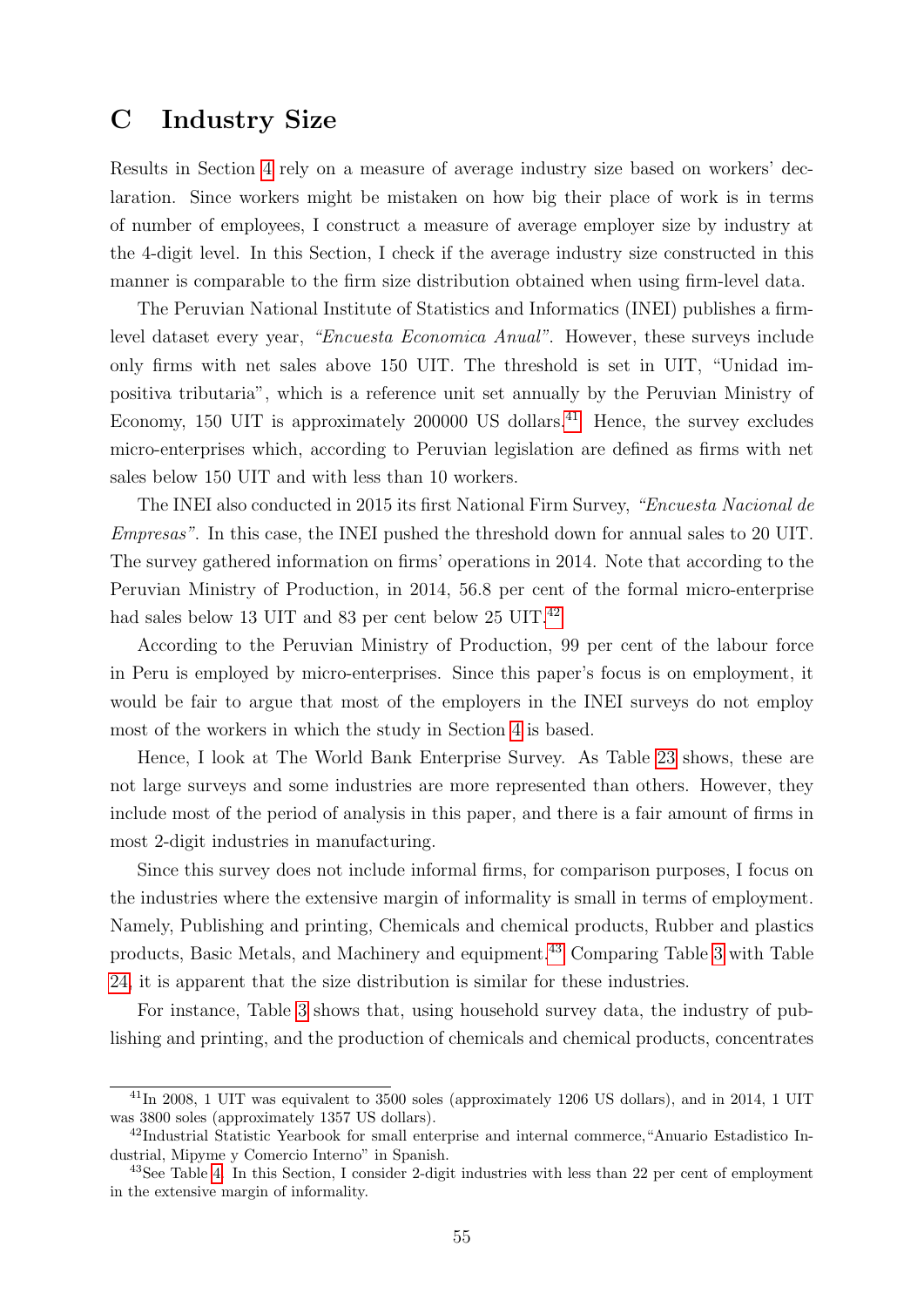<span id="page-56-0"></span>

|                                     | 2006         | 2010              | 2017 |
|-------------------------------------|--------------|-------------------|------|
|                                     | (1)          | $\left( 2\right)$ | (3)  |
| Food products and beverages         | 122          | 162               | 165  |
| Textiles                            | 37           | 52                | 50   |
| Wearing apparel                     | 118          | 113               | 96   |
| Tanning and dressing                | $\theta$     | 23                | 14   |
| Wood products, except furniture     | 0            | 1                 | 6    |
| Publishing, printing and media      | 0            | 25                | 19   |
| Chemicals and chemical products     | 81           | 111               | 43   |
| Rubber and plastics products        | 1            | 42                | 31   |
| Other non-metallic mineral products | $\theta$     | 20                | 10   |
| Basic metals                        | 0            | 13                | 3    |
| Fabricated metal products           | 0            | 125               | 55   |
| Machinery and equipment             | 0            | 25                | 13   |
| Other transport equipment           | $\cup$       | 1                 | 3    |
| Furniture                           | $\mathbf{0}$ | 14                | 14   |
| Total                               | 359          | 727               | 522  |

Table 23: World Bank Enterprise Survey Number of firms

Source: Own elaboration based on The World Bank-Enterprise Surveys. Panel data set for Peru.

more than 90 per cent of employment in firms with more than 50 employees. Looking at the firm level data in Table [24,](#page-57-0) I find similar results. Even though the World Bank only surveys 13 firms in 2010 and 3 in 2017 that produce basic metals, 100 per cent of them also have more than 50 employees. Exactly the same result I obtain with household survey data.

The World Bank enterprise survey in 2006 only featured one firm producing rubber and plastics. Thus, disregarding the information for 2006 and looking at 2010 and 2017, I find that while the household survey estimates around 89-100 per cent of employees in firms with more than 50 employees, the firm level survey estimates between 83 and 100 per cent of workers in firms of that size. Finally, according to the household survey, between 64 and 87 per cent of firms producing machinery and equipment, have more than 50 employees. From the enterprise survey I gather that around 74 per cent of workers are employed in firms with that size.

After comparing the construction of industry size I presented in Section [2](#page-5-0) with the data provided by the World Bank Enterprise Survey, I feel confident that my calculations are fairly accurate. Even though it might be tempting to use the industry size obtained from a firm level database, it comes with large costs. Specifically, it would entail overlooking all workers hired by informal employers.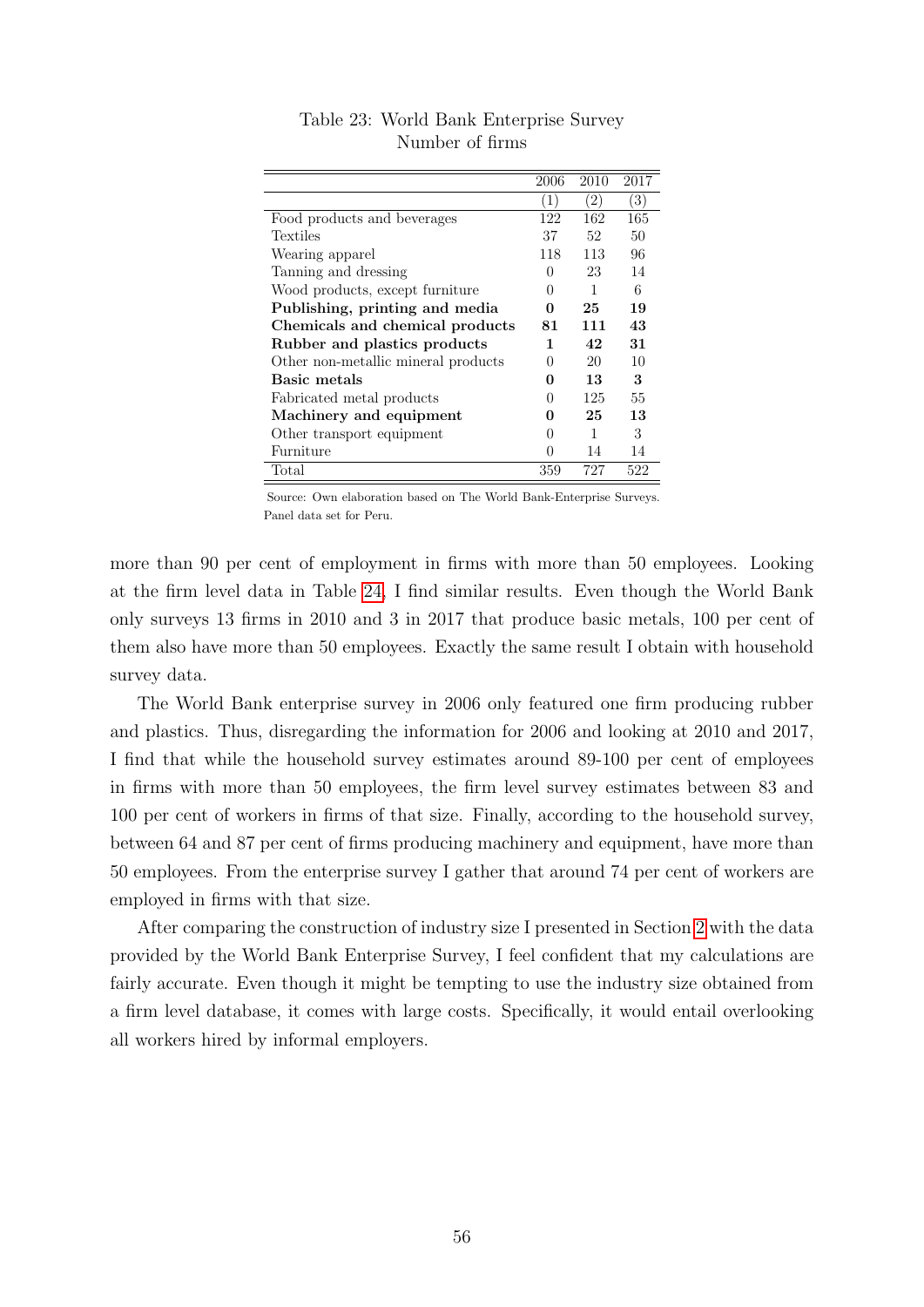<span id="page-57-0"></span>

| Size $\le$ =15<br>Employer<br>Average<br>$\bigoplus$<br>Employer<br>Size > 50<br>Average<br>100.00<br>96.30<br>100.00<br>61.48<br>83.78<br>$\widehat{\mathbf{e}}$<br>Size 16-50<br>Employer<br>Average<br>38.52<br>16.22<br>3.70<br>$\widehat{2}$<br>Size $\leq$ = 15<br>Employer<br>Average<br>Ξ<br>Chemicals and chemical products<br>Other non-metallic mineral products<br>Publishing, printing and media<br>Rubber and plastics products<br>Wood products, except furniture<br>Tanning and dressing of leather<br>Food products and beverages<br>Wearing apparel<br>Textiles |  | Size 16-50<br>Employer<br>Average<br>36.42<br>$\widetilde{\Theta}$ | Employer<br>Size > 50<br>Average<br>$\widehat{6}$ | Average                    |                                     |                                  |
|-----------------------------------------------------------------------------------------------------------------------------------------------------------------------------------------------------------------------------------------------------------------------------------------------------------------------------------------------------------------------------------------------------------------------------------------------------------------------------------------------------------------------------------------------------------------------------------|--|--------------------------------------------------------------------|---------------------------------------------------|----------------------------|-------------------------------------|----------------------------------|
|                                                                                                                                                                                                                                                                                                                                                                                                                                                                                                                                                                                   |  |                                                                    |                                                   | Size $\le$ =15<br>Employer | Size $16-50$<br>Employer<br>Average | Employer<br>Size > 50<br>Average |
|                                                                                                                                                                                                                                                                                                                                                                                                                                                                                                                                                                                   |  |                                                                    |                                                   | $(\widetilde{\zeta})$      | $\circledS$                         | $\widehat{e}$                    |
|                                                                                                                                                                                                                                                                                                                                                                                                                                                                                                                                                                                   |  |                                                                    | 63.58                                             |                            | 35.76                               | 64.24                            |
|                                                                                                                                                                                                                                                                                                                                                                                                                                                                                                                                                                                   |  | 11.54                                                              | 88.46                                             |                            | 8.00                                | $92.00$                          |
|                                                                                                                                                                                                                                                                                                                                                                                                                                                                                                                                                                                   |  |                                                                    | 100.00                                            |                            |                                     | 100.00                           |
|                                                                                                                                                                                                                                                                                                                                                                                                                                                                                                                                                                                   |  | 30.43                                                              | 69.57                                             |                            | $50.00$                             | $50.00$                          |
|                                                                                                                                                                                                                                                                                                                                                                                                                                                                                                                                                                                   |  | .00.00                                                             |                                                   | 50.00                      | $50.00$                             |                                  |
|                                                                                                                                                                                                                                                                                                                                                                                                                                                                                                                                                                                   |  | 8.00                                                               | 92.00                                             |                            | 21.05                               | 78.95                            |
|                                                                                                                                                                                                                                                                                                                                                                                                                                                                                                                                                                                   |  | 9.91                                                               | 90.09                                             |                            | 6.98                                |                                  |
|                                                                                                                                                                                                                                                                                                                                                                                                                                                                                                                                                                                   |  | 16.67                                                              | 83.33                                             |                            | 12.90                               | 93.02<br>87.10                   |
|                                                                                                                                                                                                                                                                                                                                                                                                                                                                                                                                                                                   |  | 10.00                                                              | 90.00                                             |                            | 20.00                               | 80.00                            |
| Basic metals                                                                                                                                                                                                                                                                                                                                                                                                                                                                                                                                                                      |  |                                                                    | 100.00                                            |                            |                                     | 100.00                           |
| Fabricated metal products                                                                                                                                                                                                                                                                                                                                                                                                                                                                                                                                                         |  | $7.20$                                                             | 92.80                                             |                            | 1.82                                | 98.18                            |
| 15.79<br>Machinery and equipment                                                                                                                                                                                                                                                                                                                                                                                                                                                                                                                                                  |  | 10.53                                                              | 73.68                                             |                            | 25.00                               | 75.00                            |
| Other transport equipment                                                                                                                                                                                                                                                                                                                                                                                                                                                                                                                                                         |  | 100.00                                                             |                                                   | 66.67                      | 33.33                               |                                  |
| Furniture                                                                                                                                                                                                                                                                                                                                                                                                                                                                                                                                                                         |  |                                                                    | 100.00                                            |                            |                                     | 100.00                           |

Table 24: Employer Size in Manufacturing  $(\%)$ Table 24: Employer Size in Manufacturing (%)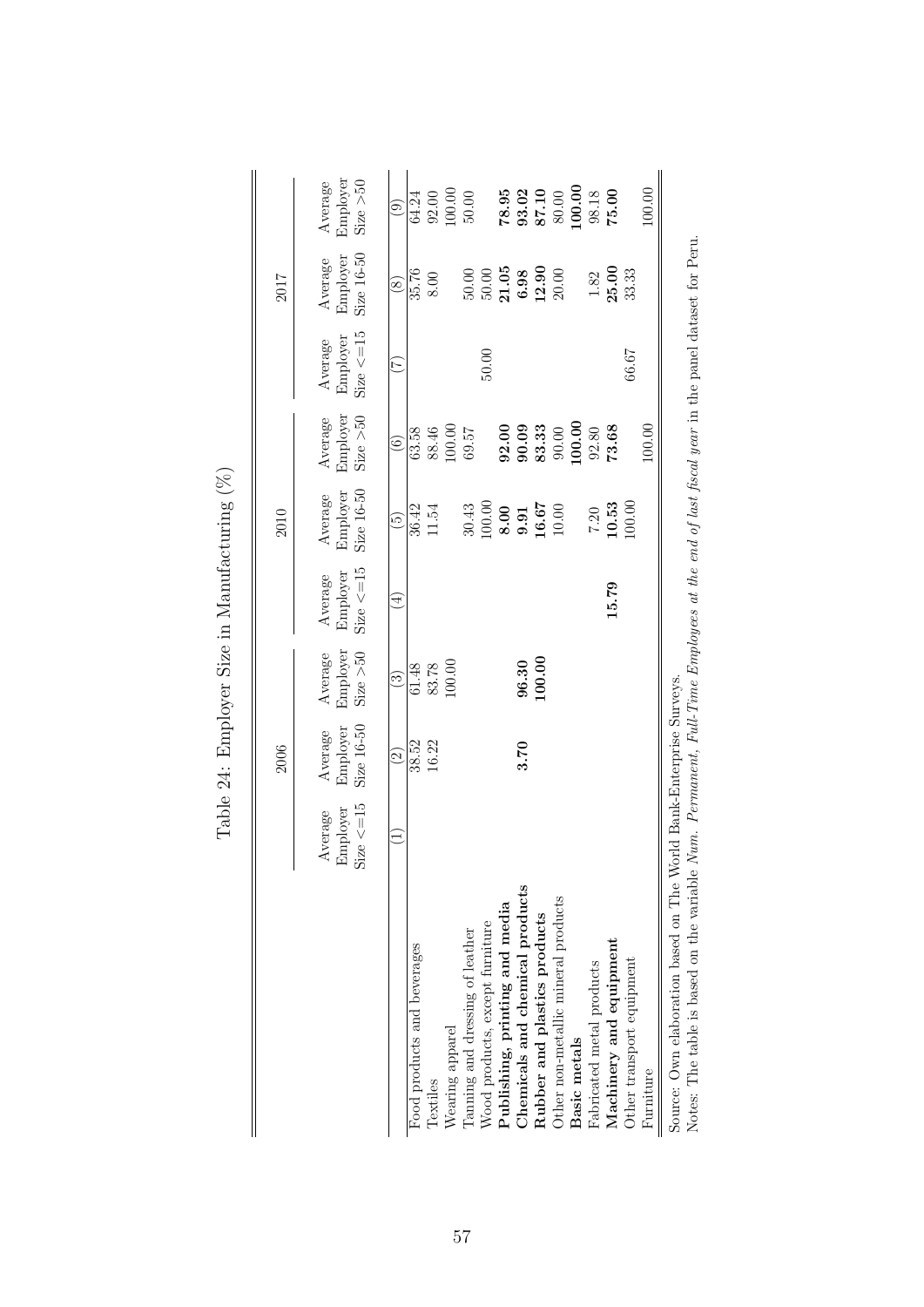# <span id="page-58-0"></span>D Tariffs by Industry



Figure 7: Industries with high Tariffs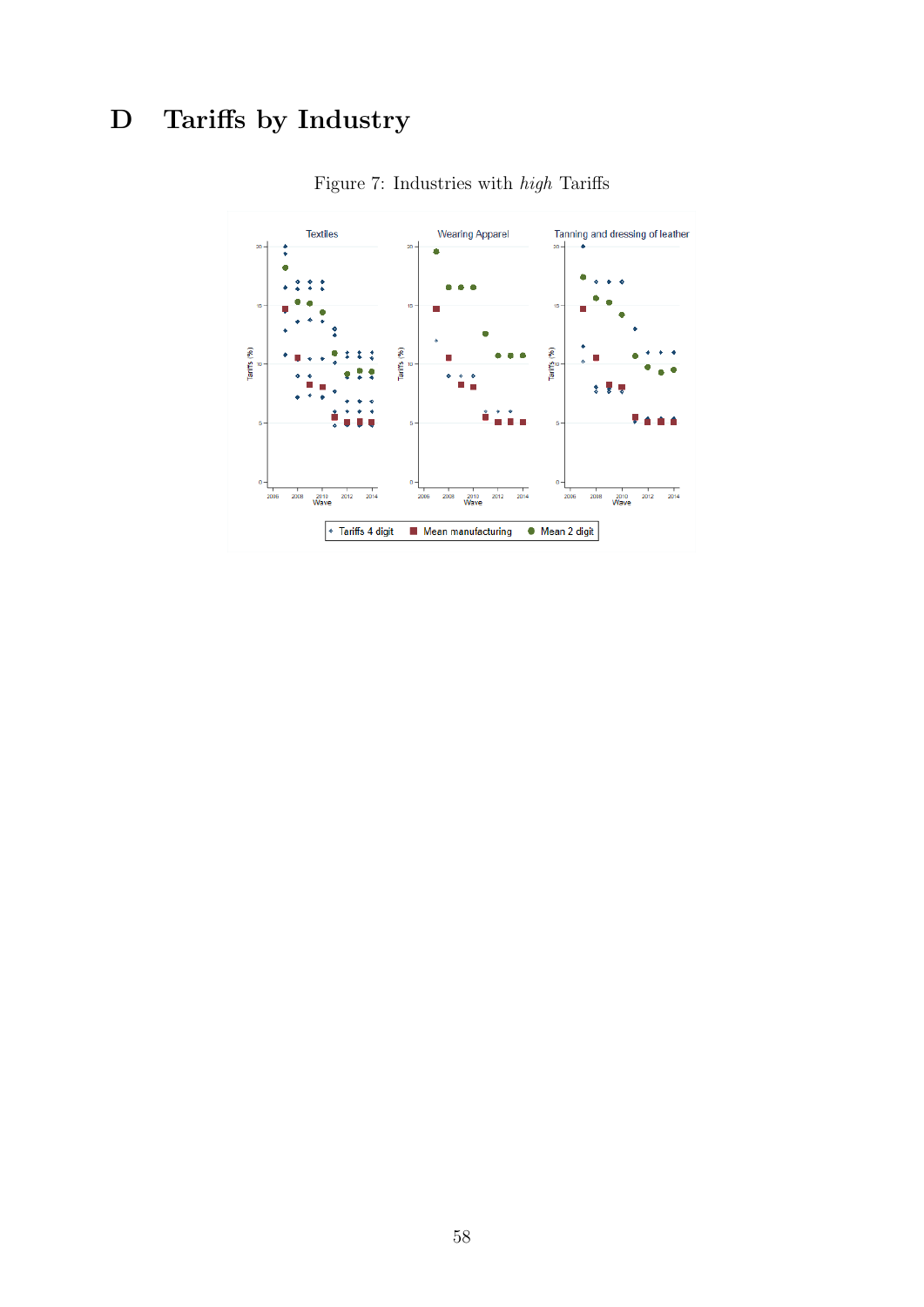

### Figure 8: Industries with Tariffs similar to the Manufacturing average

Figure 9: Industries with low Tariffs

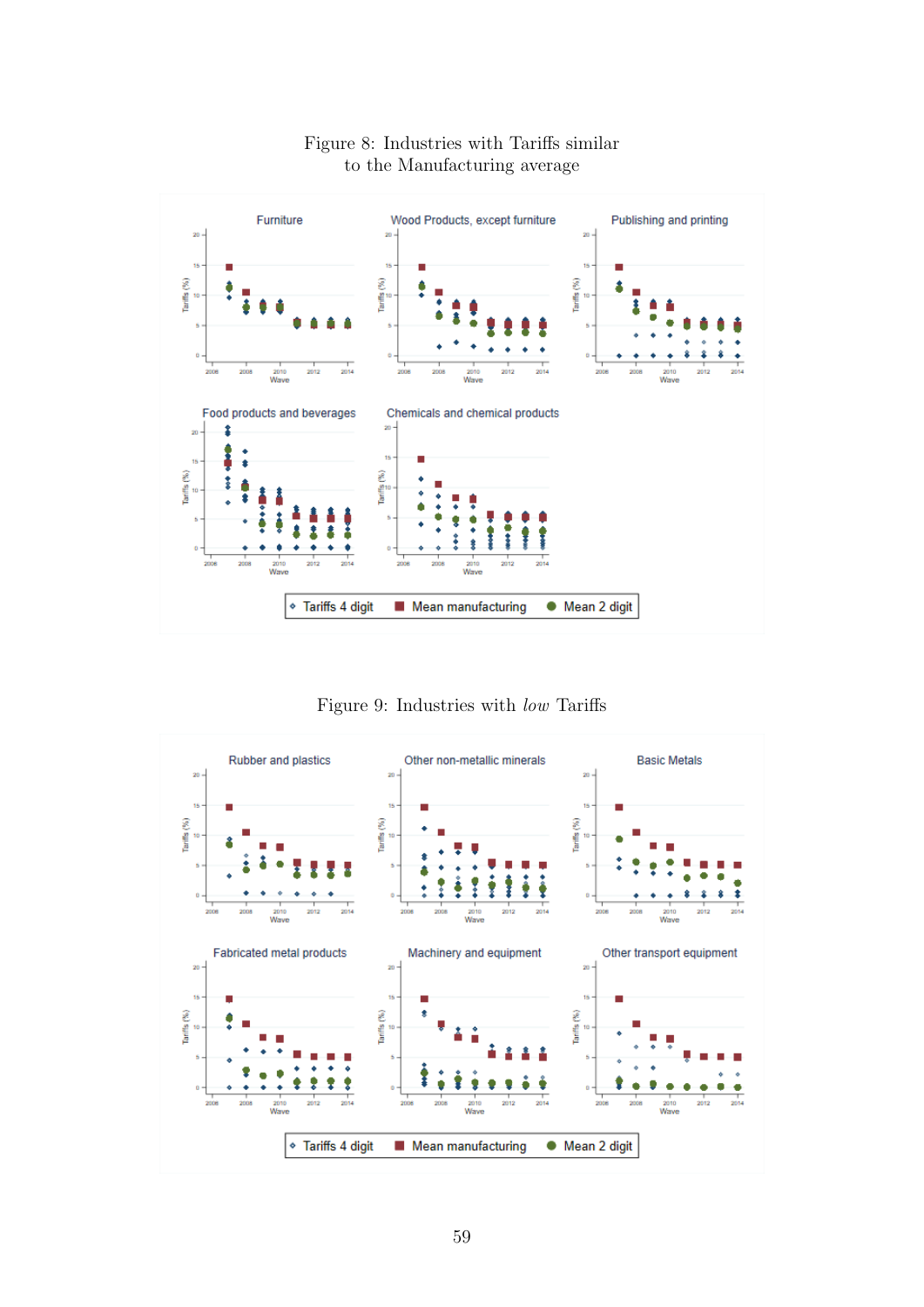## <span id="page-60-0"></span>E Tariff Changes and Industry Size

As shown in Figure 10, tariffs reduction was widespread among all industries during the period of analysis. From a rapid inspection it becomes evident that tariffs did not systematically decrease more in industries with larger (or smaller) employers.



Figure 10: Average Tariff Changes by Industry Size

Columns 1 and 5 in Table [25](#page-61-0) show the average change in tariffs by industry size. The average change does not vary significantly by industry size over the years. Moreover, in 2008 industries where "large" employers presented the most significant tariff reduction, -0.09%. In 2011, the greatest tariff cut took place among industries with "medium" size employers, -0.05%. Furthermore, in 2013 industries with "small" size employers where the ones with the above mean change.

Columns 2 and 6 in Table [25](#page-61-0) show that, in terms of variation, the change in tariffs is also heterogeneous among the different industry's size. For instance, in 2008, 2009 and 2014 the highest variation happen among "large" industries. In 2012 and 2013, "small" industries experienced the greatest standard deviation in tariff change.

Hence, I find that there is no relationship between tariff reduction and industry size.